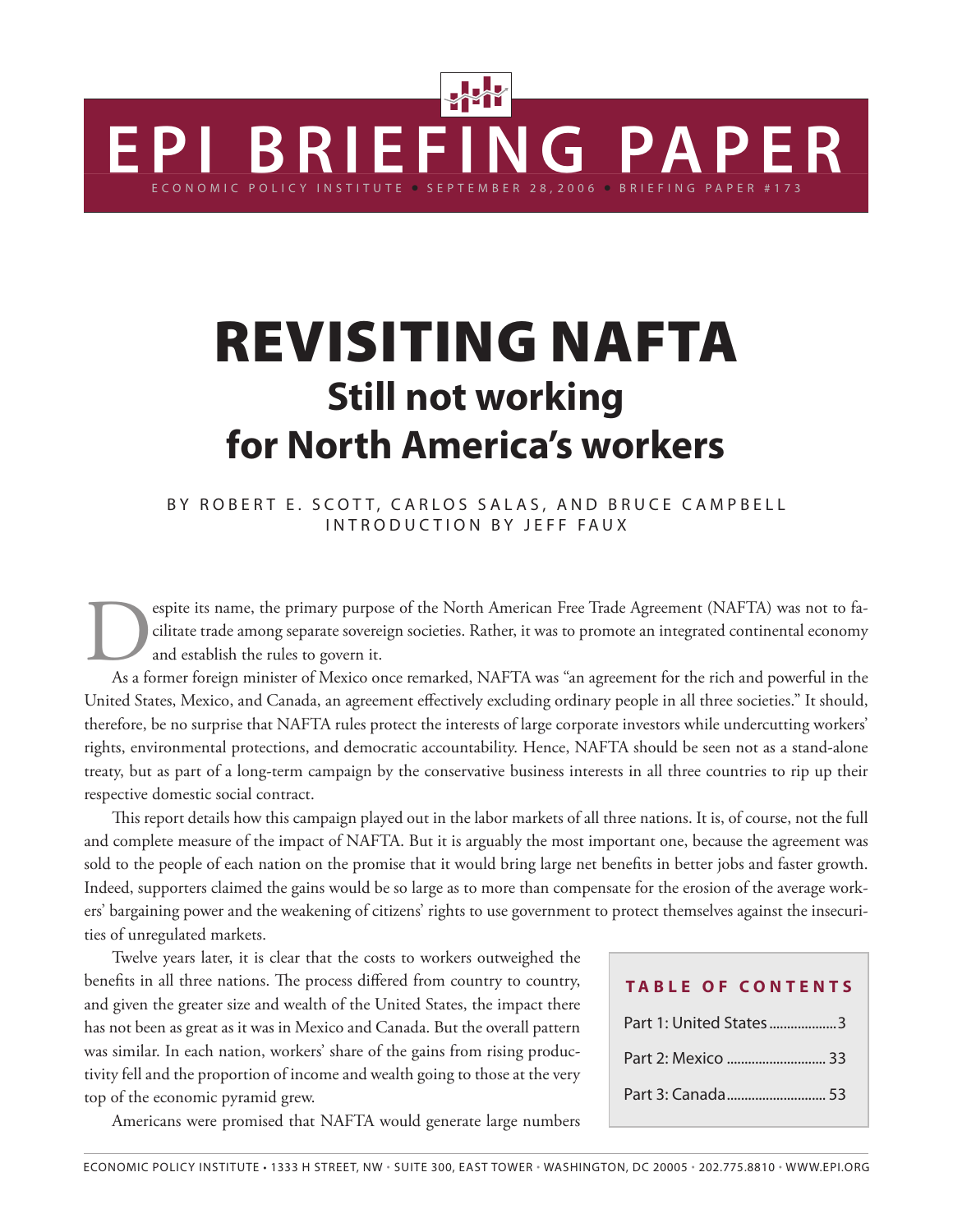of net new good jobs. Instead, over a million jobs that would otherwise have been created were lost, and wages were pressured downward for a large number of workers with less than a college education.

Mexican employment did increase, but much of it in low-wage "maquiladora" industries, which the promoters of NAFTA promised would disappear. The agricultural sector was devastated and the share of jobs with no security, no benefits, and no future expanded. The continued willingness every year of hundreds of thousands of Mexican citizens to risk their lives crossing the border to the United States because they cannot make a living at home is in itself testimony to the failure of NAFTA to deliver on the promises of its promoters.

Canada likewise saw continental integration undercut working families. Except for those at the top, real incomes have virtually stagnated. Canadians were assured that NAFTA and the earlier Canada–U.S. Free Trade Agreement were necessary to save the social safety net of which they are justly proud. Yet a dozen years later, government transfers to individuals have dropped from 11.5% of GDP to 7.8% of the country's GDP, and Canadian government's overall (nonmilitary) program spending fell from 42.9% of GDP in 1992 to 33.6% of GDP in 2001 (see Canadian analysis starting on p. 47).

Defenders of NAFTA have two main responses. One is that its damage to workers is exaggerated. Perhaps. But NAFTA was supposed to make thing a great deal *better* for workers, not—even a little—worse. The second response is that the problems of inequality are largely the result of domestic policies and have nothing to do with globalization. Yet that ignores the enormous increase in bargaining leverage over workers that the ability to shift production out of the country, and then sell the products back home, gives the transnational corporation. With that leverage, corporate influence over economic policy has greatly expanded in all three nations since the agreement was signed.

The reality is that the denial of social protections in the rules of an internationally integrated market inevitably undermines the protections established in the previously separate domestic economies after decades of political struggle. In that sense, the "vision" of NAFTA is profoundly reactionary: it pushes nations back toward a 19th century ideology in which government's economic function is to protect the interests of investors, while working people—the overwhelming majority in each nation—are left to fend for themselves.

The following three studies add to the mounting evidence of NAFTA's perverse impact on the distribution of income, wealth, and political power in all three nations. For over 12 years, we have been told by NAFTA's champions to be patient, that NAFTA's great benefits were just around the corner. We are still waiting. The time for a continent-wide debate over the future of this agreement, which was negotiated by and for the rich and powerful in all three countries, is now overdue.

*Jeff Faux is the founder and former president of the Economic Policy Institute. He is a contributing editor to* The American Prospect*, and a member of the editorial board of* Dissent*.*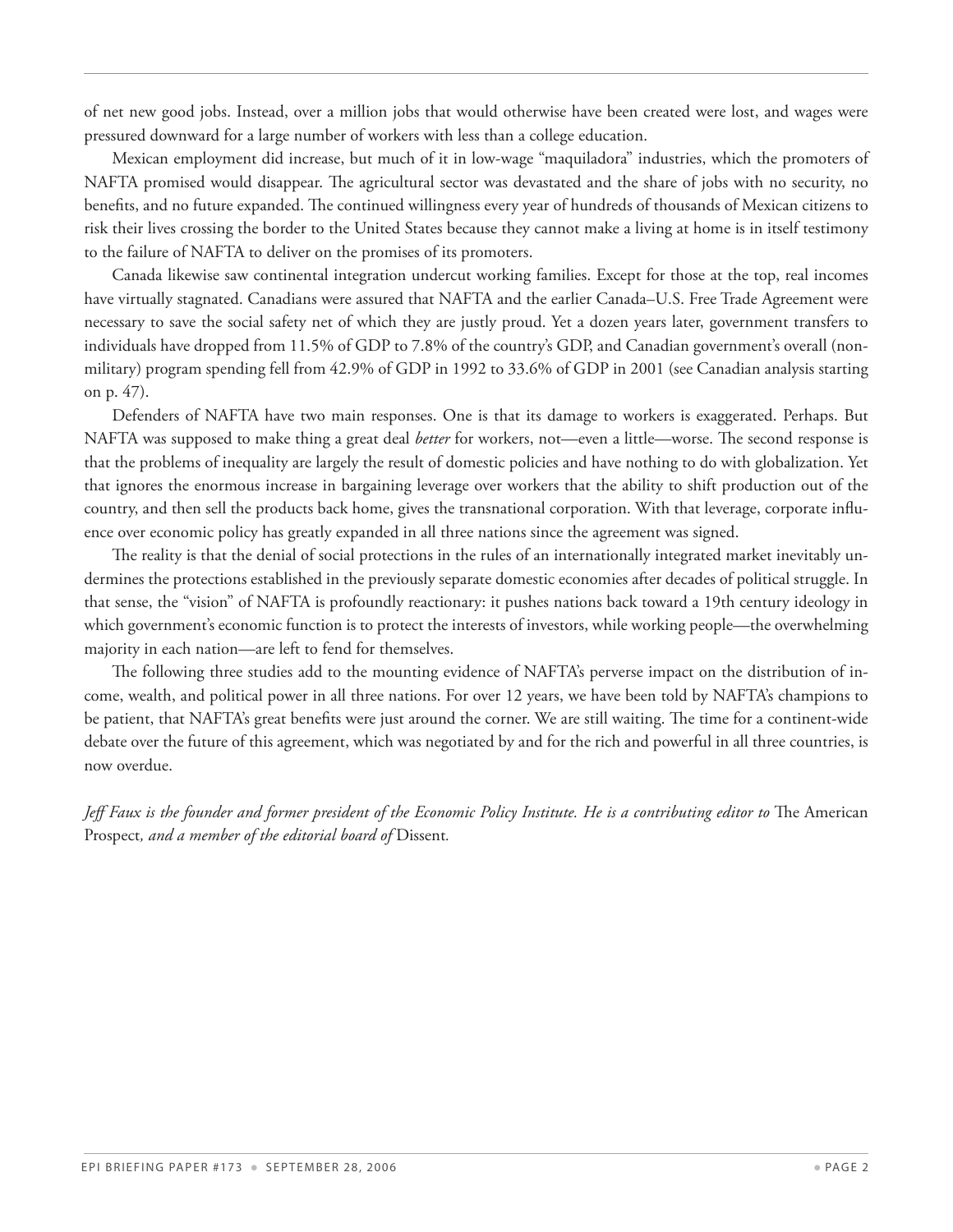# NAFTA's Legacy **Rising trade deficits lead to significant job displacement and declining job quality for the United States**

BY ROBERT E. SCOTT, E CONOMIC POLICY INSTITUTE

**Public officials and economists frequently claim that trade agreements "create more high-paying jobs for American workers." Trade is supposed to move workers from low-productivity, low-wage import-competing industries int** workers."1 Trade is supposed to move workers from low-productivity, low-wage import-competing industries into high-productivity export jobs with better wages. Yet the reverse has been true for U.S. trade with Mexico since the North American Free Trade Agreement (NAFTA) took effect in 1994. In the United States workforce, NAFTA has contributed to the reduction of employment in high-wage, traded-goods industries, the growing inequality in wages, and the steadily declining demand for workers without a college education.

These effects of NAFTA have occurred for two reasons. First, growing trade deficits with Mexico and Canada have displaced production that supported roughly 660,000 (manufacturing only) and 1.0 million (total) U.S. jobs since the agreement took effect in 1994. Export growth since 1994 supported an additional 1 million U.S. jobs, while imports displaced domestic production that would support 2 million jobs.

Second, average wages in U.S. jobs that compete with U.S. imports from Mexico pay 1% to 5% more than jobs in industries that export to Mexico. Therefore, even if U.S. exports to and imports from Mexico had grown equally, the United States would have experienced downward pressure on wages. U.S. imports from Mexico rose faster than exports after NAFTA, which only served to heighten the adverse wage effects. In addition, the U.S. trade deficit with Mexico increased, pushing workers out of traded goods industries into lower-paying, non-traded goods industries. The finding that increased integration has not supported the growth of higher-paying jobs negates a major justification for NAFTA and other proposed regional trade and investment agreements: that NAFTA would generate a gain in high-wage jobs in the United States.

Both import and export jobs have relatively high average wages. The 1 million jobs displaced by NAFTA trade, primarily in manufacturing, would have paid \$800 per week or more in 2004. The average job in the rest of the economy paid only \$683 per week, 16% to 19% less than trade-related jobs. Growing trade deficits with Mexico and Canada have pushed more than 1 million workers out of higher-wage jobs and into lower-wage positions in non-trade related industries. Thus, the displacement of 1 million jobs from traded to non-traded goods industries *reduced wage payments to U.S. workers by \$7.6 billion in 2004 alone.*

The loss of good jobs in manufacturing and other traded goods industries due to rising trade deficits has surely suppressed average U.S. wages for workers with skills similar to those displaced by trade.<sup>2</sup> Before adopting agreements such as the proposed Western Hemisphere free trade agreement—the Free Trade Area of the Americas (FTAA)—and free trade agreements with Korea, Thailand, and Malaysia, it is important to understand the following about what has happened to the jobs and wages after NAFTA took effect.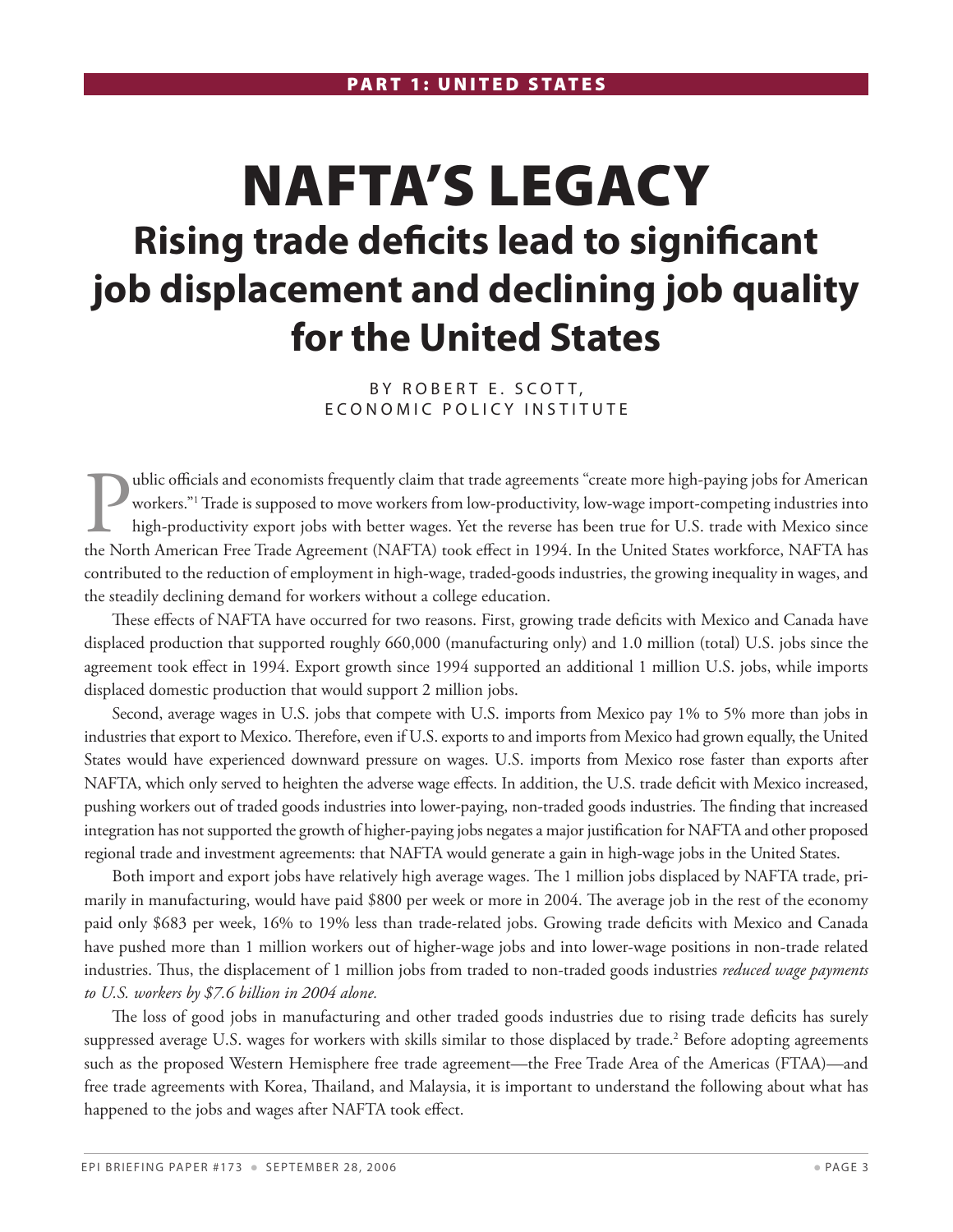- Growing trade deficits with Mexico and Canada have displaced production that supported 1,015,291 U.S. jobs since NAFTA took effect in 1994 (see Table 1-1b).
- Contrary to the rhetoric of most government officials and economists, industries that compete with imports from Mexico pay 1% to 5% more than export jobs (see Table 1-4 and Appendix Table 1-A1). This result is quite robust, and is confirmed with six different methods for computing average, trade-weighted wages.
- Workers with at most a high school education were particularly hard hit by growing trade deficits—they held 52% of jobs displaced; these workers make up 43% of the workforce.
- Most of the jobs displaced by NAFTA trade deficits are in the manufacturing sector, which employs a higher share of such workers than any other major industry (see Table 1-5).
- NAFTA displaced into lower-paying jobs 523,305 workers with a high school degree or less.
- Men, who make up 55.2% of the labor force, lost 649,048 job opportunities, or 63.9% of total jobs displaced due to NAFTA deficits.
- Women, who make up 47.8% of the labor force, were especially hard hit by rising imports in apparel: they lost 34,855 job opportunities, 67% of all positions displaced in the apparel sector.
- The 1 million job opportunities lost nationwide are distributed among all 50 states and the District of Columbia, with the biggest losers, in numeric terms: California (-123,995), Texas (-72,257), Michigan (-63,148), New York (-51,582), Ohio (-49,886), Illinois (-47,701), Pennsylvania (-44,173), Florida (-39,987), Indiana (-35,157), North Carolina (-34,150), and Georgia (-30,464) (see Table 1-2).
- The 10 hardest-hit states, as a share of total state employment, are: Michigan (-63,148, or -1.4%), Indiana (-35,157, -1.2%), Mississippi (-11,630, -1.0%), Tennessee (-25,588, -0.9%), Ohio (-49,886, -0.9%), Rhode Island (-4,482, -0.9%), Wisconsin (-25,403, -0.9%), Arkansas (-10,321, -0.9%), North Carolina (-34,150, -0.9%), and New Hampshire (-5,502, -0.9%) (Scott 2005, Table 1-3).

NAFTA is a free trade and investment agreement that provided investors with a unique set of guarantees designed to stimulate foreign direct investment and the movement of factories within the hemisphere, especially from the United States to Canada and Mexico. Furthermore, no protections were contained in the core of the agreement to maintain labor or environmental standards. As a result, NAFTA tilted the economic playing field in favor of investors, and against workers and the environment, resulting in a hemispheric "race to the bottom" in wages and environmental quality in the United States, Canada, and Mexico.

## False promises

Proponents of new trade agreements that build on NAFTA and the Central American Free Trade Agreement (CAFTA) frequently claim that such deals create jobs and raise incomes in the United States. For example, the Office of the U.S. Trade Representative has cited "estimates that CAFTA could expand U.S. farm exports by \$1.5 billion….[and that] manufacturers would also benefit." They also claim that the agreement will support "U.S. exports and jobs" (USTR 2005). These statements echo claims that were made by prior administrations and many economists more than a decade ago when NAFTA was first proposed. The USTR's office claimed in 1993 that "With NAFTA we anticipate 200,000 more export-related jobs by 1995" and that "wages of U.S. workers in jobs related to exports to Mexico are 12% *higher* than the national average" (USTR 1993, emphasis in the original). While it is technically true that export wages were higher than the average U.S. wage in all industries, in practice average wages in import industries (in 2000) where job displacement was concentrated were *higher* than in export industries.<sup>3</sup>

This section explores these issues and evaluates the effects of growing NAFTA trade deficits on U.S. workers by education, gender, and racial background.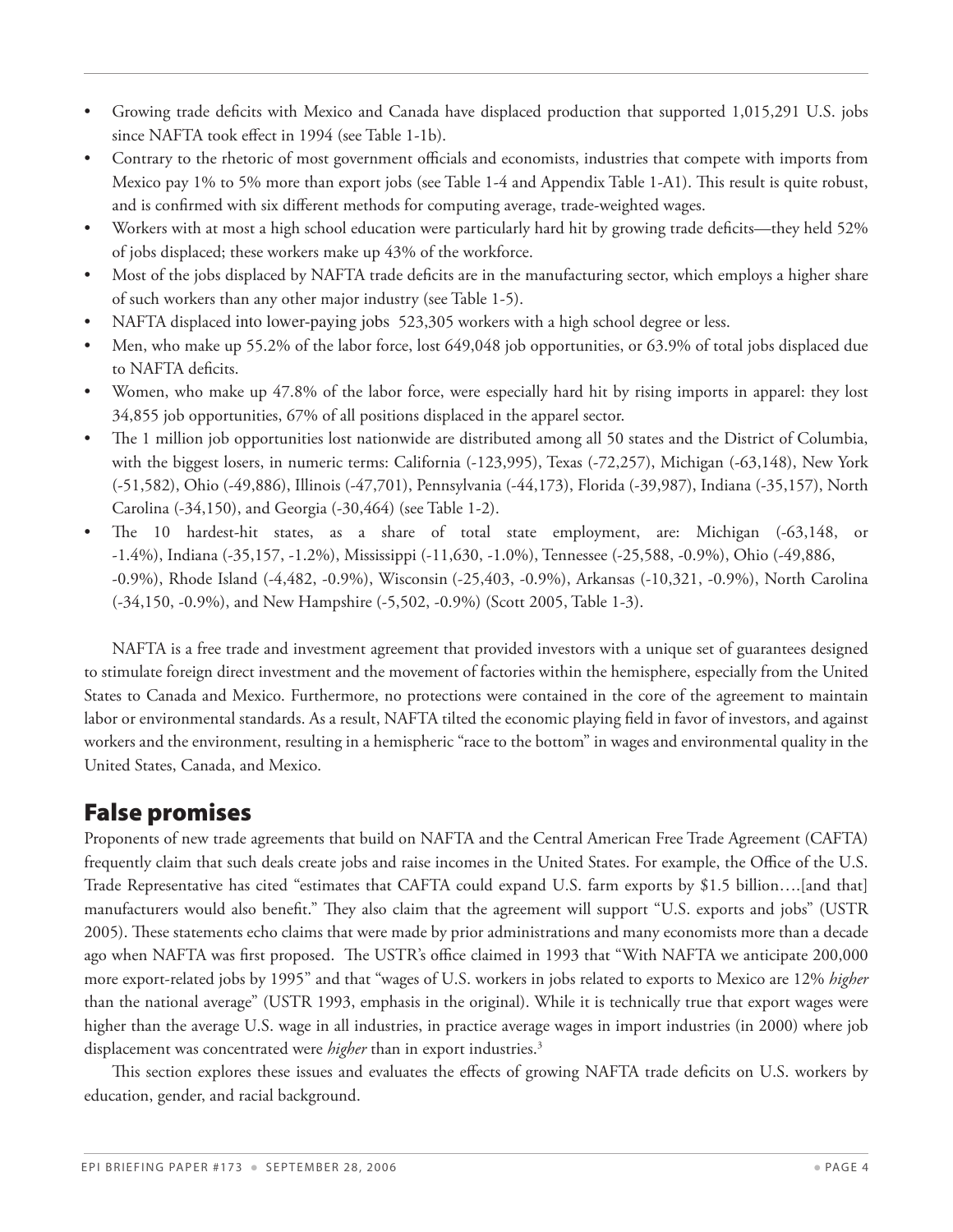## Growing trade deficits after NAFTA

Predictions that NAFTA would lead to job creation and higher wages were based on forecasts that U.S. exports to Mexico would grow faster than imports. Such models assumed that increases in U.S. exports support job creation in the United States, and that increases in imports displace or dislocate U.S. jobs. For example, in one of the most widely cited studies, Hufbauer and Schott (1993, 14-21)<sup>4</sup> forecast that "for the foreseeable future" (Table 2.1) U.S. exports to Mexico would increase \$16.7 billion, imports would increase \$7.7 billion, and the trade balance would improve by \$9 billion.5 As a result "a gross total of 316,000 U.S. jobs will be created by NAFTA while a gross total of 145,000 U.S. jobs will be dislocated" (Hufbauer and Schott 1993, 20-21), resulting in a net gain of 171,000 jobs (*ibid*, Table 2, 16). DRI/McGraw Hill (1992)<sup>6</sup> estimated that 160,005 to 221,222 jobs would be created. In these models, improvements in the trade balance support job creation, and declines in the trade balance displace domestic jobs.

U.S. exports to Mexico and Canada actually increased \$104 billion between 1993 and 2004, after NAFTA took effect, as shown in **Table 1-1a** (in constant 2004 dollars). However, imports increased \$211.3 billion, and as a result, the trade deficit *increased* by \$107.3 billion, rather than improving as predicted in the studies noted above. The United States had a small but relatively stable trade deficit with Canada and Mexico (combined) in the 1980s and early 1990s, as shown in **Figure 1-A**. After NAFTA took effect in 1994, the United States developed large and rapidly growing deficits with these trade partners.

Thus, the projections of growing trade surpluses with Mexico and Canada cited above have proven totally wrong. However, Hufbauer and Schott have changed their analytical methods and still claim that NAFTA resulted in net gains in job opportunities between 1993 and 2004. (See **Bias in the Revised Hufbauer-Schott Methodology** on p. 6.)

|                                    |         |         | $1997**$ |          |         |                        | <b>Changes since 1993</b> |           |
|------------------------------------|---------|---------|----------|----------|---------|------------------------|---------------------------|-----------|
|                                    |         |         |          |          |         | <b>Dollars</b>         |                           | % change  |
| <b>Changes in U.S.-NAFTA trade</b> | 1993    | 1997*   |          | 2004     |         | 1993-1997* 1997-2004** | 1993-2004                 | 1993-2004 |
| <b>Mexico</b>                      |         |         |          |          |         |                        |                           |           |
| Domestic exports                   | 41.1    | 68.2    | 67.4     | 87.9     | 27.0    | 20.5                   | 46.8                      | 114%      |
| Imports                            | 39.0    | 83.3    | 83.0     | 145.9    | 44.2    | 62.9                   | 106.9                     | 274%      |
| Net Exports                        | 2.1     | $-15.1$ | $-15.6$  | $-58.0$  | $-17.2$ | $-42.5$                | $-60.1$                   | $-2873%$  |
| Canada                             |         |         |          |          |         |                        |                           |           |
| Domestic exports                   | 94.9    | 132.8   | 132.3    | 152.2    | 37.8    | 19.9                   | 57.2                      | 60%       |
| Imports                            | 115.8   | 163.9   | 163.6    | 220.3    | 48.0    | 56.7                   | 104.4                     | 90%       |
| Net Exports                        | $-20.9$ | $-31.1$ | $-31.3$  | $-68.1$  | $-10.2$ | $-36.8$                | $-47.2$                   | 226%      |
| <b>NAFTA totals</b>                |         |         |          |          |         |                        |                           |           |
| Domestic exports                   | 136.0   | 200.9   | 199.7    | 240.1    | 64.9    | 40.3                   | 104.0                     | 76%       |
| Imports                            | 154.9   | 247.1   | 246.6    | 366.2    | 92.3    | 119.6                  | 211.3                     | 136%      |
| Net Exports                        | $-18.8$ | $-46.2$ | $-46.9$  | $-126.2$ | $-27.4$ | $-79.3$                | $-107.3$                  | 570%      |

#### **Table 1-1a U.S. trade with Mexico and Canada since NAFTA took effect: 1993-2004**

SIC-based industry definitions and deflators.

\*\* NAICS-based industry definitions and deflators.

**Source:** EPI analysis of Bureau of Labor Statistics and Census Bureau data.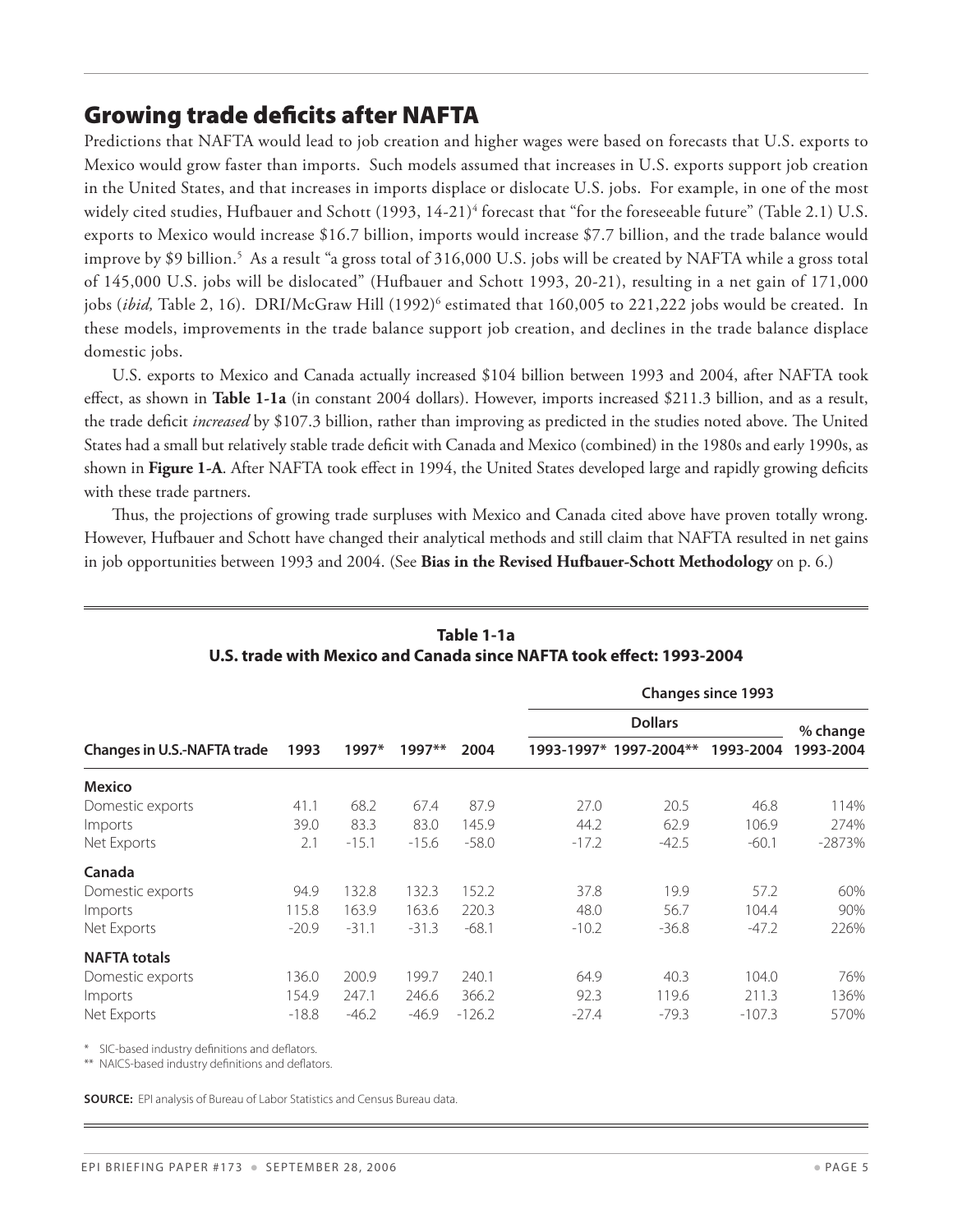

## Bias in the revised Hufbauer-Schott methodology

Gary Hufbauer and Jeffery Schott, both senior fellows at the Institute for International Economics, have reviewed and evaluated several pre-NAFTA forecasts of NAFTA's expected impacts on employment, and several recent assessments of NAFTA's actual impact (including prior studies by this author). In their 2005 update of their 1993 findings, they restate their 1993 forecast that 171,000 jobs would be gained based on a methodology similar to the one used in this report. They also develop a new *ex post* assessment that gives asymmetric treatment to the effects from exports and imports. On the export side, they use employment multipliers based on the average annual increase in U.S. exports to NAFTA countries of \$12.5 billion per year between 1993 and 2003 and estimate that 100,000 jobs per year were gained. On the import side, they look only at the number of jobs certified as eligible for NAFTA-TAA assistance, "about 58,000 jobs per year." They conclude that the United States experienced a net gain of 42,000 jobs per year (100,000 less 58,000) as a result of NAFTA using these methods (Hufbauer and Schott 2005, 40-41).

Use of the NAFTA-TAA estimate in this calculation is incorrect for several reasons. First, Hufbauer and Schott erroneously include foreign exports in their analysis. Correcting this error lowers jobs gained duue to growing exports to 84,000 per year.\* Second, the NAFTA-TAA program not only undercounts job displacement (as noted by Hufbauer and Schott), but also ignores jobs that would have been supported with new production but for the increase in imports. Comparing the number of jobs supported by exports estimated with

 $(CONT.)$  >>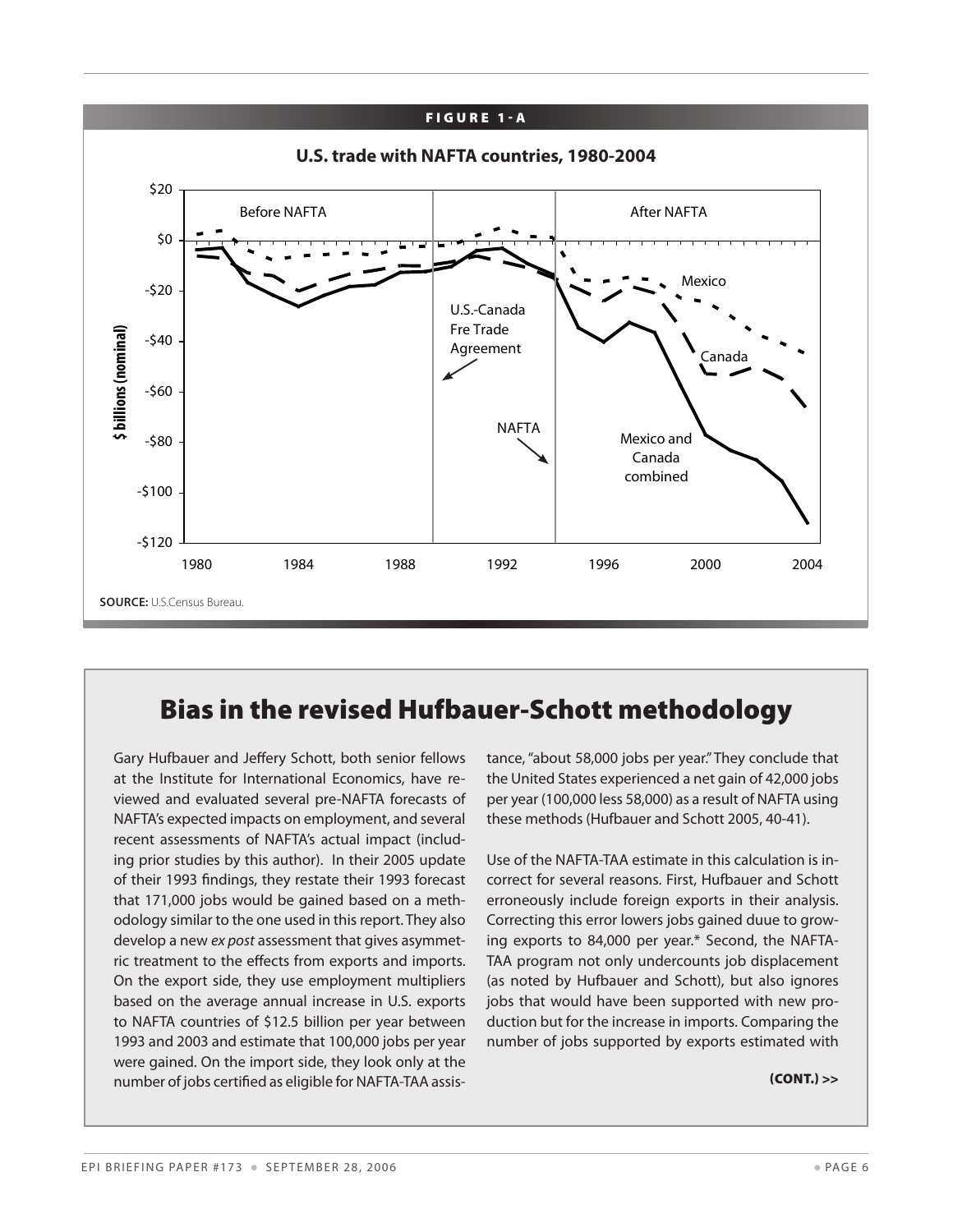#### *Bias in the revised Hufbauer-Schott methodology*  **( c o ntinued )**

input-output multipliers with incomplete NAFTA-TAA data on job displacement based on a completely different methodology is completely inappropriate.

U.S. NAFTA imports increased \$21 billion per year (Hufbauer & Schott, Table 1.2) between 1993 and 2003. Applying Hufbauer & Schott's original methodology yields 176,000 jobs displaced annually by growing imports, and net displacement of -92,000 jobs per year from growing NAFTA trade deficits. This result is identical with the findings in Table 1-1b of this study that 1,015,000 jobs (92,000 jobs per year) were displaced by growing NAFTA trade deficits between 1993 and 2004.\*\*

Finally, increases in exports do not necessarily lead to the creation of new jobs if they represent parts previously used in assembly plants that relocated to Mexico or Canada. If parts production does not increase, no new jobs are created. The only accurate way to account for job gains and losses is to estimate the jobs content of both exports and imports and the net effect on employment in the United States, as Hufbauer and Schott did in their 1993 assessment.

The selective use of a new model that underestimates the jobs displaced by imports and overstates jobs gained through increased exports changes the yardsticks that Hufbauer and Schott (1993) established in their pre-NAFTA research and yields a biased and inaccurate result. Their conclusion that NAFTA resulted in actual gains in U.S. employment stands at odds with the changes in trade flows shown in Figure 1-A and Table 1-1b. They criticize the multiplier-based estimates of jobs displaced by imports in Scott (2003), despite the fact that this technique was employed in their previous study (Hufbauer and Schott 2005, 39, note 61).

The authors claim that their new jobs analysis validates the accuracy of their earlier forecasts of expected job gains from NAFTA (Hufbauer and Schott 2005, 40, Table 1.8), earlier criticism not withstanding. The new Hufbauer-Schott analysis is particularly surprising because Hufbauer previously disavowed the 1993 jobs forecast in an interview with the *Wall Street Journa*l: "The best figure for the jobs effect of NAFTA is approximately zero…the lesson for me is to stay away from job forecasting" (Davis 1995).

\*Between 1992 and 2003, total exports to NAFTA countries increased \$136.1 in current dollars (Hufbauer and Schott 2005, 20-21, Table 1.2), or about \$12.4 million per year. However, this estimate includes foreign exports (or re-exports), goods not produced in the U.S. which do not support production or employment here. Re-exports rose from about 6% to 13% of U.S. NAFTA exports in this period. Domestic exports (excluding re-exports) increased only \$9.9 billion per year, so using Hufbauer and Schott's own methodology, their estimate of jobs created by exports should be reduced to 84,000 jobs per year.

\*\*Note that the trade data shown in Table 1-1a of this report are presented in current, 2004 dollars and therefore differ from Hufbauer and Schott's estimates.

Total U.S. trade with Mexico and Canada has increased rapidly since the agreement took effect, during a period when it has experienced rapidly growing total trade flows and trade deficits. In 1993, more than one-quarter of U.S. imports came from Mexico and Canada, and those countries were the destination for nearly one-third of U.S. exports. NAFTA proponents claimed that it would help U.S. firms compete with low-cost imports from Asia and elsewhere in the world, by lowering production costs in the United States, Mexico, and Canada. According to the Office of the U.S. Trade Representative (1993), "Our competitors are expanding their markets in Europe and Asia. NAFTA is our opportunity to respond and compete…NAFTA will create jobs and improve our competitiveness."7 In other words, U.S. producers would use cheaper labor in Mexico and Canada to compete with producers using goods or inputs from Asia. If this were true, U.S. exports to the rest of the world should have grown faster after NAFTA. However, the growth of U.S. exports to the rest of the world fell 2 percentage points (27%) after NAFTA, as shown in the top panel of **Figure 1-B**. The growth of U.S. exports to Mexico and Canada fell even faster after NAFTA, declining from 10.9% to 7.0%, a 36% decline (Figure 1-B, top).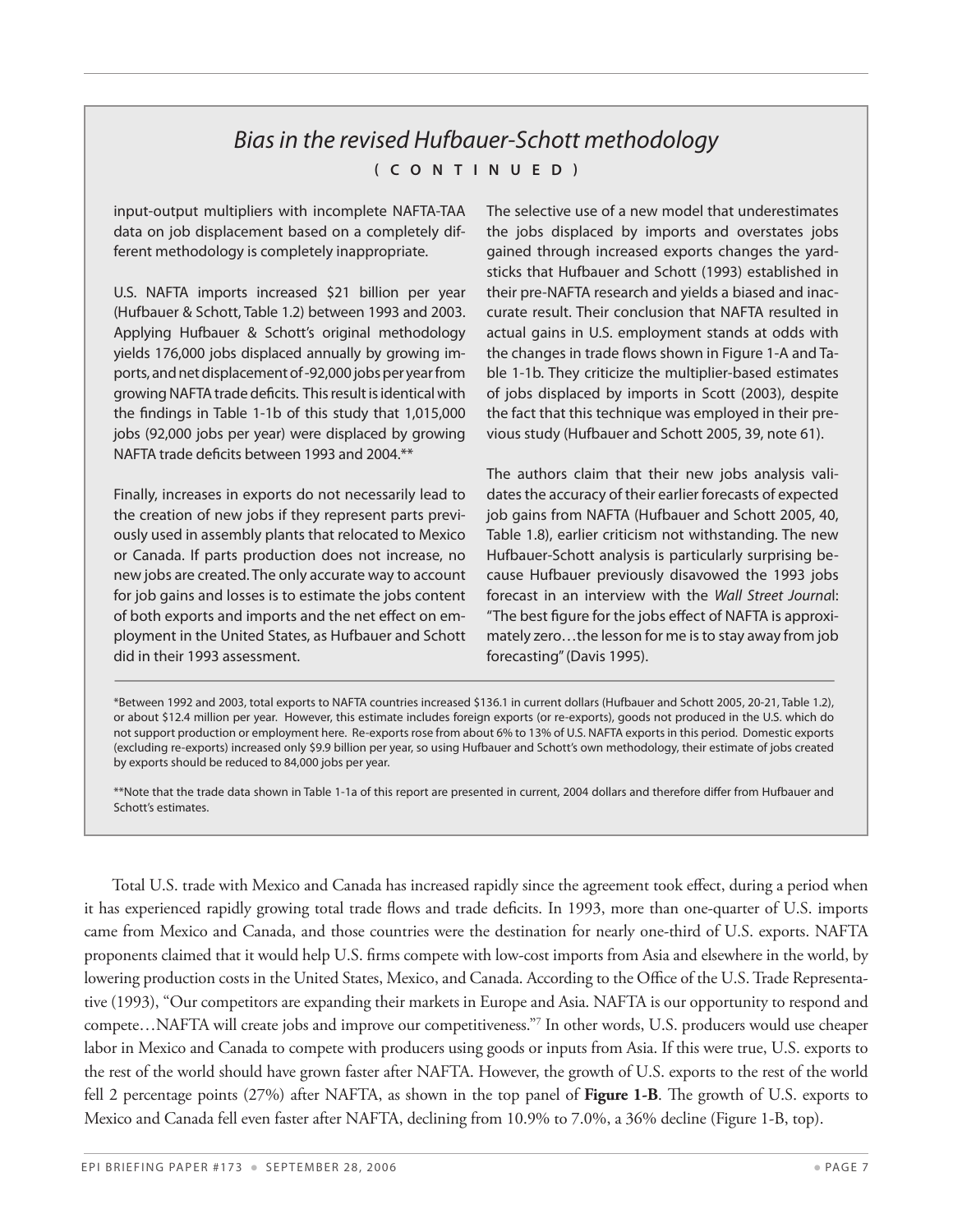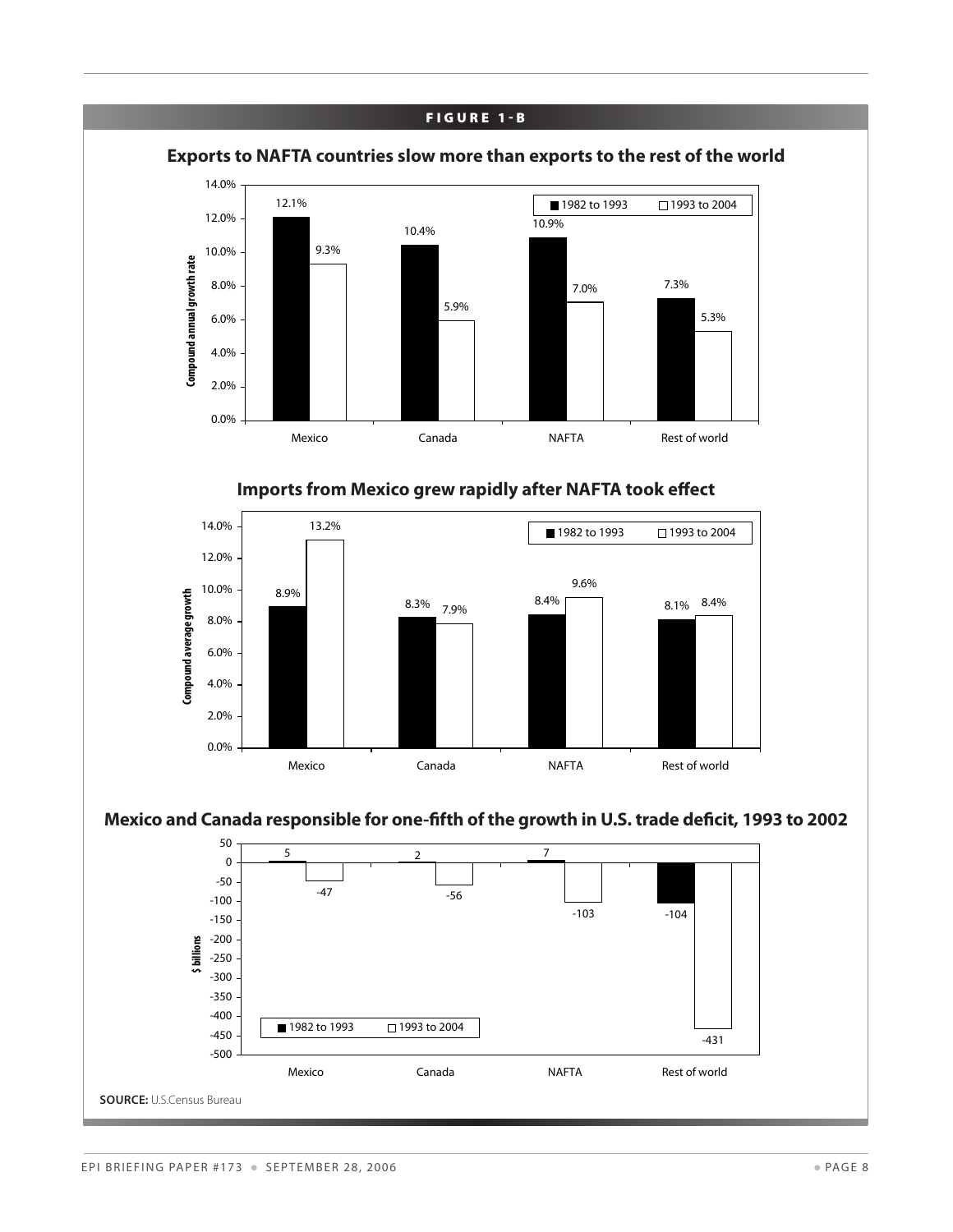On the other hand, import growth from Mexico increased 50% (4.3 percentage points), while the growth of U.S. imports from the rest of the world only increased about three-tenths of a percentage point (growth of imports from Canada actually declined slightly), as shown in the middle panel of Figure 1-B. As a result, rapid growth of imports combined with slowing exports to the NAFTA countries to generate a growing U.S. trade deficit w. Mexico and Canada (Figure 1-B, bottom). The growth of the U.S. trade deficit with Mexico and Canada was responsible for about one-fifth of the growth in the total U.S. trade deficit between 1993 and 2004.<sup>8</sup> Thus, U.S. exports have grown more slowly since NAFTA took effect, and deeper integration with Mexico and Canada has not suppressed the growth of the trade deficit. These are primary indicators that NAFTA failed to improve the competitiveness of U.S. producers.

Significant and growing shares of U.S. exports to Mexico are apparently parts and components that are assembled into final products that are then returned to the United States. The volume of finished goods imported from Mexico such as refrigerators, TVs, automobiles, and computers—has mushroomed under the NAFTA agreement. Many of these products are produced in the maquiladora export processing zones in Mexico, where parts enter duty-free and are re-exported to the United States, other countries, or other areas in Mexico as assembled products, with duties paid only on the value added in Mexico.<sup>9</sup>

## Trade deficits and employment displacement

The impact of changes in trade on employment is estimated here by calculating the labor content of changes in the trade balance—the difference between exports and imports. If the United States exports 1,000 cars to Mexico, many American workers are employed in their production. If, however, the United States imports 1,000 cars from Mexico rather than building them domestically, then Americans who would have otherwise been employed in the auto industry will have to find other work.

It is also essential to look at changes in the *trade balance* when assessing the impacts of trade agreements because it is possible that no jobs will be created when some exports increase. For example, if a U.S. firm moves an auto assembly plant to Mexico and closes one in the United States, this could lead to an increase in U.S. auto parts *exports* to Mexico that would look beneficial in isolation. The U.S. Trade Representative (USTR) and others claimed those increases in exports "create" jobs (Hufbauer and Schott 1993, 20). In fact, if the parts used to be shipped to domestic auto assembly plants, and are now shipped to Mexico for assembly, this is not the case. If the total production of auto parts does not increase, then no new jobs are created. The proper way to correct for this problem is to subtract changes in imports from changes in exports, or in other words, the change in the trade balance.

The United States has experienced steadily growing global trade deficits for nearly three decades, and these deficits accelerated rapidly after NAFTA took effect on January 1, 1994, as shown in Figures 1-A and 1-B. Although U.S. domestic exports to its NAFTA partners have increased dramatically—with real growth of 114% to Mexico and 60% to Canada—growth in imports of 274% from Mexico and 90% from Canada overwhelmingly surpassed export growth, as shown in Table 1-1a (see Appendix on methodology and data sources for further details). The United States' net export deficit with these countries increased from \$18.8 billion in 1993 to \$126.2 billion in 2004, a 570% increase (all figures in inflation-adjusted 2004 dollars).

The growth of exports to Mexico and Canada since NAFTA took effect supported domestic production that maintained or created 941,459 U.S. jobs, as shown in **Table 1-1b**. However, the growth of imports displaced domestic production that supported 1,956,750 jobs. Changes in trade thus resulted in a net displacement of 1,015,290 job opportunities between 1993 and 2004, including 560,000 due to growing trade deficits with Mexico, and 456,000 with Canada. Findings from previous studies on the employment impacts of NAFTA by this author (Scott 2003) have been challenged by Hufbauer and Schott (2005). However, their revised methodology for estimating the employment effects of post-NAFTA trade flows is highly flawed (see **Bias in the Revised Hufbauer-Schott Methodology**, p. 6).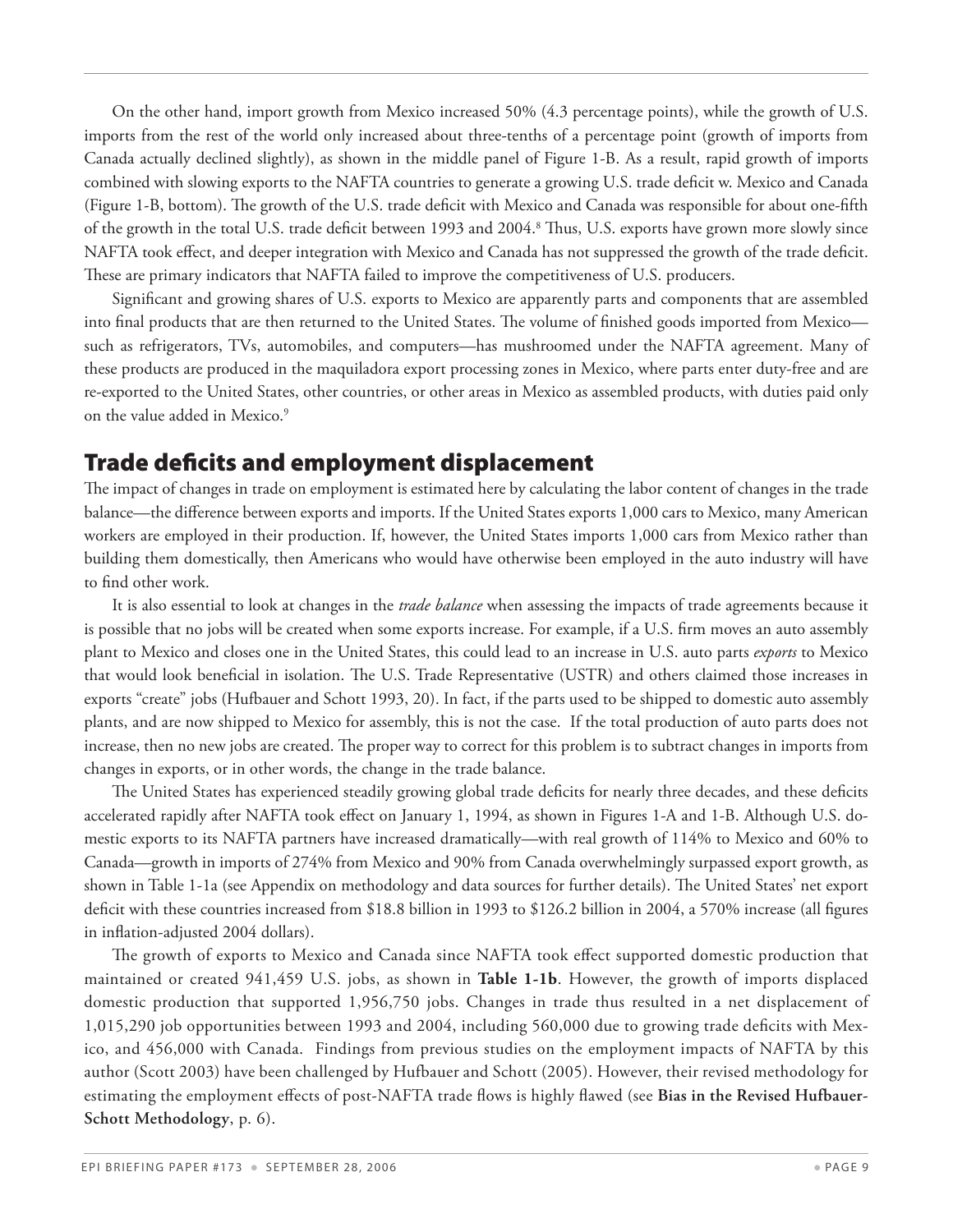#### **Table 1-1b Total U.S. trade-related jobs\*\* supported or displaced by NAFTA: 1993-2004**

|                                    |            |            |            |              | Jobs       |             |                 | % change  |
|------------------------------------|------------|------------|------------|--------------|------------|-------------|-----------------|-----------|
| <b>Changes in U.S.-NAFTA trade</b> | 1993       | 1997       | 1997*      | 2004         | 1993-97*   | 1997-2004** | 1993-2004       | 1993-2004 |
| <b>Mexico</b>                      |            |            |            |              |            |             |                 |           |
| Jobs supported by exports          | 379,746    | 604,532    | 682,078    | 887,100      | 224,786    | 205,022     | 429,808         | 134%      |
| Jobs displaced by imports          | 350,361    | 741,406    | 829,320    | 1,427,648    | 391,045    | 598,328     | 989,373         | 307%      |
| Job content of net exports         | 29,385     | $-136,874$ | $-147,242$ | $-540,548$   | $-166,259$ | $-393,306$  | $-559,564$      | $-1940%$  |
| Canada                             |            |            |            |              |            |             |                 |           |
| Jobs supported by exports          | 842,834    | 1,152,833  | 1,307,610  | 1,509,263    | 309,998    | 201,653     | 511,651         | 79%       |
| Jobs displaced by imports          | 980,966    | 1,404,988  | 1,572,168  | 2,115,523    | 424,022    | 543,355     | 967,377         | 116%      |
| Job content of net exports         | $-138,132$ | $-252,155$ | $-264,558$ | $-606,260$   | $-114,023$ | $-341,703$  | $-455,726$      | 339%      |
| <b>NAFTA totals</b>                |            |            |            |              |            |             |                 |           |
| Jobs supported by exports          | 1,222,580  | 1,757,364  | 1,989,689  | 2,396,363    | 534,785    | 406,675     | 941,459         | 77%       |
| Jobs displaced by imports          | 1,331,327  | 2,146,394  | 2,401,488  | 3,543,171    | 815,066    | 1,141,683   | 1,956,750       | 147%      |
| Job content of net exports         | $-108,748$ | $-389,029$ | $-411,799$ | $-1,146,808$ | $-280,282$ | $-735,008$  | $-1,015,290***$ | 934%      |

\* SIC based industry definitions and deflators 

\*\* NAICS based industry definitions and deflators

\*\*\* Includes jobs displace in goods and services industries, 658,930 were in manufacturing alone.

**Source:** EPI analysis of Bureau of Labor Statistics and Census Bureau data. 

This study also provides a more complete measure of the employment impacts of changes in imports than studies and programs that try to identify actual displaced workers. For example, between 1992 and 2002 the NAFTA Trade Adjustment Assistance program (NAFTA-TAA—later merged into the regular TAA program) certified 525,000 workers (about 58,000 jobs per year) that were qualified for assistance as a direct result of rising imports from Canada or Mexico, or because their employer relocated production to one of those countries (Public Citizen 2005). This estimate does not include jobs that were indirectly displaced by rising imports, including those employed in businesses that supplied goods or services used in making the directly displaced imports. This study estimates that growing imports displaced production that would have supported about 178,000 jobs per year, more than three times the number certified by the NAFTA-TAA program. The job displacement estimates in Table 1-1 also include jobs that would have been created if imports hadn't grown, a measure of the opportunity cost of growing imports.

The majority of the net jobs displaced were in the manufacturing sector. Growing NAFTA trade deficits with Canada displaced 270,248 manufacturing jobs; growing deficits with Mexico displaced 388,682 manufacturing jobs, for a total of 658,930 manufacturing jobs displaced (64.9% of the total). The estimate that over 1 million jobs were displaced includes 356,361 positions outside of the manufacturing sector.<sup>10</sup> This includes many service-sector support jobs such as accounting, computer programming, and legal and financial services. Many of these support jobs could have been maintained in the United States even though manufacturing production was transferred to Mexico, when those transfers or plant expansions were made by U.S.-based multinationals. However, it is likely that some of those non-manufacturing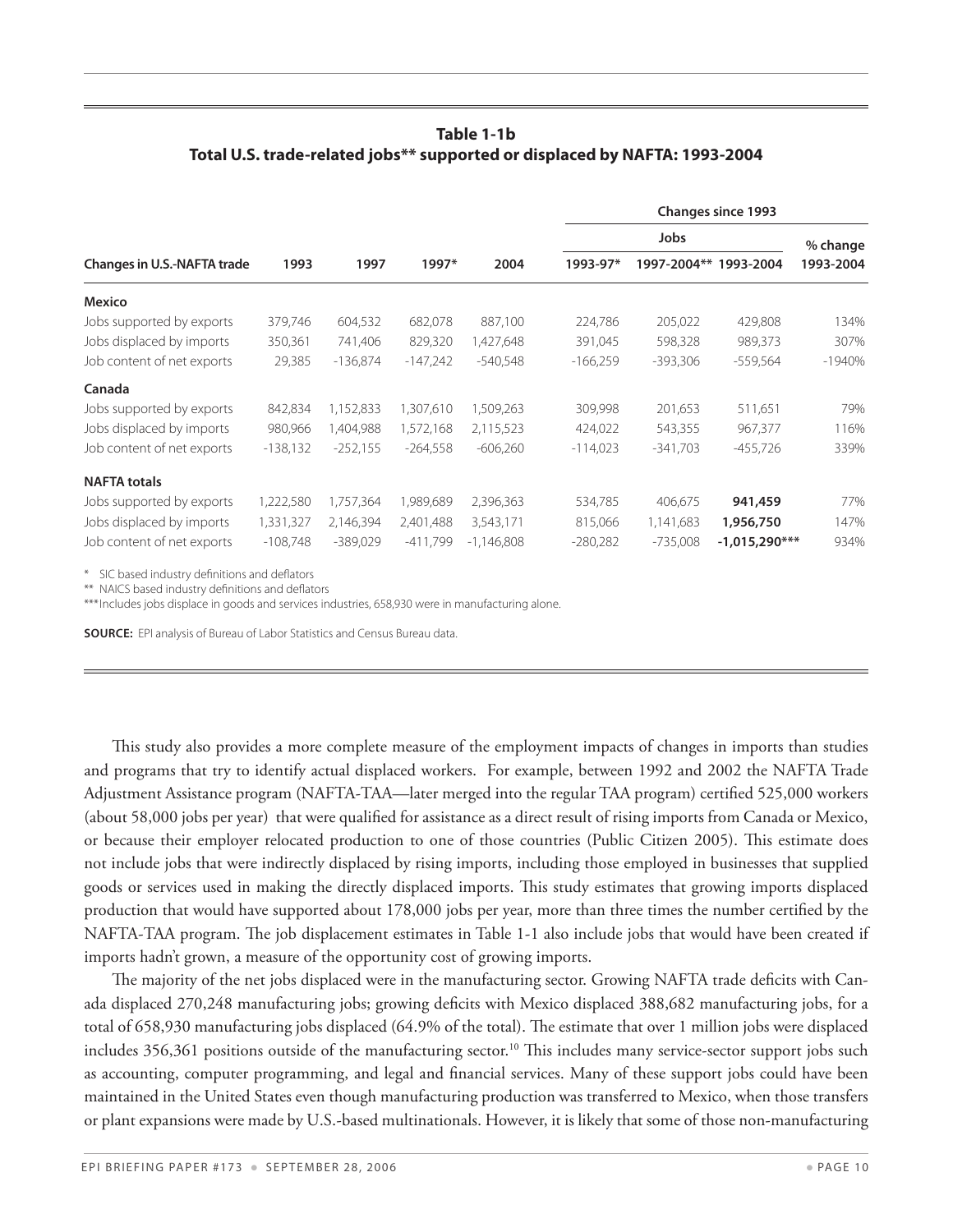|                      |                                      | Changes due to growth in:              |                                                        |                | Changes due to growth in:            |                                       |                                                        |  |
|----------------------|--------------------------------------|----------------------------------------|--------------------------------------------------------|----------------|--------------------------------------|---------------------------------------|--------------------------------------------------------|--|
|                      | <b>Exports</b><br>(job<br>supported) | <b>Imports</b><br>(jobs)<br>displaced) | Net exports<br>(net jobs<br>supported<br>or displaced) |                | <b>Exports</b><br>(job<br>supported) | <b>Imports</b><br>(jobs<br>displaced) | Net exports<br>(net jobs<br>supported<br>or displaced) |  |
| Alabama              | 16,872                               | 33,470                                 | $-16,598$                                              | Nebraska       | 6,423                                | 11,525                                | $-5,101$                                               |  |
| Alaska               | 1,261                                | 3,331                                  | $-2,070$                                               | Nevada         | 4,815                                | 9,931                                 | $-5,116$                                               |  |
| Arizona              | 13,459                               | 30,075                                 | $-16,616$                                              | New Hampshire  | 5,276                                | 10,778                                | $-5,502$                                               |  |
| Arkansas             | 8,907                                | 19,228                                 | $-10,321$                                              | New Jersey     | 22,680                               | 46,971                                | $-24,291$                                              |  |
| California           | 102,511                              | 226,466                                | $-123,955$                                             | New Mexico     | 4,018                                | 9,059                                 | $-5,042$                                               |  |
| Colorado             | 11,497                               | 24,851                                 | $-13,354$                                              | New York       | 42,996                               | 94,578                                | $-51,582$                                              |  |
| Connecticut          | 11,399                               | 22,947                                 | $-11,549$                                              | North Carolina | 35,725                               | 69,875                                | $-34,150$                                              |  |
| Delaware             | 2,906                                | 5,019                                  | $-2,113$                                               | North Dakota   | 1,782                                | 3,320                                 | $-1,538$                                               |  |
| District of Columbia | 865                                  | 1,919                                  | $-1,054$                                               | Ohio           | 51,512                               | 101,398                               | $-49,886$                                              |  |
| Florida              | 33,488                               | 73,475                                 | $-39,987$                                              | Oklahoma       | 11,548                               | 24,364                                | $-12,817$                                              |  |
| Georgia              | 28,196                               | 58,660                                 | $-30,464$                                              | Oregon         | 11,740                               | 25,393                                | $-13,653$                                              |  |
| Hawaii               | 1,935                                | 4,136                                  | $-2,200$                                               | Pennsylvania   | 42,346                               | 86,519                                | $-44,173$                                              |  |
| Idaho                | 4,209                                | 8,054                                  | $-3,845$                                               | Rhode Island   | 4,387                                | 8,870                                 | $-4,482$                                               |  |
| <b>Illinois</b>      | 47,861                               | 95,562                                 | $-47,701$                                              | South Carolina | 19,376                               | 34,010                                | $-14,634$                                              |  |
| Indiana              | 33,973                               | 69,130                                 | $-35,157$                                              | South Dakota   | 2,766                                | 5,445                                 | $-2,679$                                               |  |
| lowa                 | 11,579                               | 22,989                                 | $-11,409$                                              | Tennessee      | 21,243                               | 46,831                                | $-25,588$                                              |  |
| Kansas               | 8,431                                | 16,818                                 | $-8,387$                                               | Texas          | 65,229                               | 137,486                               | $-72,257$                                              |  |
| Kentucky             | 16,285                               | 31,083                                 | $-14,798$                                              | Utah           | 7,305                                | 15,327                                | $-8,022$                                               |  |
| Louisiana            | 9,512                                | 22,590                                 | $-13,078$                                              | Vermont        | 2,279                                | 4,547                                 | $-2,268$                                               |  |
| Maine                | 3,480                                | 7,545                                  | $-4,064$                                               | Virginia       | 20,974                               | 43,423                                | $-22,450$                                              |  |
| Maryland             | 11,386                               | 23,987                                 | $-12,601$                                              | Washington     | 14,688                               | 31,203                                | $-16,515$                                              |  |
| Massachusetts        | 21,263                               | 44,685                                 | $-23,422$                                              | West Virginia  | 5,933                                | 11,918                                | $-5,984$                                               |  |
| Michigan             | 55,157                               | 118,305                                | $-63,148$                                              | Wisconsin      | 26,817                               | 52,221                                | $-25,403$                                              |  |
| Minnesota            | 20,410                               | 39,689                                 | $-19,278$                                              | Wyoming        | 1,620                                | 3,719                                 | $-2,099$                                               |  |
| Mississippi          | 8,937                                | 20,567                                 | $-11,630$                                              |                |                                      |                                       |                                                        |  |
| Missouri             | 19,915                               | 38,481                                 | $-18,566$                                              |                |                                      |                                       |                                                        |  |
| Montana              | 2,285                                | 4,975                                  | $-2,691$                                               | Total U.S.     | 941,459                              | 1,956,750                             | $-1,015,290$                                           |  |

#### **Table 1-2 NAFTA jobs supported or displaced by state, 1993-2004\* (ranked alphabetically)**

\* Includes jobs displaced in both traded and non-traded goods industries 

**Source:** EPI analysis of Bureau of Labor Statistics and Census Bureau data.

jobs were displaced by growing trade deficits, especially in plants owned by MNCs based outside of the United States. Thus, the number of manufacturing job-opportunities displaced by growing NAFTA trade deficits provides a lowerbound estimate of total employment displaced by growing trade deficits after NAFTA took effect.<sup>11</sup>

Growth in trade deficits after NAFTA took effect reduced demand for goods produced in every region of the United States and has led to job displacement in all 50 states and the District of Columbia, as shown in **Table 1-2** and **Figure 1-C**. 12 Jobs displaced due to growing NAFTA trade deficits ranged as high as 1.4% of total employment in states such as Michigan, as shown in **Table 1-3**. Between 2004 and 2005, the U.S. goods trade deficit with Mexico and Canada increased 14% (U.S. Census Bureau 2006), likely causing double-digit growth in job displacement in 2005.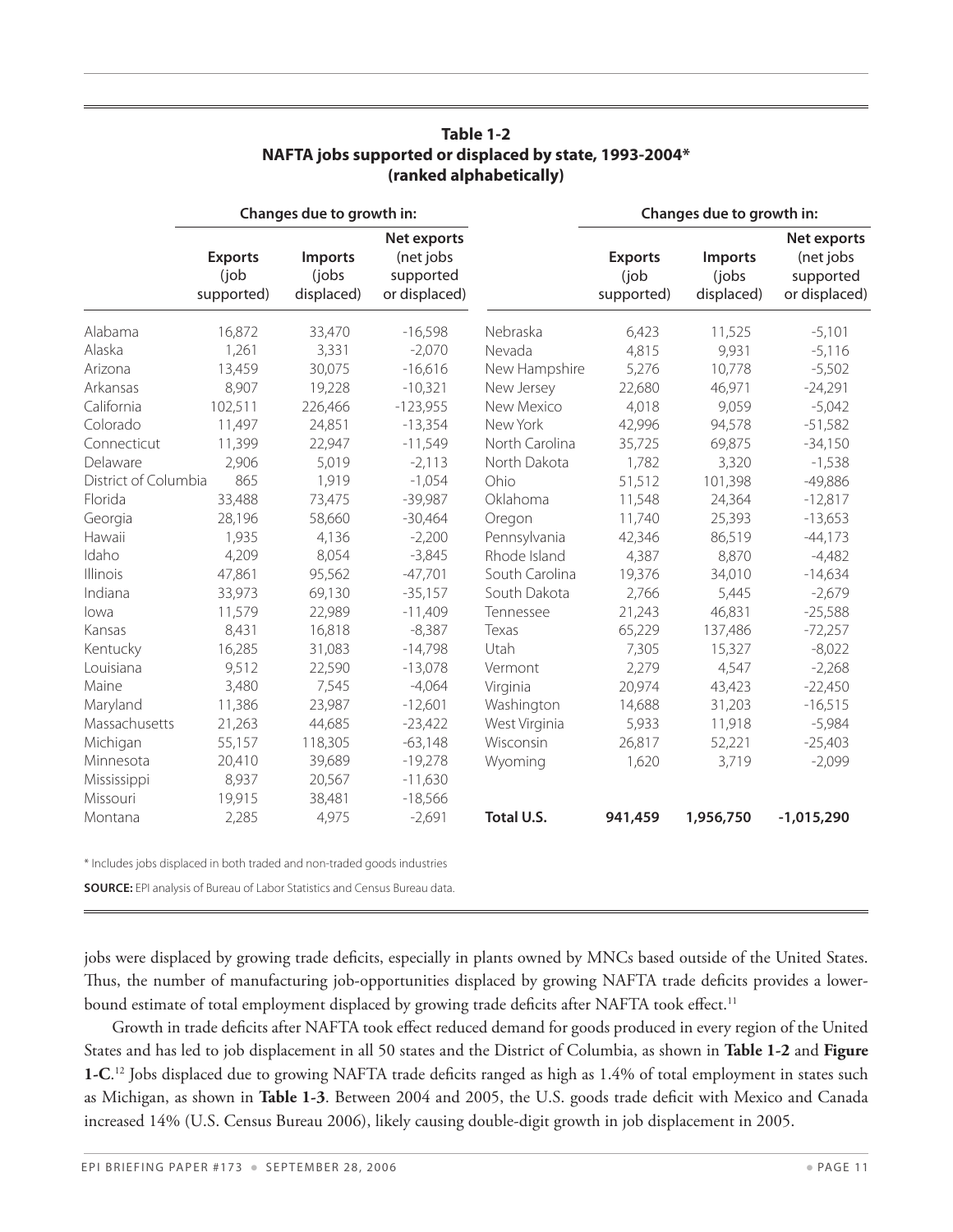

Rapid expansion of the U.S. trade deficit with Mexico, Canada, and the world as a whole since NAFTA took effect in 1994 has contributed to the contraction of U.S. manufacturing industries, which lost 3.3 million jobs between 1998 and 2004 (see also Bivens 2004). This restructuring of domestic output has other costs that are nearly always ignored. For manufacturing workers displaced in import-competing industries, average wages of those who were reemployed were 11% to 13% lower than their pre-displacement wages (Kletzer 2001, 104, Table D2). More than one-third of those displaced workers were not reemployed and apparently dropped out of the labor force altogether. However, the wage experience of post displacement workers varies widely; more than one-third have higher earnings than in their pre-displacement jobs, and more than 25% report wage losses of more than 30%. Kletzer's findings are consistent with the wage analysis presented in the next section.

## Trade, wages, and labor force demographics

This section will show that the growth of trade deficits with Mexico and Canada shifts jobs from better paid traded goods industries into jobs in non-traded sectors where wages are significantly lower, on average. It will also show that, for trade with Mexico, average wages in import-competing industries were higher than those in export industries. Thus, the growth in the overall volume of trade (imports + exports) with Mexico substituted lower paying export jobs for higher paying jobs in import-competing industries.

This section also demonstrates that the USTR's (1993) prediction that workers would benefit from NAFTA because wages in export industries were higher than the national average was wrong for two reasons. First, the USTR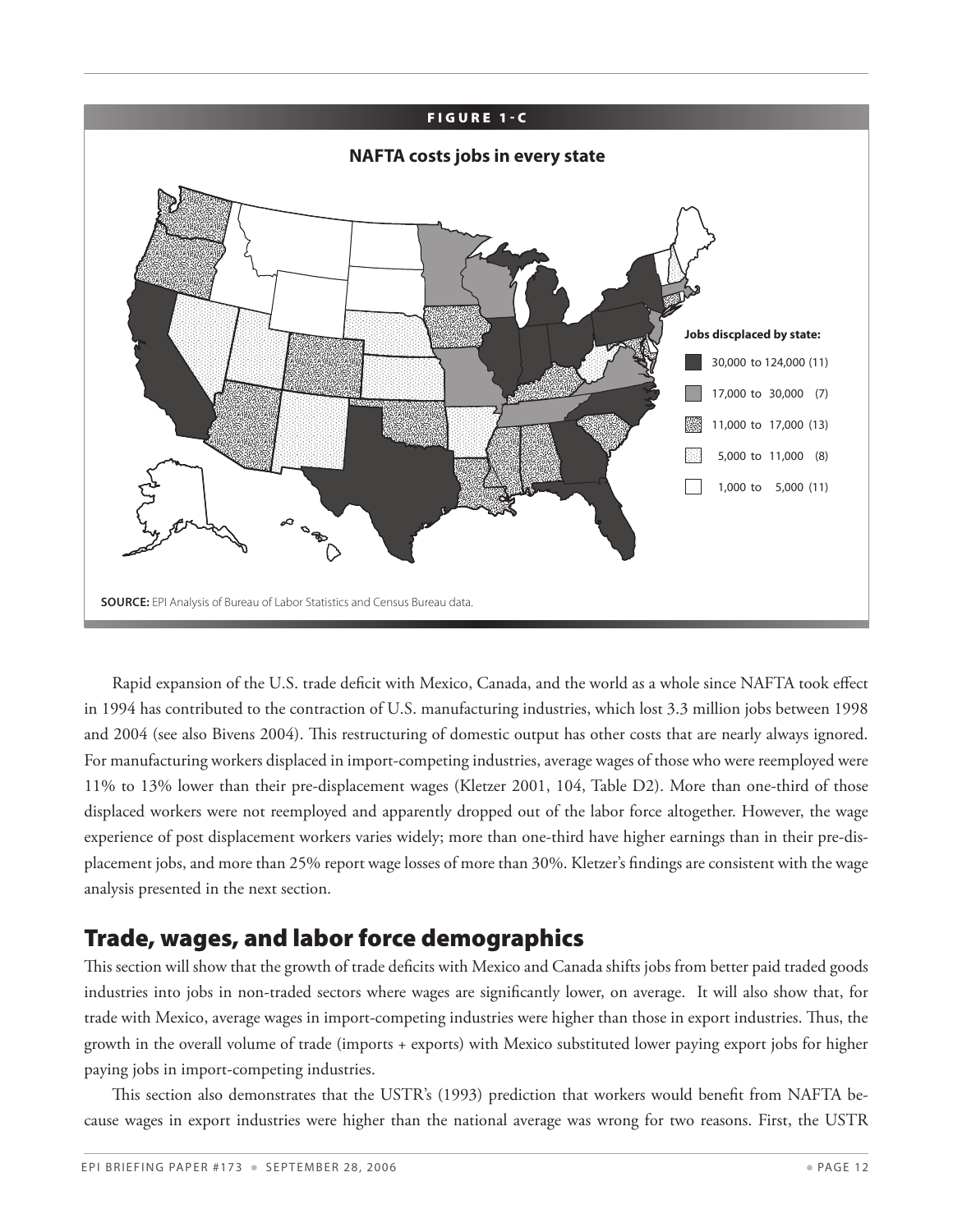|                 | Changes due to growth in:            |                                       |                                         |                                                                       | Changes due to growth in: |                                      |                                       |                                         |                                                                       |
|-----------------|--------------------------------------|---------------------------------------|-----------------------------------------|-----------------------------------------------------------------------|---------------------------|--------------------------------------|---------------------------------------|-----------------------------------------|-----------------------------------------------------------------------|
|                 |                                      |                                       |                                         | Net exports                                                           |                           |                                      |                                       |                                         | Net exports                                                           |
|                 | <b>Exports</b><br>(job<br>supported) | <b>Imports</b><br>(jobs<br>displaced) | (net jobs<br>supported<br>or displaced) | (net jobs as a share<br>of total<br>state employment<br>in Dec. 2004) |                           | <b>Exports</b><br>(job<br>supported) | <b>Imports</b><br>(jobs<br>displaced) | (net jobs<br>supported<br>or displaced) | (net jobs as a share<br>of total<br>state employment<br>in Dec. 2004) |
| Michigan        | 55,157                               | 118,305                               | $-63,148$                               | $-1.4%$                                                               | South Dakota              | 2,766                                | 5,445                                 | $-2,679$                                | $-0.7%$                                                               |
| Indiana         | 33,973                               | 69,130                                | $-35,157$                               | $-1.2%$                                                               | Connecticut               | 11,399                               | 22,947                                | $-11,549$                               | $-0.7%$                                                               |
| Mississippi     | 8,937                                | 20,567                                | $-11,630$                               | $-1.0%$                                                               | Arizona                   | 13,459                               | 30,075                                | $-16,616$                               | $-0.7%$                                                               |
| Tennessee       | 21,243                               | 46,831                                | $-25,588$                               | $-0.9%$                                                               | Missouri                  | 19,915                               | 38,481                                | $-18,566$                               | $-0.7%$                                                               |
| Ohio            | 51,512                               | 101,398                               | $-49,886$                               | $-0.9%$                                                               | Louisiana                 | 9,512                                | 22,590                                | $-13,078$                               | $-0.7%$                                                               |
| Rhode Island    | 4,387                                | 8,870                                 | $-4,482$                                | $-0.9%$                                                               | Alaska                    | 1,261                                | 3,331                                 | $-2,070$                                | $-0.7%$                                                               |
| Wisconsin       | 26,817                               | 52,221                                | $-25,403$                               | $-0.9%$                                                               | Maine                     | 3,480                                | 7,545                                 | $-4,064$                                | $-0.7%$                                                               |
| Arkansas        | 8,907                                | 19,228                                | $-10,321$                               | $-0.9%$                                                               | Idaho                     | 4,209                                | 8,054                                 | $-3,845$                                | $-0.7%$                                                               |
| North Carolina  | 35,725                               | 69,875                                | $-34,150$                               | $-0.9%$                                                               | Montana                   | 2,285                                | 4,975                                 | $-2,691$                                | $-0.6%$                                                               |
| New Hampshire   | 5,276                                | 10,778                                | $-5,502$                                | $-0.9%$                                                               | <b>New Mexico</b>         | 4,018                                | 9,059                                 | $-5,042$                                | $-0.6%$                                                               |
| Alabama         | 16,872                               | 33,470                                | $-16,598$                               | $-0.9%$                                                               | Kansas                    | 8,431                                | 16,818                                | $-8,387$                                | $-0.6%$                                                               |
| <b>Oklahoma</b> | 11,548                               | 24,364                                | $-12,817$                               | $-0.9%$                                                               | Virginia                  | 20,974                               | 43,423                                | $-22,450$                               | $-0.6%$                                                               |
| California      | 102,511                              | 226,466                               | $-123,955$                              | $-0.8%$                                                               | New York                  | 42,996                               | 94,578                                | $-51,582$                               | $-0.6%$                                                               |
| <b>Oregon</b>   | 11,740                               | 25,393                                | $-13,653$                               | $-0.8%$                                                               | Washington                | 14,688                               | 31,203                                | $-16,515$                               | $-0.6%$                                                               |
| Kentucky        | 16,285                               | 31,083                                | $-14,798$                               | $-0.8%$                                                               | Colorado                  | 11,497                               | 24,851                                | $-13,354$                               | $-0.6%$                                                               |
| <b>Illinois</b> | 47,861                               | 95,562                                | $-47,701$                               | $-0.8%$                                                               | New Jersey                | 22,680                               | 46,971                                | $-24,291$                               | $-0.6%$                                                               |
| Wyoming         | 1,620                                | 3,719                                 | $-2,099$                                | $-0.8%$                                                               | Nebraska                  | 6,423                                | 11,525                                | $-5,101$                                | $-0.6%$                                                               |
| West Virginia   | 5,933                                | 11,918                                | $-5,984$                                | $-0.8%$                                                               | Florida                   | 33,488                               | 73,475                                | $-39,987$                               | $-0.5%$                                                               |
| South Carolina  | 19,376                               | 34,010                                | $-14,634$                               | $-0.8%$                                                               | Maryland                  | 11,386                               | 23,987                                | $-12,601$                               | $-0.5%$                                                               |
| lowa            | 11,579                               | 22,989                                | $-11,409$                               | $-0.8%$                                                               | Delaware                  | 2,906                                | 5,019                                 | $-2,113$                                | $-0.5%$                                                               |
| Georgia         | 28,196                               | 58,660                                | $-30,464$                               | $-0.8%$                                                               | North Dakota              | 1,782                                | 3,320                                 | $-1,538$                                | $-0.5%$                                                               |
| Pennsylvania    | 42,346                               | 86,519                                | $-44,173$                               | $-0.8%$                                                               | Nevada                    | 4,815                                | 9,931                                 | $-5,116$                                | $-0.4%$                                                               |
| Texas           | 65,229                               | 137,486                               | $-72,257$                               | $-0.8%$                                                               | Hawaii                    | 1,935                                | 4,136                                 | $-2,200$                                | $-0.4%$                                                               |
| Vermont         | 2,279                                | 4,547                                 | $-2,268$                                | $-0.7%$                                                               | District of Columbia      | 865                                  | 1,919                                 | $-1,054$                                | $-0.2%$                                                               |
| Massachusetts   | 21,263                               | 44,685                                | $-23,422$                               | $-0.7%$                                                               |                           |                                      |                                       |                                         |                                                                       |
| Utah            | 7,305                                | 15,327                                | $-8,022$                                | $-0.7%$                                                               |                           |                                      |                                       |                                         |                                                                       |
| Minnesota       | 20,410                               | 39,689                                | $-19,278$                               | $-0.7%$                                                               | <b>Total U.S.</b>         | 941,459                              | 1,956,750                             | $-1,015,290$                            | $-0.8%$                                                               |

#### **Table 1-3 NAFTA jobs supported and displaced by state, 1993-2004\* (ranked by share of total jobs displaced in 2004)**

\* Includes jobs displaced in both traded and non-traded goods industries 

**Source:** EPI analysis of Bureau of Labor Statistics and Census Bureau data.

incorrectly assumed that an improving trade balance would push workers from lower-paying jobs in other industries to higher-paying jobs in export industries. Because the trade deficit increased, rather than decreased, workers were pushed out of traded-goods industries into those lower-paying other sectors. Second, the USTR also assumed that trade expansion moves workers from import-competing industries to export industries with higher wages, but because wages were actually higher in import-competing industries trading with Mexico, pure trade expansion (proportionate increases in exports and imports) actually lowered average wages in that case.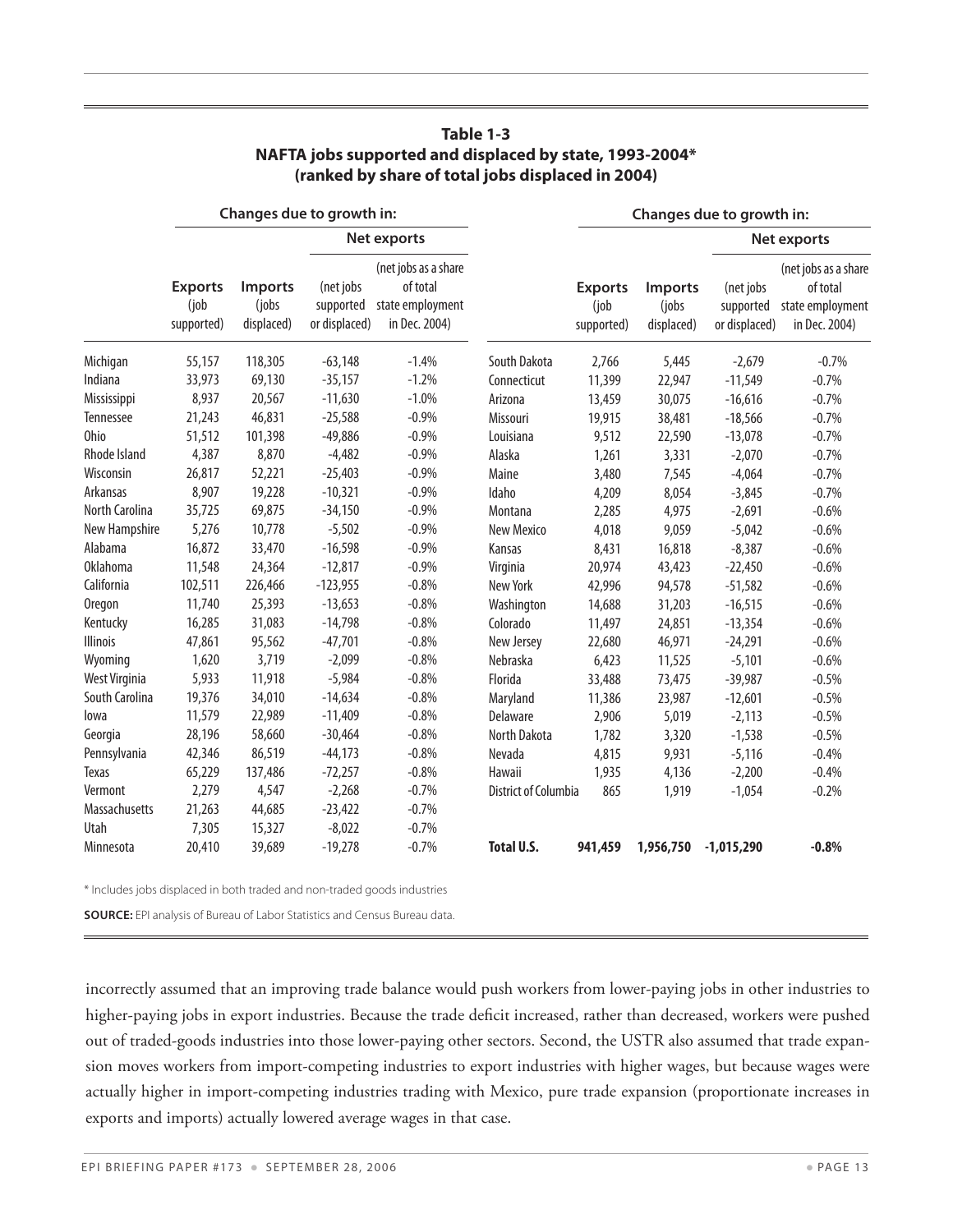This section analyzes the effects of changing trade flows with Mexico and Canada on wages and worker characteristics of those affected by growing trade deficits (see Appendix for further details on methodology). Average wages by sector were used to estimate average import and export wages. The results of the wage analysis are summarized in **Table 1-4a**.

The first column in Table 1-4a reports average import and export wages for import and export industries in 2004.13 The second column compares the percent difference between import and export wages for U.S. trade with Mexico, Canada, and NAFTA combined using the three different weighting systems described above. One of the most important findings in this study is that, for trade with Mexico, average wages in exporting industries were lower than in importcompeting industries, even after excluding highly paid oil and gas workers (who received average wages of \$1,458 per week), as shown in the highlighted numbers in column 4. Average wages in industries that exported to Mexico were \$799 per week, wages in import-competing industries were \$811 per week, a \$14 per week (1.8%) premium.

These results are quite robust, and are replicated using six different trade and employment weights (shown in Appendix Table 1-A1). The average wage comparison for Canada conforms to the standard trade model, with average wages in exporting industries higher than in import-competing sectors.

Wages in industries producing goods traded with Mexico or Canada are also significantly higher than those in the rest of the economy. Wages in import-competing and export industries were 16% to 19% higher than average wages in other non-traded industries, as shown in last few rows of Table 1-4a (denoted "Addendum"). Average wages in all non-traded goods industries were \$683 in 2004. A similar non-trade/traded wage gap was found for U.S.–Canada trade as well.

The growth of trade deficits with Mexico (and Canada) implies that even with near full employment in 2000, there were more workers employed in other, non-traded sectors of the economy and that total payments to effected workers were lower than they would otherwise have been for two reasons. First (for trade with Mexico), as trade expanded, imports displaced more jobs in higher-paying industries than exports created in those industries (the reverse was true for trade with Canada). Second, the growth in the trade deficit reduced the demand for labor in trade-goods industries, and at full employment, those workers were employed in other sectors where, on average, they earned much lower wages.

Total wage gains and losses for all trade-affected jobs are estimated in **Table 1-4b** (bottom half). The growth of exports to Mexico and Canada generated total wage premiums of almost \$2.6 billion and \$3.0 billion, respectively. However, the growth of imports eliminated wage premiums of about \$6.7 billion for Mexico and \$6.5 billion for Canada. Thus, there is a nationwide loss of \$7.6 billion in wage premiums that would have been earned had trade been balanced. Net losses associated with pure substitution of export jobs for import job opportunities for trade with Mexico equaled \$-323 million, as shown in column 2.

## Demographic impacts of growing trade deficits

The models used in this study were extended to examine the effects of growing NAFTA trade deficits on different demographic groups, including breakdowns by education levels, gender, wage distributions, and race (see Appendix for details). These results were then consolidated for the entire period of analysis, and aggregate results are reported in **Table 1-5.**

#### *Education*

Workers with a high school degree or less were particularly hard hit by rising NAFTA trade deficits. The manufacturing sector, which produces most traded goods, employs a much higher-than-average share of such workers in the labor force. The shares of workers with different levels of educational attainment in the total U.S. labor forces are shown in column 1. The number and shares of workers with these levels of education displaced by growing trade deficits with Mexico and Canada after NAFTA took effect are shown in columns 2 and 3, respectively. Finally, the educational attainment of workers displaced by growing trade deficits after NAFTA is compared with national averages in column 4. For example, growing trade deficits displaced 3.4% more workers with less than a high school degree and 5.2% more workers with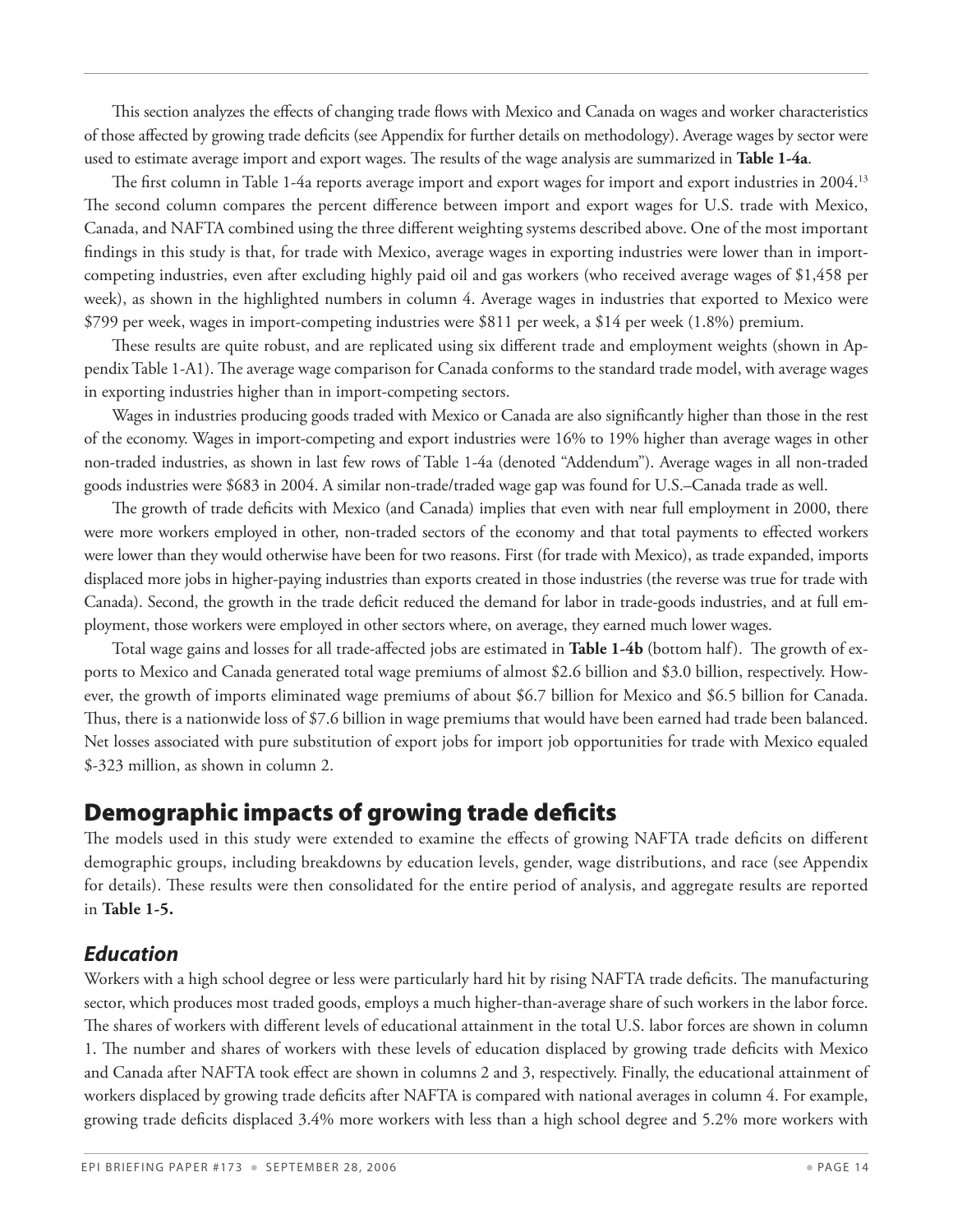#### **Table 1-4a Trade and wages in importing and exporting industries under NAFTA in 2004\* (all industries excluding oil)\*\***

|                                                | Average wages | Percent difference***<br>(exports less imports) |
|------------------------------------------------|---------------|-------------------------------------------------|
| <b>TRADED INDUSTRIES (Total Jobs weighted)</b> |               |                                                 |
| <b>Imports</b>                                 |               |                                                 |
| Canada                                         | \$795         |                                                 |
| Mexico                                         | \$813         |                                                 |
| <b>NAFTA</b>                                   | \$802         |                                                 |
| <b>Exports</b>                                 |               |                                                 |
| Canada                                         | \$811         | 2.1%                                            |
| Mexico                                         | \$799         | $-1.8%$                                         |
| <b>NAFTA</b>                                   | \$807         | 0.5%                                            |
| Addendum                                       |               | <b>Percent difference</b>                       |
| Non-traded industries****                      | \$683         | from non-traded wages                           |
| Versus:                                        |               |                                                 |
| Mexico imports                                 | \$130         | 19%                                             |
| Mexico exports                                 | \$116         | 17%                                             |
| Canada imports                                 | \$112         | 16%                                             |
| Canada exports                                 | \$128         | 19%                                             |
|                                                |               |                                                 |

#### **Table 1-4b Wage income loss associated with growing trade deficits with Mexico**

#### **Changes in U.S.-NAFTA trade-related employment\*\*\*\*\***

| Net jobs gained due to growing exports from Mexico<br>Net jobs displaced by imports from Mexico              | 429,808<br>989,373 |
|--------------------------------------------------------------------------------------------------------------|--------------------|
| Net jobs gained due to growing exports from Mexico<br>Net jobs displaced by imports from Mexico              | 511,651<br>967,377 |
| Changes in U.S. wage income (\$ million)                                                                     |                    |
| A. Net wages gained though growing exports to Mexico                                                         | \$2,585            |
| B. Net wages displaced though growing imports<br>Addenda: Net losses due to substitution 429,808 export jobs | \$6,696            |
| for like number of import jobs (included above)                                                              | $-5323$            |
| C. Net wages gained though growing exports to Mexico<br>D. Net wages displaced though growing imports        | \$2,977<br>\$6,456 |

#### **Total change in wage bill (A - B + C - D) -\$7,588**

\* See Appendix Table A1 for further details and average wages computed using alternative weighting systems.

Excluding oil and gas, including refined petroleum products, NAICS industries 211 and 3241, respectively.

\*\*\* Ratio of export to import wages, less one.

\*\*\*\* Excluding agriculture and manufacturing industries.

\*\*\*\*\* Table 1, above.

 $\overline{\phantom{a}}$ 

**Source:** EPI anaylsis of Quarterly Census of Wages and Employment, BLS, USITC data.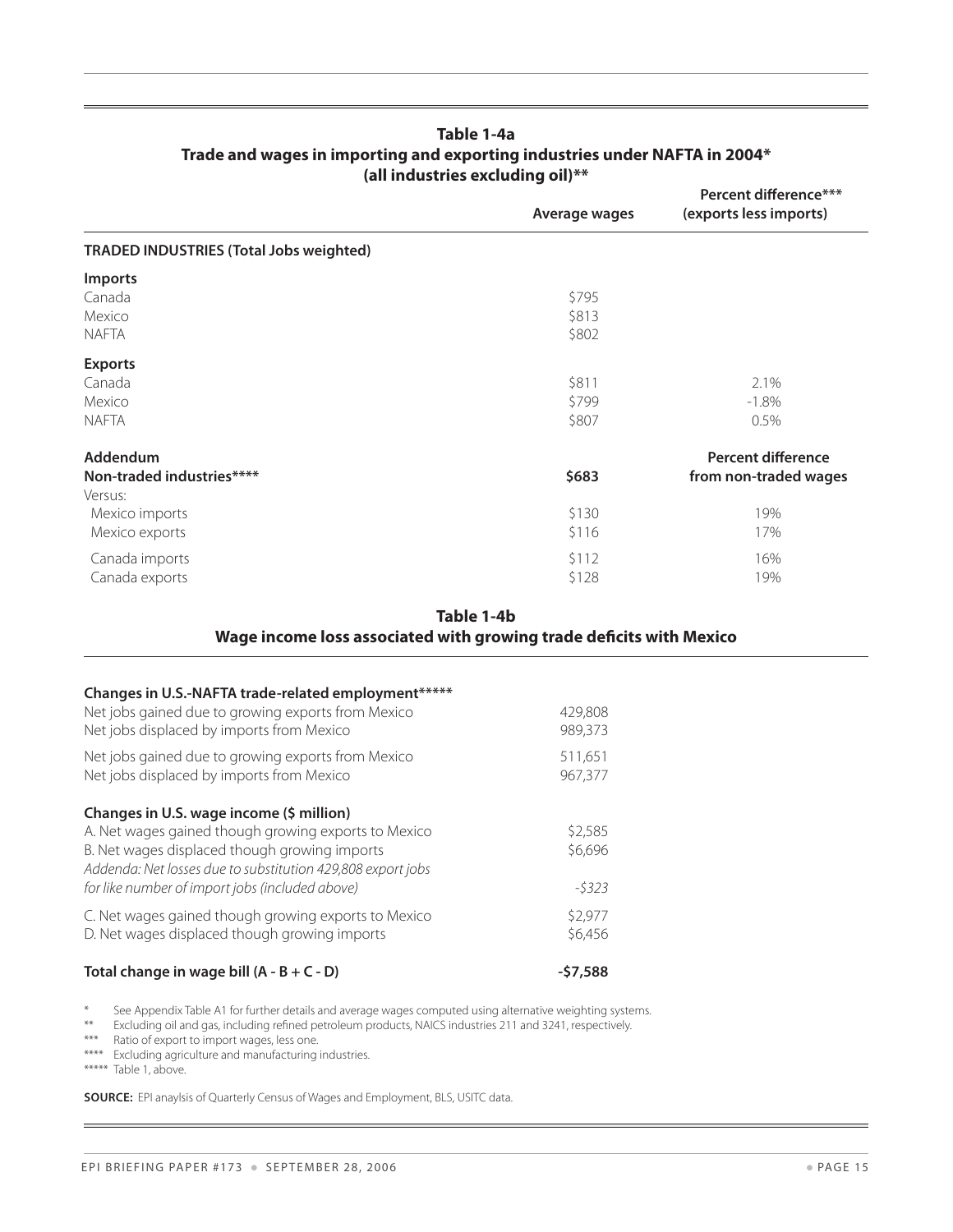#### **Table 1-5 NAFTA trade-related job displacement, 1993-2004 (demographic analysis\*)**

|                             | Changes due to growth in: |                    |                                              |             |  |  |
|-----------------------------|---------------------------|--------------------|----------------------------------------------|-------------|--|--|
|                             |                           | <b>Net exports</b> | <b>Difference from labor</b><br>force shares |             |  |  |
|                             | Labor force share         | (jobs displaced)   | share of total                               | net exports |  |  |
| <b>Education</b>            |                           |                    |                                              |             |  |  |
| Less than high school       | 11.1%                     | $-147,232$         | 14.5%                                        | 3.4%        |  |  |
| High school                 | 31.8%                     | $-376,073$         | 37.0%                                        | 5.2%        |  |  |
| Some college                | 29.6%                     | $-268,312$         | 26.4%                                        | $-3.1%$     |  |  |
| College +                   | 27.5%                     | $-223,675$         | 22.0%                                        | $-5.5%$     |  |  |
| <b>TOTAL</b>                |                           | $-1,015,291$       | 100.0%                                       |             |  |  |
| <b>Sex</b>                  |                           |                    |                                              |             |  |  |
| male                        | 55.2%                     | $-649,048$         | 63.9%                                        | 8.7%        |  |  |
| female                      | 47.8%                     | $-366,242$         | 36.1%                                        | $-11.7%$    |  |  |
| <b>TOTAL</b>                |                           | $-1,015,291$       | 100.0%                                       |             |  |  |
| <b>Wage category</b>        |                           |                    |                                              |             |  |  |
| less than \$7.23 per hour   | 16.4%                     | $-126,185$         | 12.4%                                        | $-4.0\%$    |  |  |
| \$7.23 to 11.99 per hour    | 30.6%                     | $-322,714$         | 31.8%                                        | 1.2%        |  |  |
| \$12.00 to \$17.81 per hour | 25.1%                     | $-262,395$         | 25.8%                                        | 0.8%        |  |  |
| \$17.81 to \$30.84 per hour | 20.8%                     | $-224,602$         | 22.1%                                        | 1.3%        |  |  |
| more than \$30.84 per hour  | 7.2%                      | $-79,393$          | 7.8%                                         | 0.7%        |  |  |
| <b>TOTAL</b>                |                           | $-1,015,290$       | 100.0%                                       |             |  |  |
| Race                        |                           |                    |                                              |             |  |  |
| Non-Hispanic white          | 70.9%                     | $-703,003$         | 69.2%                                        | $-1.7\%$    |  |  |
| <b>Black</b>                | 11.5%                     | $-111,908$         | 11.0%                                        | $-0.5%$     |  |  |
| Hispanic                    | 12.3%                     | $-139,520$         | 13.7%                                        | 1.4%        |  |  |
| other                       | 5.2%                      | $-60,853$          | 6.0%                                         | 0.8%        |  |  |
| <b>TOTAL</b>                |                           | $-1,015,285$       | 100.0%                                       |             |  |  |

\* Totals vary slightly due to rounding errors. 

**Source:** EPI analysis of Bureau of Labor Statistics and Census Bureau data. 

exactly a high school degree. Workers with some college or more took a proportionately smaller hit, as those workers tend to be less intensively employed in traded goods than in the rest of the economy.

Wages in traded goods industries were significantly higher than in non-traded industries, as shown above. Workers with a high school degree and below are particularly hard hit by growing trade deficits with Mexico and Canada, because larger-than-average shares of these workers are pushed out of high-wage jobs in traded goods industries.

Within manufacturing in particular, 51.5 % of workers have a high school degree or less, while such workers made up only 42.9 % of the labor force as a whole. Hence, the manufacturing sector employs 20.1% more of these workers than other sectors of the economy. As noted above, nearly two-thirds of the jobs displaced by growing trade deficits with Mexico and Canada were in manufacturing, which is one of the best sources of good jobs with good benefits for workers with a high school degree or less.<sup>14</sup> These workers were especially hard hit by job displacement associated with rising NAFTA trade deficits.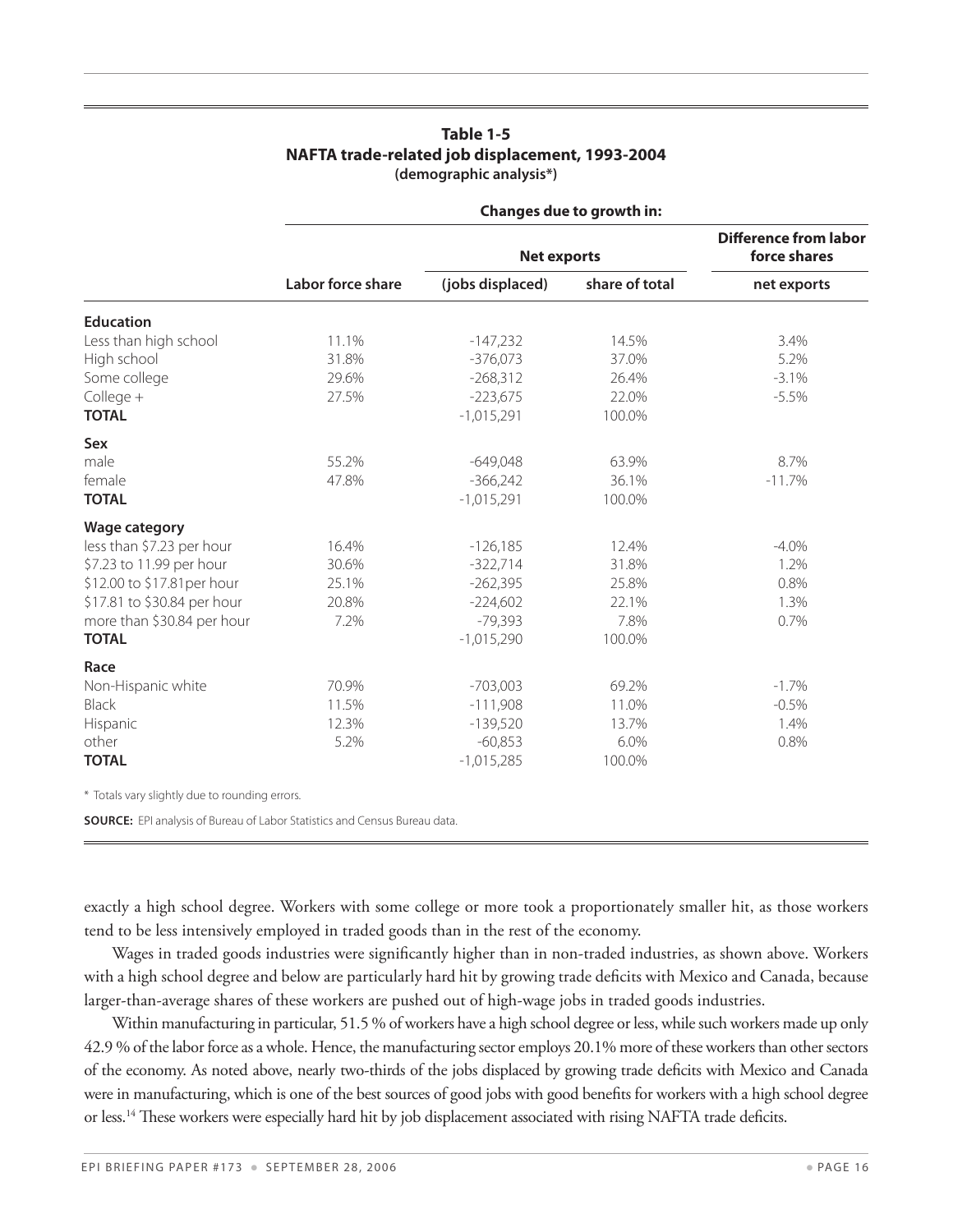#### *Gender*

Males were 63.9% of the workers displaced by growing trade deficits with Mexico and Canada, while they made up only 55.2% of the total labor force, an 8.7 percentage point gap, or 15.8% more than other sectors of the economy. Likewise, only 36.1% of displaced workers were female, though women made up 47.8% of the labor force. Female workers were particularly hard hit within several specific industries, such as the apparel sector, where they held two-thirds of jobs displaced (35,000). The results are at least partially explained by the fact that two-thirds of the employment displaced by these growing trade deficits were in manufacturing, as noted above. Manufacturing employs a higher-than-average share of men, but employment of women and workers from minority groups is much higher in sectors such as apparel production.

#### *Wage distribution*

Jobs were sorted into five different wage ranges, based on the distribution of weekly wages in each industry (see Appendix). The bottom wage groups shown in Table 1-5 make up 93% of the labor force, broken into segments that cover 16% to 30% in each group. The top earners, those making more than \$30.83 per hour (about \$64,000 per year), made up only 7% of the workforce. Growing NAFTA trade deficits displaced fewer jobs in the lowest-paying wage group (less than \$7.23/hour), 4 percentage points (24%) less than the share of such workers in the national labor force, as shown in the last two columns in Table 1-5. On the other hand, 31.8% of net jobs displaced paid between \$7.23 and \$11.99 per hour (the second-lowest wage group), 1.2 percentage points more than the national average (30.6%), or 4% higher. The largest losses, on a proportional basis, were absorbed by workers in the top wage group, who earned more than \$30.83 per hour, and their share of the net job displacement was 7.8%, 0.6 percentage points (9.4%) more than the national average (7.2%). These results reinforce the findings in Table 1-4a, which showed that jobs displaced by growing trade deficits pay more than other jobs in the economy.

The interaction of gender, wage, and education results in Table 1-5 are consistent with changes in wage inequality observed since 1989. For example, between 1989 and 2003, the 90/50 wage gap increased more for men (12.5 percentage points) than for women (7.7 percentage points) (Mishel, Bernstein, and Allegretto 2005, Table 2.16). Growing trade deficits after NAFTA also displaced more higher-paying jobs for men, which apparently contributed to this gap. The divergence in wage trends for men and women was particularly strong after 2000. The total U.S. trade deficit increased 21% (\$95 billion) between 2000 and 2003. The male 90/50 gap increased 2.3 percentage points while the female 90/50 gap was unchanged in this period.

This demographic analysis is consistent with other results in this study: growing trade deficits after NAFTA took effect had a large negative impact on male workers lacking post-secondary education, reducing the supply of relatively good jobs and pushed them into lower paying positions. For example, in manufacturing, the most trade-impacted sector of the economy, workers with less than a high school degree earned \$0.75 per hour (8.3% more) than comparable workers employed in other industries. Likewise, high school educated workers earned \$1.27 per hour (10.5%) more in manufacturing than in other sectors.<sup>15</sup>

Manufacturing has higher productivity than other sectors of the economy (U.S. Department of Labor 2006a), and higher unionization rates (U.S. Department of Labor 2006b), allowing workers to earn a higher share of the higher marginal product of their labor in this sector. NAFTA-related job displacement pushed the majority of those workers into lower paying jobs, hurting those least able to afford it.

## NAFTA and the economic environment in North America

Many factors have contributed to the growth of U.S. trade deficits with Mexico, Canada, and the rest of the world since 1993. This section examines some of the other causes of these deficits to provide a broader perspective on NAFTA's role in their growth.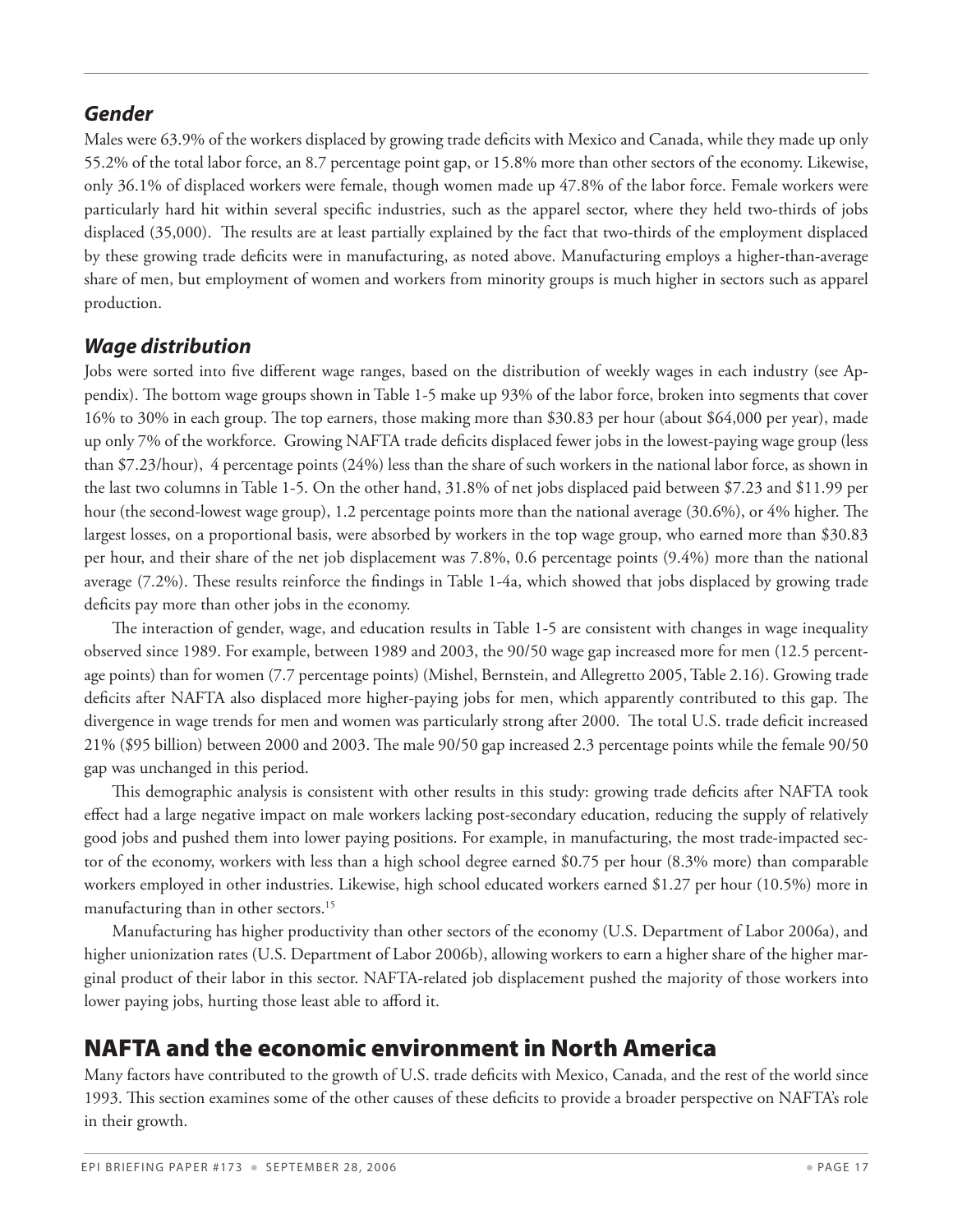The United States, Canada, and Mexico were engaged in a process of integration that began well before NAFTA took effect. Formal extensions of U.S. economic integration with Canada began with the 1965 Canada-U.S. auto pact and continued with the 1989 Canada-U.S. Free Trade Agreement (C-USFTA). In Mexico, integration began with economic reforms adopted following its massive debt crisis in the mid-1980s (the petro-dollar crisis), followed by Mexico's accession to GATT in 1986 (Faux 2006, 40-41).<sup>16</sup> These reforms included market opening, deregulation, and sale of state-owned enterprises required by the International Monetary Fund (IMF) in exchange for bail-out assistance. Proponents of NAFTA from the Clinton Administration have argued that the main purpose of the agreement was to lock these reforms in place within Mexico to provide a more stable environment for continued integration. In the view of former Clinton economic advisor Gene Sperling, "NAFTA helped Mexico make a strong economic recovery in the second half of the 1990s because it prevented the government from pulling back on its important economic reforms and resorting to protectionism as it did after the 1982 peso crisis" (Sperling 2005, 46).

Others have argued that NAFTA provided a unique set of guarantees to foreign investors that stimulated the construction of thousands of new factories dedicated to export production largely destined for U.S. markets (resulting in substantial plant closures in the United States). While it is difficult to completely disentangle the particular effects of NAFTA from the broader process of regional integration, it is clear that if NAFTA had not been passed by the United States, this integration process would have continued.

Between 1980 and 1994 U.S. trade with Mexico was roughly balanced, as shown in Figure 1-A. The United States did develop a sizeable trade deficit with Canada in this period, but that deficit was largely eliminated by 1994 as well. After NAFTA, there was an abrupt structural shift in these trends. The U.S. trade deficit with both Mexico and Canada began to decline after NAFTA and followed a steadily declining trend thereafter.

A number of factors contributed to changes in these trade patterns, chief among them were shifts in bilateral exchange rates, changes in real manufacturing wages relative to those in the United States, and the growth of foreign direct investment (FDI). However, each of these was related, at least in part, to the implementation of NAFTA.

Mexico has experienced large, periodic swings in its real (inflation-adjusted) exchange rate, as shown in **Figure 1-D**. 17 Both bilateral (dollar/peso) and multilateral indexes are shown. These shifts have been closely linked to financial crises, especially the petro-dollar collapse in the 1982, after the decline of oil prices, and the peso crisis of 1994-95. The peso lost about two-thirds of its value relative to the U.S. dollar in 1982, appreciated steadily from 1987 to 1993, and fell about 50% in 1994 in the post-NAFTA financial crisis. The multilateral and bilateral peso-dollar series diverge in the post-NAFTA era due to the sharp rise in the U.S. dollar during this period. The cost of these calamities for Mexico's economy and its workers has been exacerbated by a steadily upward drift in the peso's real, multilateral value since the mid-1980s.

The over-valued peso has been intentionally used as an external constraint on inflation, and in that regard it has worked extremely well (Blecker 2005). Inflation fell from around 100% per year in the Salinas era to 7% just prior to the 1994 collapse and to 3% in 2005. However, this policy has been very costly for most workers in Mexico. Weak labor demand and rapid structural change, including the loss of more than 1 million jobs in the rural economy (see Mexico analysis starting on p. 27 in this report), have led to stagnant or falling real wages and rising global trade and current account deficits in Mexico. Since NAFTA took effect, the over-valued peso reduced the cost of consumer goods from China and around the world for Mexican consumers, leading to surging imports. Mexico experienced rapidly growing current account deficits between 1995 and 2000 as a result of peso appreciation, but these deficits have receded following a substantial peso depreciation that began in 2002.

Several factors have contributed to Mexico's large and growing trade surplus with the United States since NAFTA took effect despite the growing over-valuation of the peso over the long term. The real value of the peso fell sharply in the critical early years after NAFTA took effect, as shown in Figure 1-D. The sharp decline in the relative costs of production provided an incentive for firms to move plants to Mexico to produce for export to the United States. Wage suppression and rapidly growing capital inflows also stimulated the growth of Mexico's exports to the United States, as noted below.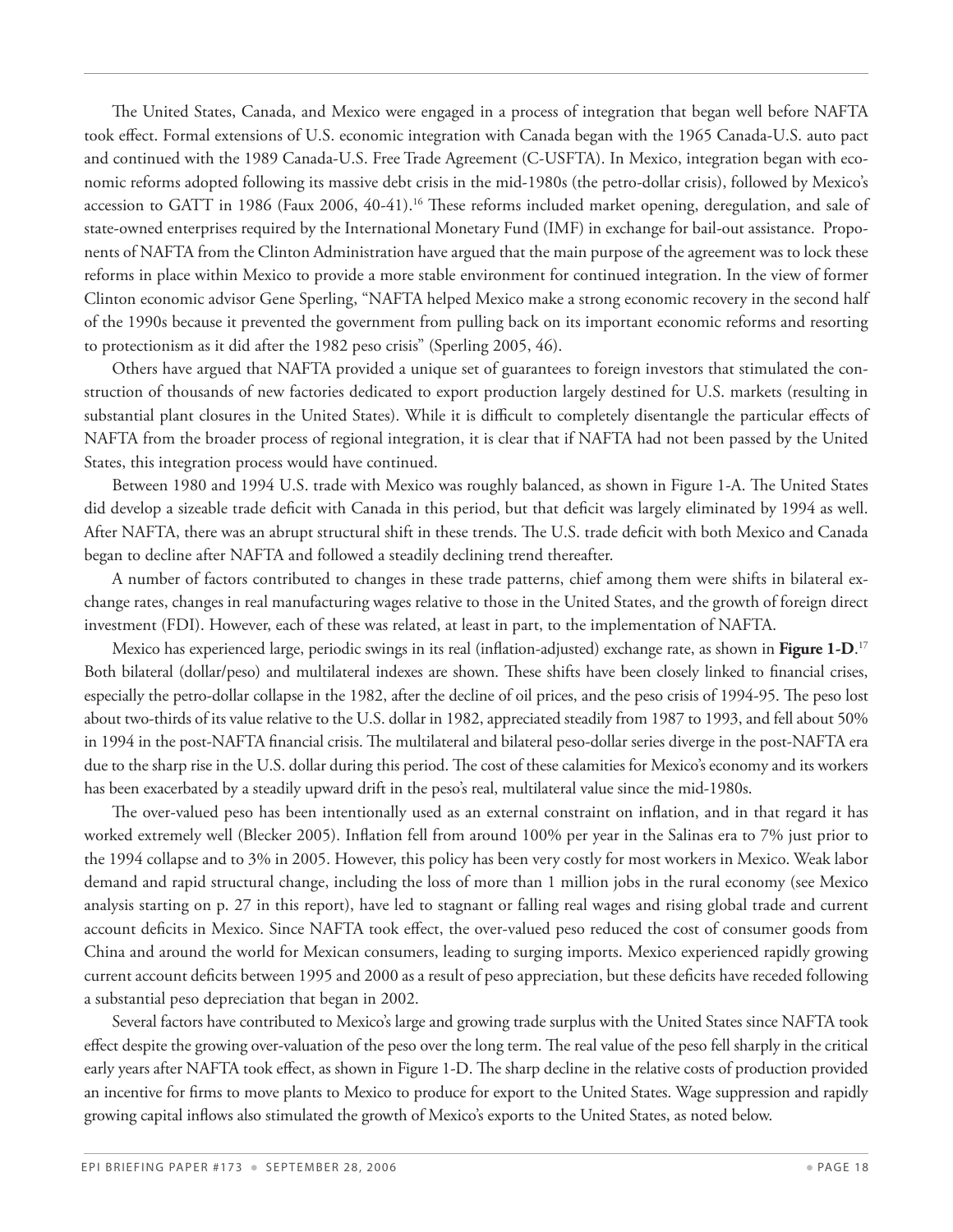

A sharp fall in the Canadian dollar since 1991, two years after the C–USFTA took effect, also dramatically lowered the costs of production in Canada, relative to the United States, as shown in **Figure 1-E.** These periods of devaluation in both countries occurred near the dates when free trade agreements were implemented with each country. In Mexico, a pre-NAFTA surge in FDI bid up the peso, but this also resulted in widening global (and bilateral) current account deficits. A substantial share of its imports in this period was capital goods that were used in the rapid build-up in export production capacity in this period. However, Mexico's inability to finance these deficits ultimately led to the 1994-95 peso crisis. Blecker (1997) argues:

The peso had to be devalued in order to implement the Mexican strategy for export-led growth that NAFTA was intended to promote—a strategy that was pushed on Mexico by the U.S. government and the U.S. corporate interests that stood to profit from this trade agreement.

Other authors claim: "rather than causing the peso crisis, it appears that NAFTA facilitated a quick resolution and contributed to Mexico's more rapid growth in the late 1990s by locking in Mexico's commitment to open markets" (Burfisher, Robinson, and Thierfelder 2001, 133). While there is no disputing the fact that NAFTA locked Mexico into a "neoliberal" development model (Faux 2006; Salas, Part 2 in this report), Mexico has not experienced more rapid growth after NAFTA. As Salas shows in Part 2 of this report (Table 2-1), Mexico experienced real, average annual GDP growth rates of 6.6 % per year or more between 1950 and 1980. Aside from the lost decade of the 1980s (after the petro-dollar crisis of 1982), Mexico experienced its lowest average growth rate after NAFTA took effect, falling to 2.8% per year between 1993 and 2003.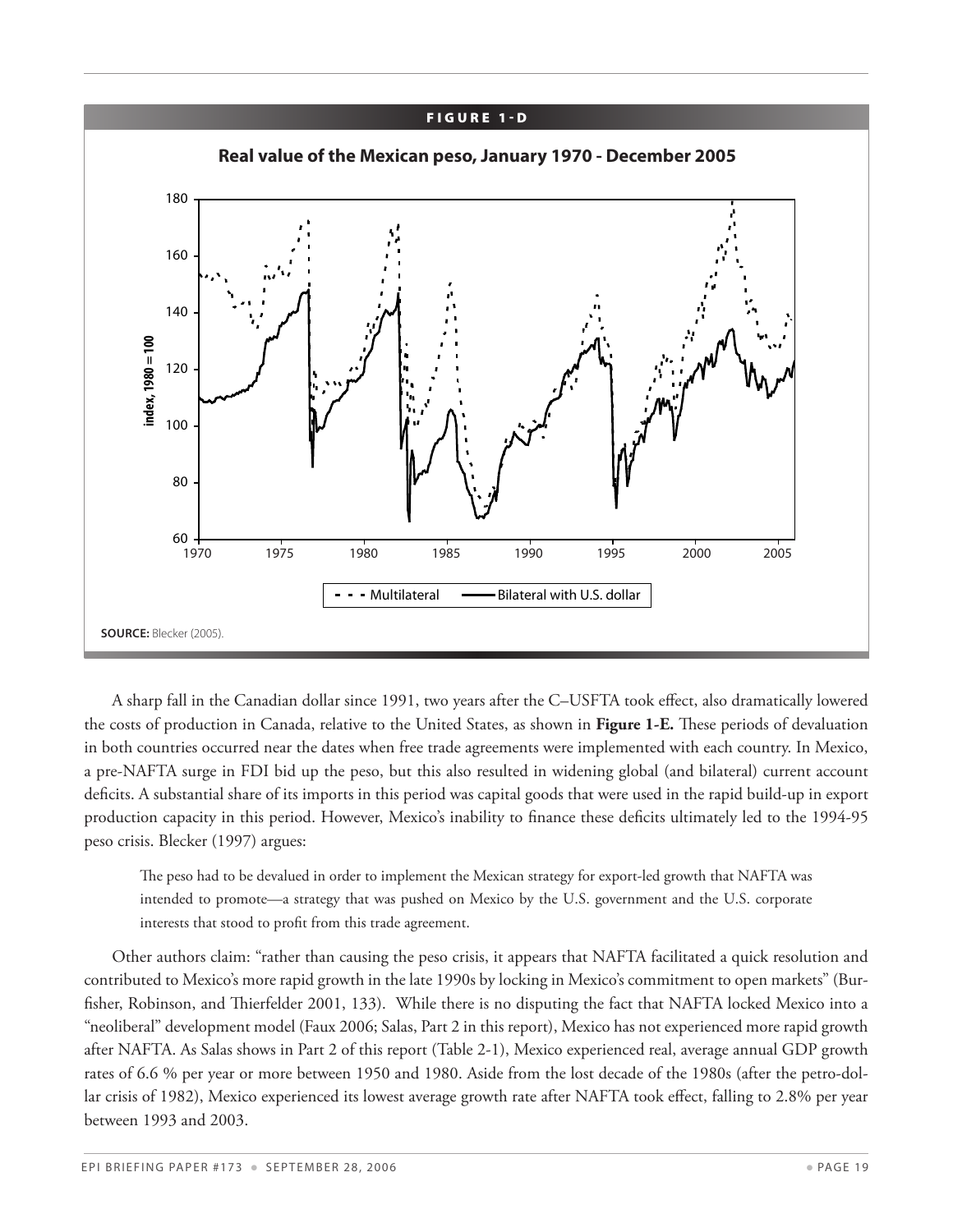

The real exchange rate is only one determinant of the relative costs of inputs purchased by export-oriented producers in Mexico and Canada. NAFTA created an integrated, regional economy. In many cases, U.S. firms have shifted production of relatively labor-intensive activities employing relatively high-wage workers, such as motor vehicle assembly, to Mexico (and Canada), and exported components made with lower-cost labor to these new locations. Labor is the most costly input to production in such plants, so the U.S. dollar-cost of labor in Mexico and Canada is a major determinant in plant location decisions by multi-national companies (MNCs).<sup>18</sup> Hourly compensation costs in U.S. dollars in Canada and Mexico fell sharply after the C-USFTA and NAFTA took effect (**Figure 1-F)**.

Dollar costs of manufacturing wages in Mexico have remained well below their 1994 peak, as shown in Figure 1-F (declining 27% between 1993 and 2004). This reflects general weakness of labor demand in Mexico, which is linked to the broader consequences of NAFTA in that country (see Salas, Part 2 in this report, and Audley et al. 2003). Dollar costs of labor in Canada also began to fall shortly after implementation of C-USFTA in 1989, declining 19% between 1991 and 2004), although they have increased in the past two years as the Canadian dollar has gained value.

Declines in the real value of currencies and manufacturing wages in Mexico and Canada after their entry into regional FTAs with the United States greatly increased their attractiveness to foreign investors. NAFTA also prohibited governments from imposing restrictions such as local content requirements and local R&D sourcing and provided an expansion of investor rights in the NAFTA investment chapter, thus reducing the costs of and risks associated with foreign investment. As a result, the flow of FDI into each country rose rapidly after NAFTA. FDI in Mexico soared more than four-fold in the decade after NAFTA, relative to the prior decade, as shown in **Figure 1-G**.

FDI in Canada was already growing in the 1980s. After a brief falloff following the U.S. recession in 1990, the FDI growth rate doubled after NAFTA took effect (**Figure 1-H**).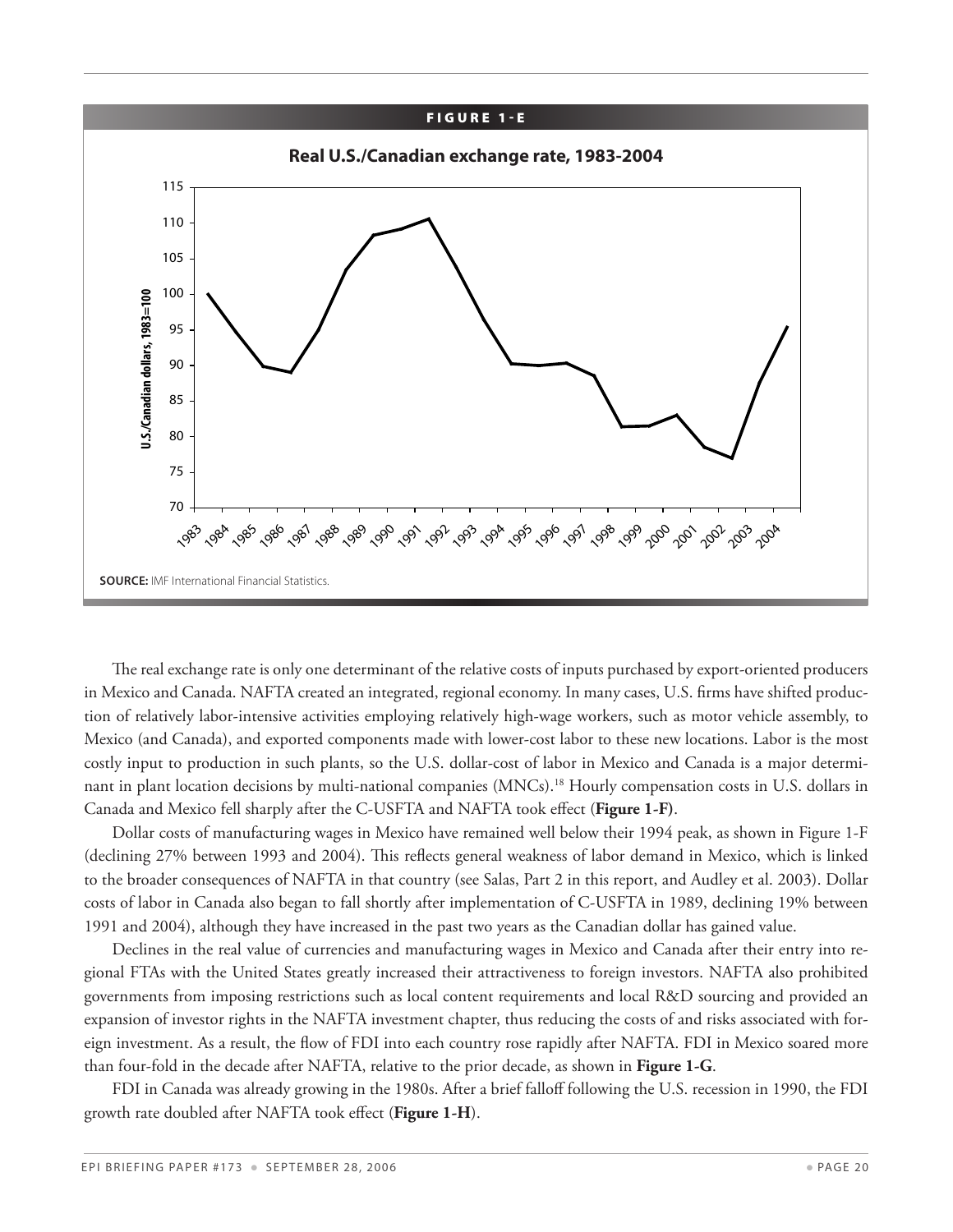

#### FIGURE 1-G

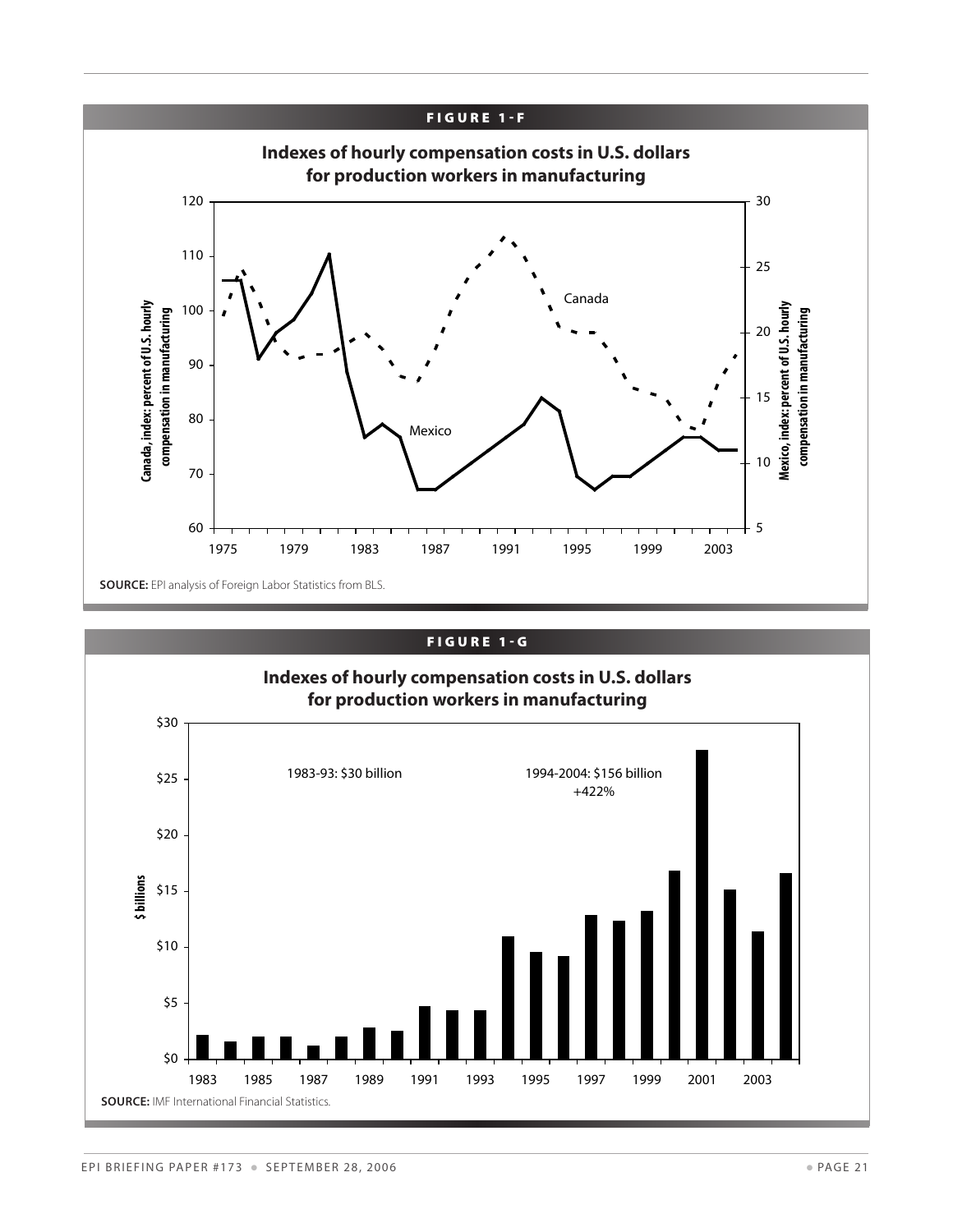![](_page_21_Figure_0.jpeg)

The confluence of falling real exchange rates and wages in Canada and Mexico, combined with rapidly growing inward FDI, set the conditions for rapid growth of exports to the United States. Some of these changes were well underway before NAFTA took effect, including economic liberalization in Mexico and the growth of inward FDI in both countries. However, the investor protections provided in NAFTA and the fact that Mexico's economic reforms were "locked in" by NAFTA certainly accelerated these trends. Furthermore, both Mexico and Canada experienced sharp devaluations in the period immediately following implementation of the agreements. The similarity of these patterns reflects the failure of both the C-USFTA and NAFTA to address exchange rate and trade balance issues. All of these factors combined to bring about the sharp shift in trading patterns (shown in Figure 1-A) from relatively stable bilateral trade balances in the 1980s to steadily growing deficits in the post-NAFTA era. There is no credible argument that NAFTA has not contributed substantially to the growth of these deficits.

## Slumping U.S. labor markets

Employment in the manufacturing sector, the most trade-impacted segment of the economy, has been especially hard hit since the 2001 recession. Between January 2001 and December 2003, 2.9 million manufacturing jobs were eliminated in the United States. At least one-third of the jobs lost just between 2000 and 2003 were due to rising net manufacturing imports alone (Bivens 2004). Job losses in manufacturing exceeded those in the non-farm economy as a whole in this period (2.2 million jobs).

During a recession, growing trade deficits can contribute to unemployment, as well as the movement of workers from traded to non-traded sectors of the economy. Some authors have argued that NAFTA cannot explain any part of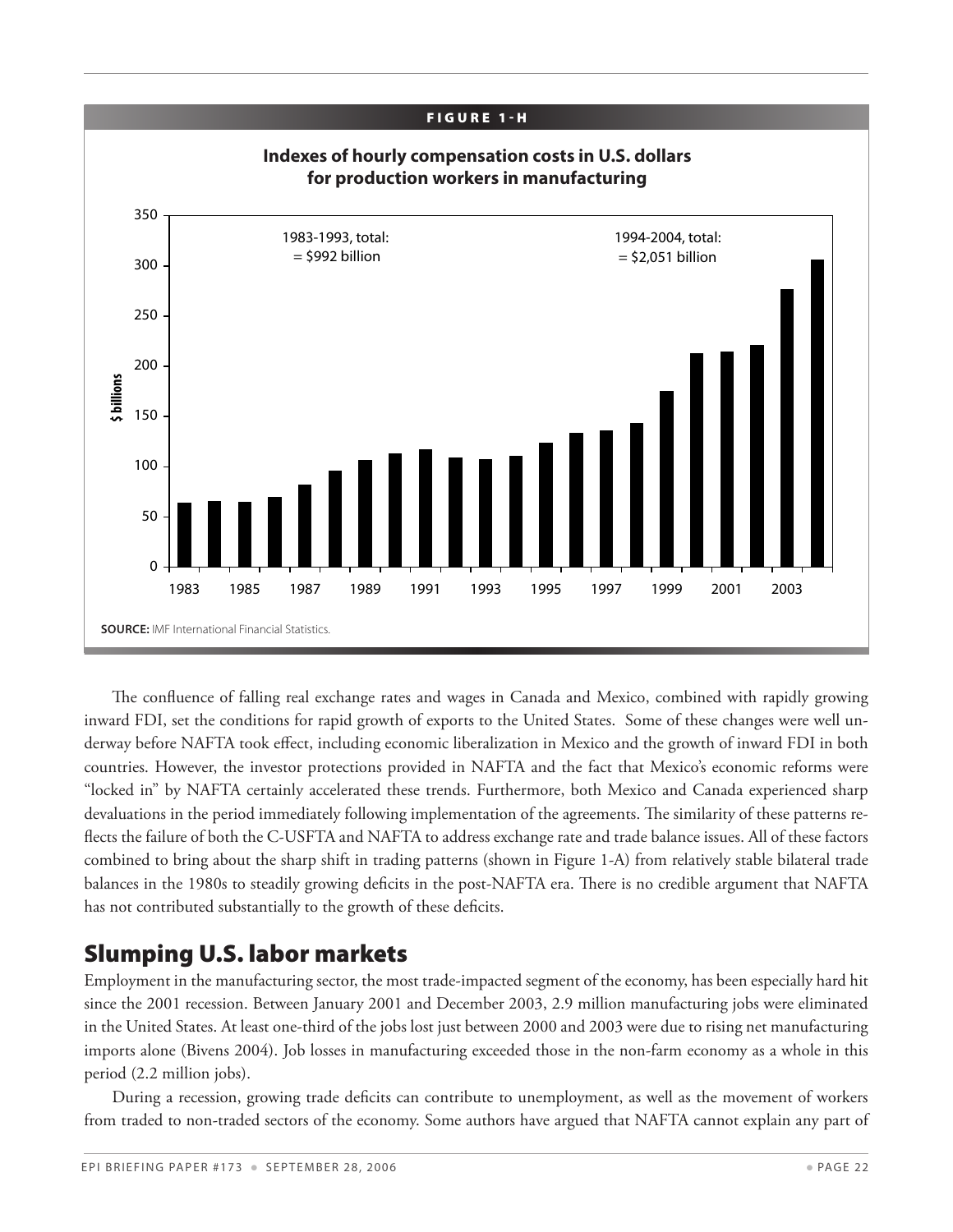## Trade Deficits Cause Manufacturing Job Loss

In a recent Brookings Institution study, Baily and Lawrence (BL) (2004) claim that "whatever NAFTA's employment effects may have been, it is simply implausible to blame it for unemployment in 2001 and beyond." They examine the 2000-03 period, when 2.9 million manufacturing jobs were lost in the United States. Overall, they find that manufacturing job loss suffered between 2000-03 was driven only minimally (about 11%) by a rising trade deficit.

Bivens (2006) shows that BL's findings are the result of a fundamentally flawed model. In their model, BL estimate the employment effects of changing trade flows relative to productivity growth. In other words, the employment effect of a change in exports is estimated as a function of the growth in exports less productivity growth, and likewise, the employment effect of a change in imports is estimated as a function of the import growth less productivity growth. In their model, imports displace domestic employment only if they grow faster than manufacturing productivity. This methodology confounds and disguises the employment effects of trade by co-mingling them with productivity effects. Bivens clearly demonstrates that once these factors are disentangled, the impacts of trade on manufacturing employment are much larger than BL claim.

The economic logic that should be used to estimate the employment effects of trade is straightforward. Increases in imports displace production that could support domestic job creation, and growing exports support more domestic employment. When unemployment is increasing, if the volume of imports grows more than exports, then trade has contributed to job loss.

Between 2000 and 2003, U.S. merchandise imports increased \$150.6 billion (BL 2004, 227, Table 1). Yet BL conclude that "imports offset" the loss of manufacturing noted above, by "429,000 jobs, and thus had a positive effect as judged by this baseline." To the casual reader, this suggests that rising imports were not responsible for job loss. Once the effects of imports and productivity growth are disentangled, it is clear that Baily and Lawrence have used a misleading baseline.

Likewise, BL's assertion that it is "implausible" to blame NAFTA for unemployment after 2001 is indefensible, because of the growth of U.S. trade deficits with Mexico and Canada. Between 2001 and 2003 , the U.S. trade deficit with both countries increased \$15.8 billion, accounting for 16.5% of the growth of in the total U.S. trade deficit. Bivens (2004) estimated that the growth in the U.S. trade deficit in this period displaced 935,000 manufacturing jobs. Thus, growth in the U.S. trade deficit with Mexico and Canada was responsible for the displacement of about 150,000 manufacturing jobs in this period.  $\blacksquare$ 

the recent rise in unemployment. This claim simply is not consistent with basic national income accounting and the analysis presented here (see **Trade Deficits Cause Manufacturing Job Loss,** above).

Despite the recovery of the economy since 2001, the labor market has been hit with a prolonged slump. Between February 2001 and July 2005, if job growth would have kept up with the growth in the working-age population, 3.2 million more jobs would have been added to the domestic economy (Bernstein and Price 2005). The displacement of jobs by growing trade deficits with NAFTA and other countries has apparently contributed to the suppression of job growth since 2001.

Growing U.S. trade deficits with Mexico, Canada, and the rest of the world are only one cause of some disturbing trends, including: 1) the disappearance of manufacturing jobs, 2) the rise in income inequality, and 3) the decline in wages for many workers in the United States. Other major factors include deregulation and privatization, declining rates of unionization, sustained high levels of unemployment, and technological change. Within NAFTA, the Mexican peso crisis in 1994-95, continued devaluation of the peso, and falling dollar wages in Mexico clearly contributed to the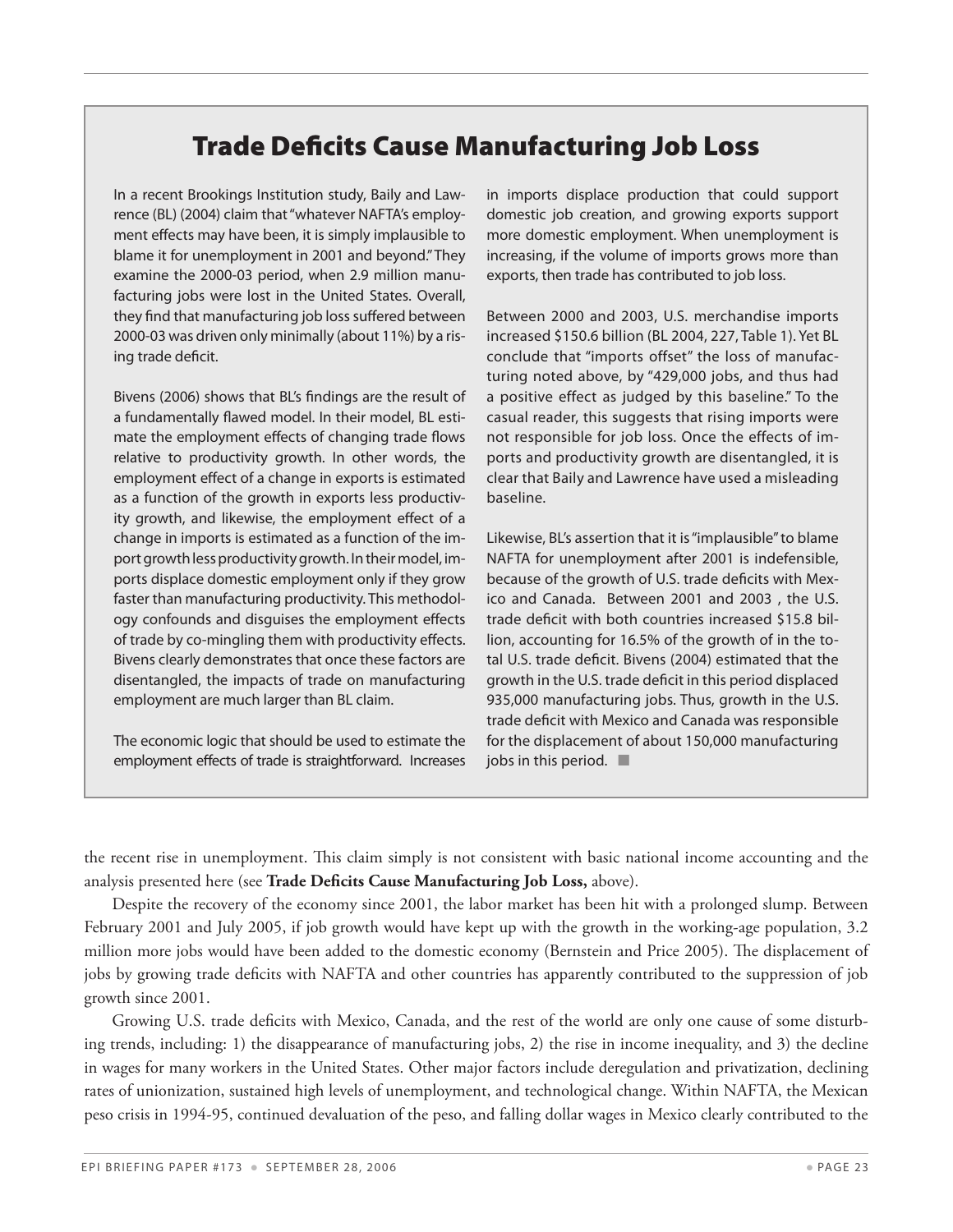growth of the deficit, as shown above. In addition, rising NAFTA deficits developed during a period in which overall U.S. deficits soared. Between 1993 and 2004, the \$107 billion (nominal) increase in the U.S. trade deficit with Mexico and Canada was 21% of the \$500 billion increase in the overall U.S. goods trade deficit. Clearly, growing NAFTA trade deficits were part of a much larger story.

Regarding trade and wages, while other factors just mentioned have played some role, a large body of economic research has concluded that trade is directly responsible for at least 15% to 25% of the growth in wage inequality in the United States (U.S. Trade Deficit Review Commission 2000, 110-18). In addition, trade has also indirectly contributed to growing wage inequality. For example, the decline of manufacturing employment, which results, in part, from growing trade deficits, has contributed to falling unionization rates, since unions represent a larger share of the workforce in this sector than in other sectors of the economy. Growing trade deficits with Mexico and Canada after NAFTA have contributed to this problem.

## Conclusion

Growing trade deficits with Mexico and Canada after NAFTA took effect reduced employment in high-wage, tradedgoods industries, resulting in a substantial loss of wage income for such workers. This contributed to growing inequality in wages and falling demand for workers without a post-secondary education, males in trade-related production, and minorities. NAFTA has also hurt workers in Mexico and Canada in many different ways, as documented elsewhere in this report. Without major changes in NAFTA to address unequal levels of development and enforcement of labor rights and environmental standards, continued integration of North American markets will threaten the prosperity of a growing share of workers in the United States and throughout the hemisphere. Negotiation of additional NAFTA-style agreements, such as the proposed Korean, Malaysian, and Thai Free Trade Agreements, will only worsen these problems. Workers have good reasons to be concerned as NAFTA enters its second decade.

*The author thanks David Ratner and Gabriela Prudencio for research assistance and Robert Blecker, Josh Bivens, and Lee Price for comments on earlier drafts.*

## Appendix: Methodology and Data Sources

*by David Ratner*

The trade and employment analyses in this report and presented in Tables 1-1 through 1-5 are based on a detailed, industry-based study of the relationships between changes in trade flows and employment for each of approximately 200 sectors of the U.S. economy. The definitions of industries used by the Bureau of Economic Analysis (BEA) in the U.S. Department of Commerce changed during the period of this study. The U.S. Census Bureau's Standard Industrial Classification (SIC) system was used to categorize different sectors of the economy until from 1993 to 1997. The North American Industry Classification System (NAICS), which was developed in the late 1990s, was used for the 1997 to 2004 period. It was not possible to develop a consistent data series using either format for this study. Hence, the analysis is broken down into consecutive periods using SIC and NAICS data, and aggregated for presentation here.

This study separates exports produced domestically from foreign exports—which are goods produced in other countries, exported to the United States, and then re-exported from the United States. Foreign exports made up 14.9% of total U.S. exports to Mexico and Canada in 2004. However, because only domestically produced exports generate jobs in the United States, employment calculations here are based only on domestic exports. The measure of the net impact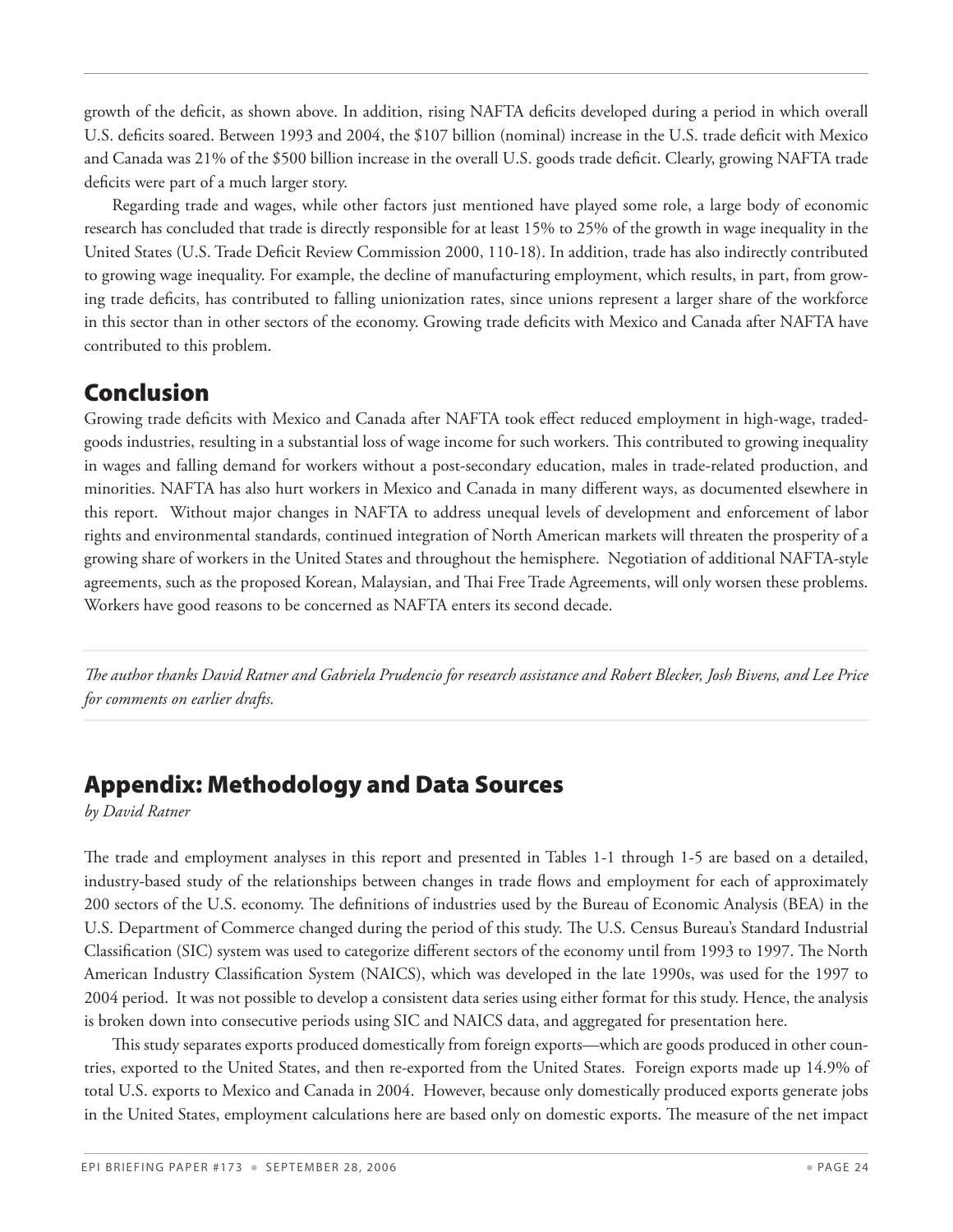of trade which is used here to calculate the employment content of trade is the difference between domestic exports and total imports. This measure is referred to in this report as "net exports," to distinguish it from the more commonly reported gross trade balance. Both concepts are measures of net trade flows.

The number of jobs supported by a million dollars of exports or imports for each of 200 different U.S. industries is estimated using a labor requirements model derived from an input-output table by the U.S. Bureau of Labor Statistics. This model includes both the direct effects of changes in output (for example, the number of jobs supported by \$1 million of auto assembly) and the indirect effects on industries that supply goods used in the manufacture of cars. The indirect impacts include jobs in auto parts, steel and rubber, as well as service industries such as accounting, finance, and computer programming. This model estimates the labor content of trade using empirical estimates of labor content and trade flows between U.S. industries in a given base year (an input-output table for the year 2000 was used in this study) that were developed by the U.S. Department of Commerce and the Bureau of Labor Statistics. It is not a statistical survey of actual jobs gained or lost in individual companies, or the opening or closing of particular production facilities (Bronfenbrenner and Luce 2004 is one of the few studies based on news reports of individual plant closings).

Nominal trade data used in this analysis were converted to constant 1996 dollars using industry-specific deflators (see next section for further details). This was necessary because the labor requirements table was estimated using price levels in that year. Data on real trade flows were converted to constant 1996 dollars using export and import price deflators from the National Income and Product Accounts (BEA 2006). Use of constant 1996 dollars was required for consistency with the other BLS models used in this study. The trade statistics were translated into 2004 dollars for presentation in Table 1 using import and export price series obtained from the BLS (2006).

Trade in services was not analyzed in this study because such data are not available in sufficient detail to match with labor content multipliers used here, and because many international services transactions reflect payments for factors of production other than labor (profits, intellectual and copy rights, for example).

#### *Demographic analysis*

#### **Wages**

Average weekly wages in 2004 in each industry were estimated using the BLS ES202 establishment survey (BLS 2005a) for this table. Three different weighting techniques were used to estimate the average wages in industries exporting goods to Mexico and Canada, and average wages in domestic industries that compete with imported products. The results are shown in **Table 1-A1**. These weights were used to estimate average wages for imports and exports in all industries (column 1), and for all industries excluding crude oil, natural gas, and petroleum refining (column 2).

The first column in Table 1-A1 reports average import and export wages for all goods traded and all industries, using the three sets of weights for all industries. Column 2 reports average import and export wages for all industries except oil, gas and petroleum refinery products.19 The United States is a net energy importer, and domestic products are not available to meet total demand for imports of petroleum and natural gas products. Thus, it would not be appropriate to include average wages in these sectors with jobs displaced by imports. Since average wages in these energy sectors are quite high, average wages estimated without these industries are significantly lower, as shown in Table 1-A1. For this reason, the results in column 2 are the best indicator of export and import wages.

Trade flows were used as weights to calculate the first set of estimates shown in the top section of Table 1-A1 ("Trade weighted"). In other words, if the value of auto imports was 10% of total imports, then 10% of the average import wage was based on wages in that sector.

The second set of estimates in Table 1-A1 ("Total jobs weighted") uses weights based on total direct and indirect labor content in each of the roughly 200 detailed industries, using detailed, industrial-level employment impacts (see Estimation and Data Sources, below, for further details). The aggregate totals of those employment impacts over all in-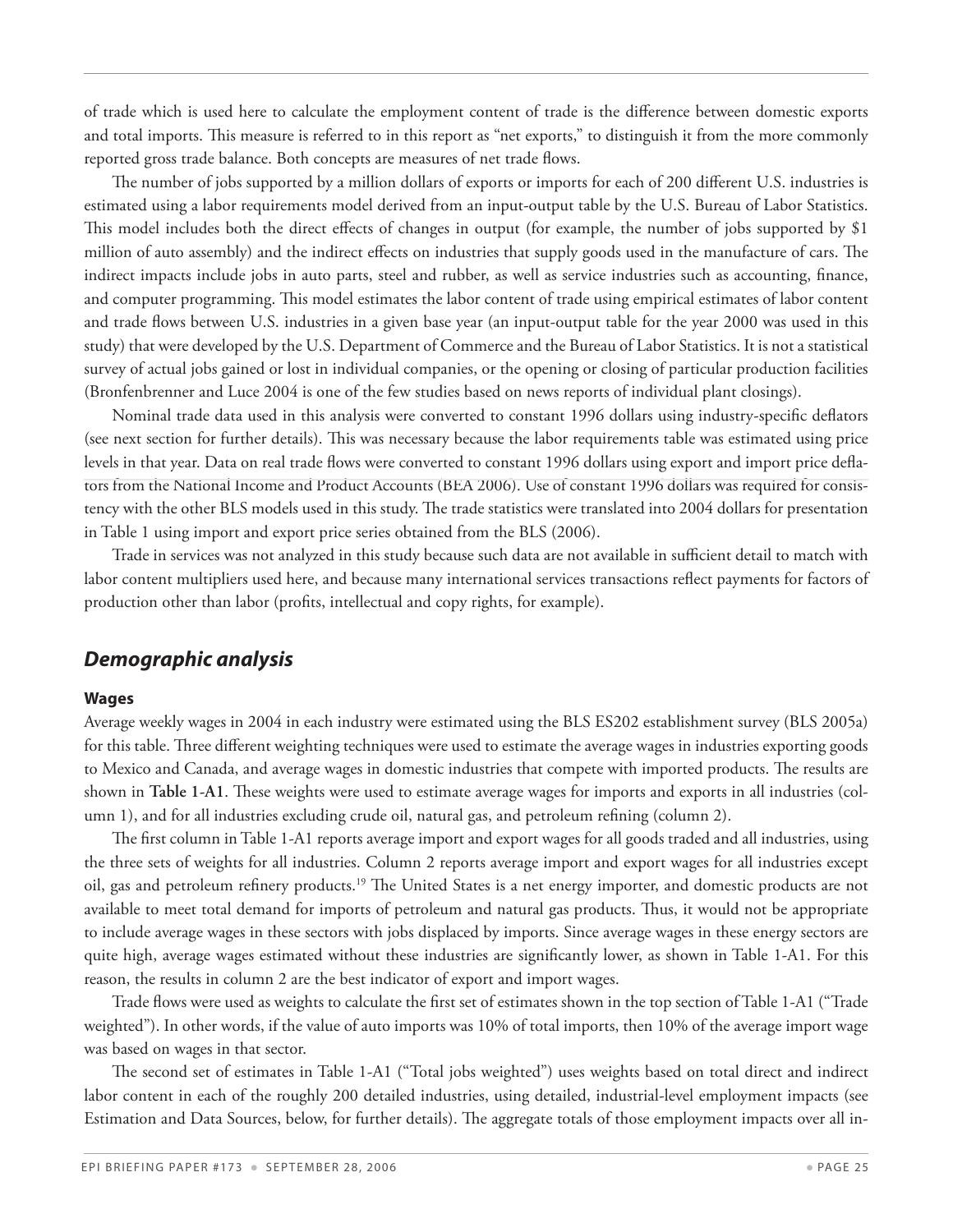|                                       |                       |                       |                       | Percent difference*<br>exports - imports |
|---------------------------------------|-----------------------|-----------------------|-----------------------|------------------------------------------|
|                                       | <b>All industries</b> | <b>Excluding oil*</b> | <b>All industries</b> | <b>Excluding oil*</b>                    |
| <b>TRADED INDUSTRIES</b>              |                       |                       |                       |                                          |
| <b>Trade weighted</b>                 |                       |                       |                       |                                          |
| Imports                               |                       |                       |                       |                                          |
| Canada                                | \$1,059               | \$927                 |                       |                                          |
| Mexico                                | 1,045                 | 957                   |                       |                                          |
| <b>NAFTA</b>                          | 1,054                 | 939                   |                       |                                          |
| <b>Exports</b>                        |                       |                       |                       |                                          |
| Canada                                | \$946                 | \$932                 | $-10.7%$              | 0.6%                                     |
| Mexico                                | 918                   | 906                   | $-12.2$               | $-5.4$                                   |
| <b>NAFTA</b>                          | 936                   | 923                   | $-11.2$               | $-1.7$                                   |
| Total jobs weighted                   |                       |                       |                       |                                          |
| Imports                               |                       |                       |                       |                                          |
| Canada                                | \$815                 | \$795                 |                       |                                          |
| Mexico                                | 825                   | 813                   |                       |                                          |
| <b>NAFTA</b>                          | 819                   | 802                   |                       |                                          |
| <b>Exports</b>                        |                       |                       |                       |                                          |
| Canada                                | \$815                 | \$811                 | 0.0%                  | 2.1%                                     |
| Mexico                                | 802                   | 799                   | $-2.8$                | $-1.8$                                   |
| <b>NAFTA</b>                          | 810                   | 807                   | $-1.1$                | 0.5                                      |
| Direct jobs weighted                  |                       |                       |                       |                                          |
| <b>Imports</b>                        |                       |                       |                       |                                          |
| Canada                                | \$848                 | \$805                 |                       |                                          |
| Mexico                                | 846                   | 821                   |                       |                                          |
| <b>NAFTA</b>                          | 847                   | 812                   |                       |                                          |
| <b>Exports</b>                        |                       |                       |                       |                                          |
| Canada                                | \$837                 | \$834                 | $-1.2%$               | 3.6%                                     |
| Mexico                                | 817                   | 815                   | $-3.4$                | $-0.8$                                   |
| <b>NAFTA</b>                          | 830                   | 827                   | $-2.0$                | 1.8                                      |
| Addendum                              |                       |                       |                       | <b>Percent difference</b>                |
| Non-traded industries***              | \$683                 |                       |                       | from non-traded wages                    |
| Mexico imports (direct jobs weighted) |                       | \$821                 |                       | $-17%$                                   |
| Mexico exports (direct jobs weighted) |                       | 815                   |                       | $-16$                                    |

#### **Table 1-A1 Trade and wages in importing and exporting industries under NAFTA in 2004**

\* Excluding oil and gas, including refined petroleum products, NAICS industries 211 and 3241, respectively.

\*\* Ratio of export to import wages, less one.

\*\*\* Excluding Agriculture and manufacturing industries

**Source:** EPI anaylsis of Quarterly Census of Wages and Employment, BLS, USITC data.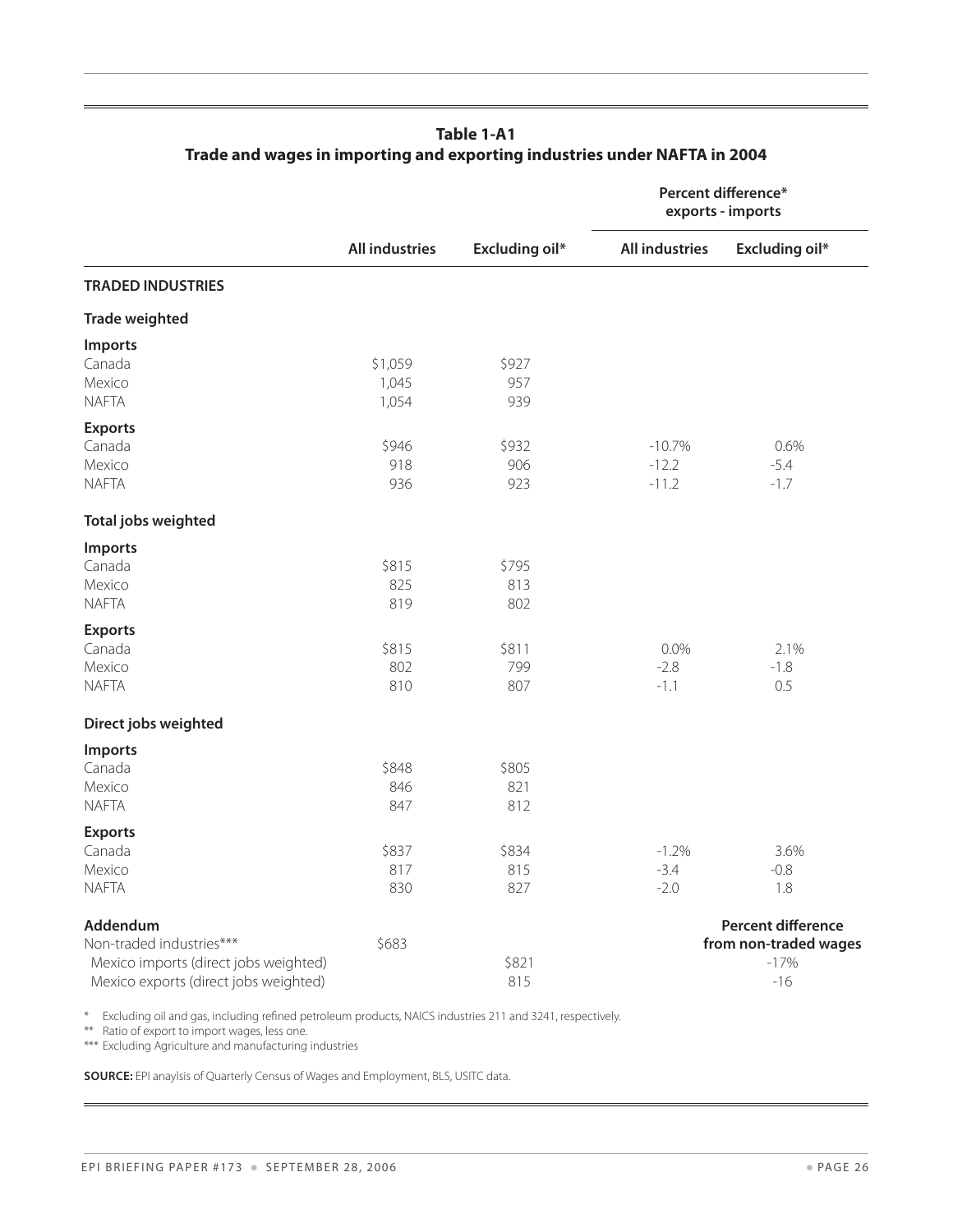dustries are reported in Table 1-A1. The share of total jobs supported by exports, or displaced by imports, was then used to calculate the average wages for exports, imports, and net exports. The results reported in Table 1-4 were estimated using total jobs weighted.

The third set of estimates was based only on the direct labor content in each about 100 industries that were directly involved in goods trade ("Direct jobs weighted").

The finding that import wages are higher than export wages for trade with Mexico is quite robust, and is replicated in each of the six possible comparisons shown, for each of the three trade- and job-based average wage estimates, using wages in all industries, and all industries except for oil, gas, and petroleum refinery products. The average wage comparison for Canada conforms to the standard trade model, with average wages in exporting industries higher than in import-competing sectors.

#### **Education, gender, wage, and racial analysis**

The models used in this study were extended to examine the effects of growing NAFTA trade deficits on different demographic groups using Census data on worker characteristics by industry (see Estimation and Data Sources, below). The detailed, SIC- and NAIC-based estimates of employment displacement resulting from growing trade deficits at the detailed industry level were also used to estimate the impacts on demographic sub-groups. The total number of jobs supported or displaced was apportioned according to the share workers of each demographic group within in that industry.<sup>20</sup> The total impact on employment of changes in net exports, by sector, for each demographic group (calculating the net impact of trade on employment in that sector) was summed across all industries and both time periods.<sup>21</sup>

Wage data shown in Table 1-5 are derived from CPS ORG data, which provides detailed microdata including demographic information for individual workers. Wage data reported in Table 1-4 are based on establishment payroll statistics. The publicly available BLS data provide only average compensation levels by industry. The establishment data provide more accurate and reliable information about mean wages for each industry, but distributional data are not reported in publicly available establishment data.

#### *Estimation and Data Sources*

#### **Data requirements**

**Step 1.** Trade data was obtained from the USITC Dataweb (2005) in two different formats. For 1993-97, trade data is available in three-digit SIC-based classifications. As a result of the switch to NAICS-based classifications, trade data for 1997-2004 is downloaded in four-digit NAICS format. Consumption imports and domestic exports are downloaded for each year.

**Step 2.** To conform to the BLS Employment Requirements tables (BLS 2005b), trade data must be converted into the BLS industry classifications system. For SIC-based data, the BLS classification system consists of 192 industries. For NAICS-based data, there are 184 BLS industries. The data are then mapped from SIC or NAICS classifications onto their respective BLS classification.

The trade data, which are in current dollars, are deflated into real 1996 dollars using a combination of published and estimated price deflators. Price deflators for 2003 and 2004 are estimated using a combination of industry producer price indices and commodity price indices (from the Bureau of Labor Statistics 2005c). We assume that labor content in the production of computer equipment is more closely related to nominal prices than real prices. Therefore, we keep the price deflator for the computer industry constant over the period.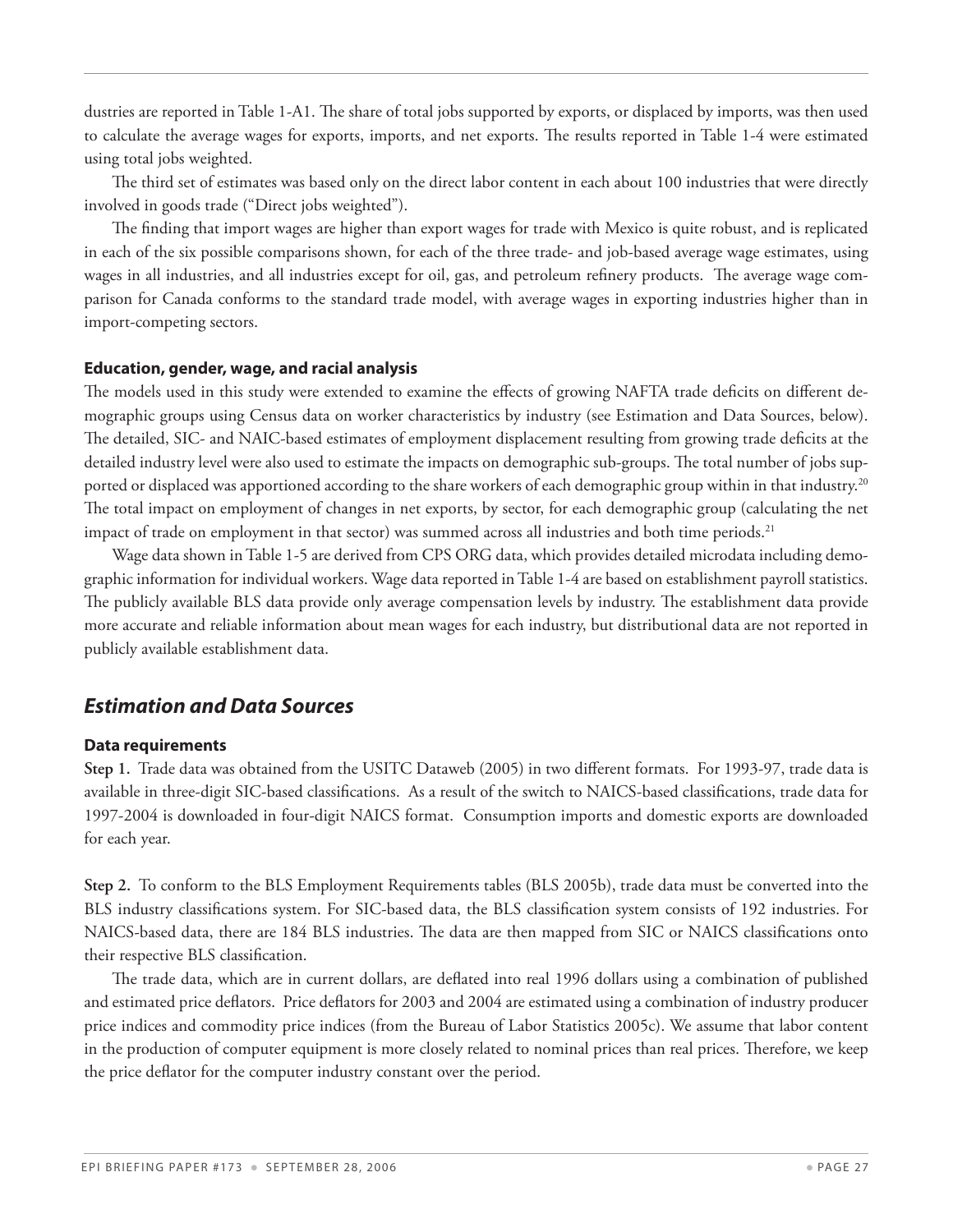**Step 3.** BLS real domestic employment requirements tables are downloaded from the BLS. These matrices are inputoutput tables industry by industry that show the employment requirements for \$1,000,000 in inputs in 1996 dollars. So, for the i-th industry, the entry is the employment indirectly supported in industry i by final sales in industry j and where i=j, the employment directly supported.

**Step 4.** (Demographic data) CPS ORG data for 2000 is used to estimate demographic data by industry for sex, race, educational categories, and wage categories (U.S. Census Bureau 2001). Educational categories are as follows: Less than high school High school Some college College +

Wage categories are determined following Mishel et al. (2005) Table 2.32 from CPS ORG and adjusted for inflation to 2000: \$7.22/ hour

\$11.99/ hour \$17.81/ hour \$30.84

#### *Analysis*

#### **Step 1. Job equivalents**

BLS trade data is compiled into matrices. Let  $T_{1989}$  be the 192x2 matrix made up of a column of imports and a column of exports.  $T_{2002}$  is defined as the 184x2 matrix of 2002 trade data. Define  $E_{1989}$  as the 192x192 matrix consisting of the domestic employment requirements tables. Finally, let  $E_{2002}$  be the 184x184 matrix made out of the 2002 domestic employment requirements table. To estimate the jobs displaced by trade, perform the following matrix operations.

 $[J_{1989}] = [T_{1989}] \cdot [E_{1989}]$  $[J_{2002}] = [T_{2002}] \cdot [E_{2002}]$ 

*J1989* is a 192x2 matrix of job displacement by imports and exports and 192 industries. *J2002* is a 184x2 matrix of job displacement by imports and exports and 184 industries.

The employment estimates for retail trade, wholesale trade, and advertising were set to zero for both NAICS and SIC industry-based analyses. We assume that goods must be sold and advertised whether they are produced in the United States or imported for consumption.

#### **Step 2. Demographic breakdown**

Define  $D_{1989}$  as the 192x15 matrix of demographic shares by 192 industries. Define  $D_{2002}$  as the 184x15 matrix of demographic shares by 184 industries. Compute

$$
[F_{1989}] = [J_{1989}]^T [D_{1989}]
$$
  

$$
[F_{2002}] = [J_{2002}]^T [D_{2002}]
$$

Then,  $F_{1989}$  and  $F_{2002}$  are the 2x15 matrices of job displacement with imports and exports in the rows and demographic categories in the columns.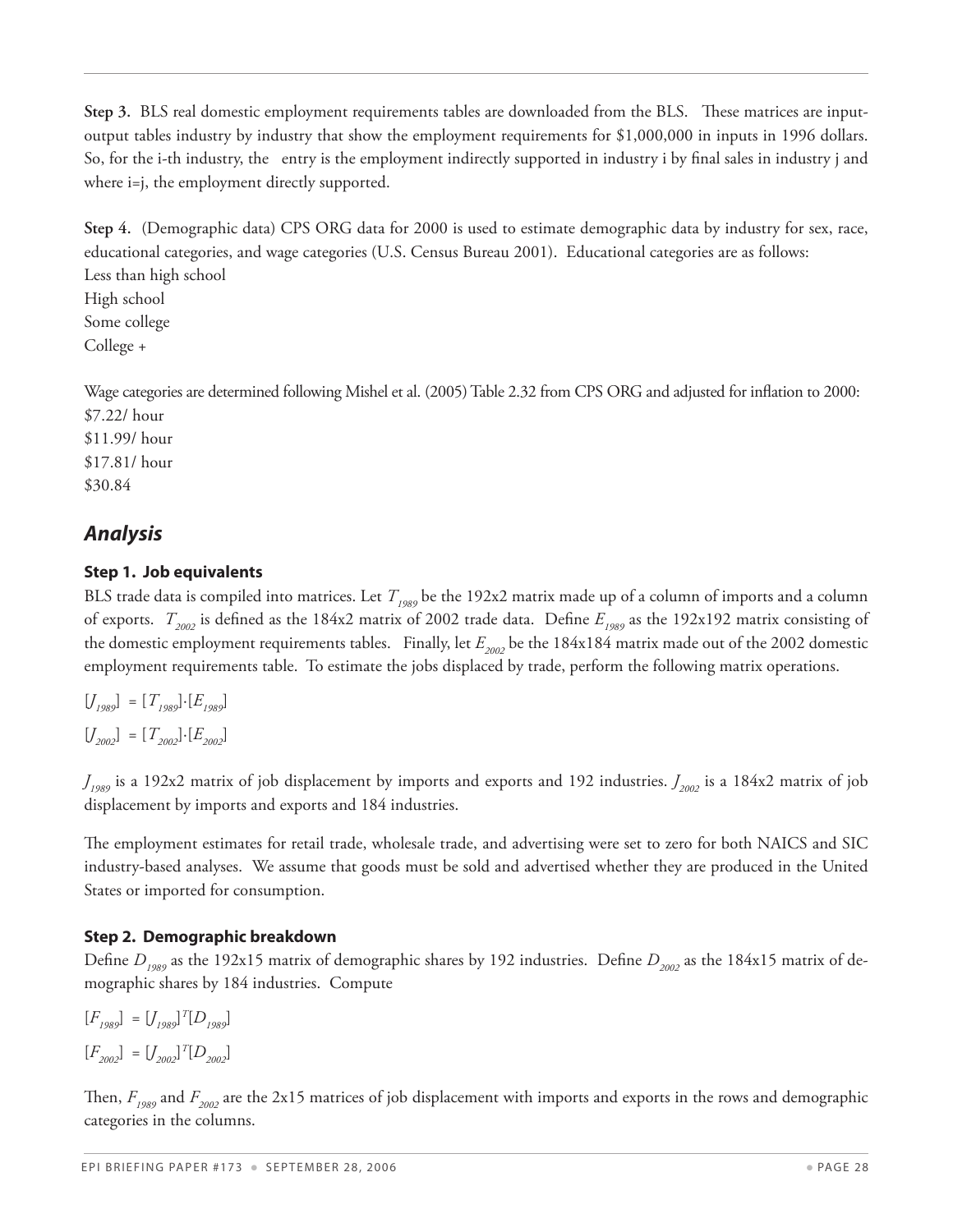#### **Step 3. State-by-state analysis**

Employment by industry data is obtained for the BLS CPS files for 2000. Define *St<sub>2000</sub>* as the 184x51 matrix of state shares of employment in each industry. Calculate:

 $[Stj_{2004}] = [St_{2000}]^{T}[J_{2004}]$ 

Where is the 51x2 matrix of job displacement/support by state.

#### **Step 4. Average wage calculations**

In order to estimate a measure of wages in import and export industries, several weights were used. First, data were collected from the Quarterly Census of Employment and Wages (BLS 2005a, commonly known as the ES-202), a census of establishments that are covered under state or federal unemployment insurance laws. The ES-202 has data on establishments by six-digit NAICS industry codes. We aggregate the 2004 data to three- and four-digit NAICS industries and convert total wages and employment to the BLS 184 industry classifications.

To derive estimates for average weekly wages in each industry, total annual wages is divided by total annual employment and then further by 52. This measure of average weekly wages is then applied to different weights in order to estimate a wage for import and export industries. These weights include: trade, total job equivalents, and direct job equivalents.

## Endnotes

- 1. http://www.whitehouse.gov/news/releases/2004/03/20040310-1.html.
- 2. The growth of the trade deficit with Mexico after NAFTA took effect eliminated about 1,015,000 jobs in manufacturing and other traderelated industries between 1993 and 2004. Whether employment in the total economy increased or fell in this period depended whether the economy is at full employment, a situation where additional employment cannot be created. In these circumstances, trade deficits create a reallocation of employment from trade-related industries to other sectors. However, the U.S. economy has only sporadically been at full employment and certainly was not at the endpoint of this study: 2004. Therefore, the higher trade deficits correspond to lost job opportunities.

The total U.S. goods trade deficit, in particular, increased from \$133 billion in 1993 to \$666 billion in 2004, an increase of \$533 billion (all figures in nominal dollars). The U.S. trade deficit with Mexico and Canada increased from \$16 billion to \$116 billion in this period (in nominal dollars—hence these data are different from the trade data reported in Table 1a, which are expressed in constant dollars), and increase of \$100 billion. The growing trade deficit with NAFTA countries thus explained slightly less than one-fifth of the overall growth in the U.S. trade deficit in this period.

- 3. These findings based on EPI analysis of CPS Outgoing Rotation Survey data. See Appendix for details.
- 4. Lee (1995, 10-11) cites Don Newquist, chair of the [U.S.] International Trade Commission, who claimed that NAFTA would create "more jobs, increased exports, and higher wages" (Newquist 1993). Rudiger Dornbusch (1991) wrote: "If you are concerned about good jobs at good wages, freer trade with Mexico will deliver just that: more good jobs for Americans as Mexico prospers and becomes a major market for American goods in the way that Spain did for the European Community."
- 5. The phrase "foreseeable future" is from Hufbauer and Schott (1993, 16, table 2.1), which is based on a \$9 billion improvement in the U.S. trade balance with Mexico. The text provides more specific predictions of NAFTA's trade impacts of "\$7 billion to \$9 billion annually through the 1990s and perhaps \$9 billion to \$12 billion annually in the following decade." This suggests that the employment gains from NAFTA could increase after 2000.
- 6. See Schoepfle and Perez-Lopez (1992) and Schoepfle (1993) for summaries of these and other forecasts of the employment impacts of NAFTA.
- 7. Hufbauer and Schott also claimed that NAFTA would "make North American firms more competitive in world markets" (1993, 116).
- 8. Between 1993 and 2004, the U.S. trade deficit with Mexico and Canada (combined) increased \$103 billion (in nominal terms), and the U.S. trade deficit with the rest of the world increased by \$431 billion. The total U.S. trade deficit increased \$534 billion in this period, and NAFTA was responsible for about one-fifth of the total.
- 9. Or, in the case of domestic consumption of products made in the maquilas, Mexican tariffs on the foreign content would be applied on exit from the zones. The maquiladora share of Mexico's total imports increased from 25% to 35% between 1993 and 2004 (U.S. Department of Commerce 2005, Table 56 and International Monetary Fund 2005). Likewise, the maquiladora share of Mexico's total exports increased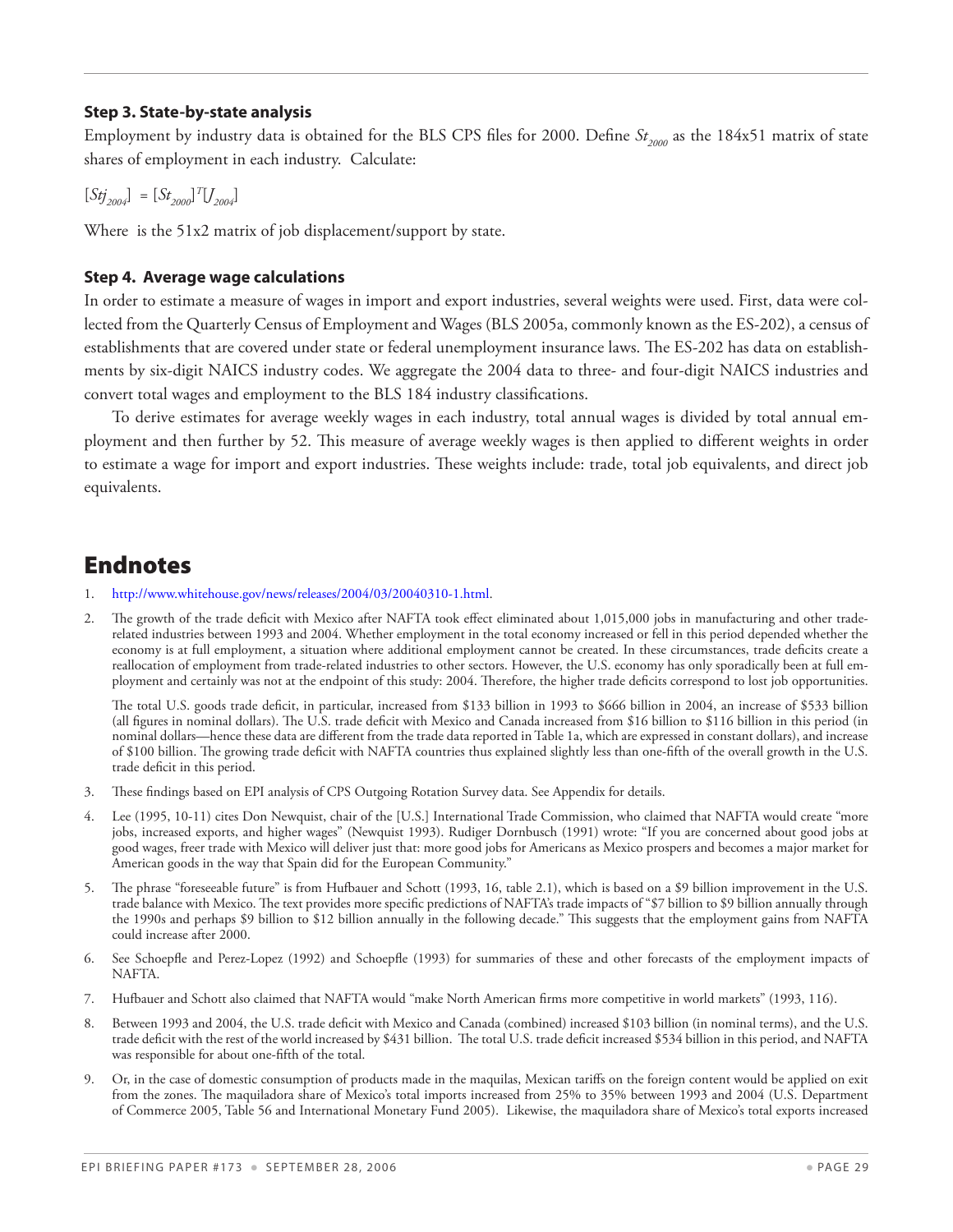from 42% to 47% in this period, maquila imports increased 320%, and exports increased 300%. Non-maquila imports increased only half as fast (160%), and exports about four-fifths as fast (240%). U.S. exports to Mexico declined from 64% to 56% of Mexico's total imports. On the other hand, U.S. imports from Mexico increased from 77% to 82% of its total exports. This calculation compares total U.S. exports to Mexico, as reported by the United States, with total imports into the maquiladora plants, as reported by Mexico.

The number of maquiladora factories increased from 2,143 in 1993 to 3,703 in 2000. (see Salas, Figure 2-J). However, between 2000 and 2004, the number of maquiladora plants fell by nearly 900, in the wake of the U.S. recession and the surge in its imports from China. Mexico's exports from all locations recovered in 2004, growing 13% to 16%.

- 10. Source: Unpublished results from this study. Data available upon request.
- 11. The manufacturing-only estimate excludes jobs displaced in other commodity sectors including energy and agriculture. In addition, to the extent that production in the United States is displaced by output from Mexico generated by firms based in other countries, more service-sector job displacement was likely experienced.
- 12. See Appendix for computational details.
- 13. These estimates exclude jobs in oil, gas, and petroleum refinery products, as explained in the Appendix. Estimates reflect weighting by the total number of jobs displaced in each sector.
- 14. Average annual compensation in manufacturing in 2002 was \$56,154. Other major sectors with higher wages were mining (\$74,455), information (\$71,279), finance, insurance, and real estate (FIRE, \$68,831), and government (\$56,886). Among these sectors, only mining (18.7%) had fewer college graduates than manufacturing (22.3%). Manufacturing and mining lagged well behind information (39.9%), government (38.1%), and FIRE (38.1%) (Mishel et al. 2005, Table 2.28, 173).
- 15. Source: CPS ORG data and Economic Policy Institute (see Appendix). Workers with less than a high school education earned \$9.74 per hour in manufacturing and \$8.99 per hour in non-manufacturing jobs in 2000, on average. Likewise, high school educated workers earned \$13.33 in manufacturing and \$12.06 in non-manufacturing jobs.
- 16. Faux notes that in order to prevent the election of leftist presidential candidate Cuahtémoc Cárdenas in 1988, "the government…simply stopped counting the votes" as admitted by then President Miguel De La Madrid. Faux notes that the threat that this "might have set back Salinas's plan to open up the country to foreign investment made Washington nervous." He cites Robert Rubin (2004) who said, "Salinas once told me that the best thing about NAFTA was that in the next crisis it would prevent Mexico from going back to the old statist protectionist days." See also Hufbauer and Schott (2005, 1).
- 17. Source: Blecker (2005).
- 18. Bronfenbrenner (1997a and 1997b) has argued that firms also use the threat of plant closure and factory relocation to Mexico as a way to thwart union organizing campaigns, and as a bargaining chip in labor negotiations, which reduces the bargaining power of unions and puts downward pressure on wages and benefits in the United States.
- 19. The average weekly wage was \$1,723 in crude oil and natural gas, and \$1,194 in petroleum and coal products. These energy products were 12.2% of imports from Mexico (91% crude oil and natural gas) and 18.4% of imports from Canada (85% oil and gas) in 2004.
- 20. A match was made between industries defined according to the CPS sectoring plan (which differs from both BLS and SIC/NAICS sectoring plans). In a limited number of cases, exact matches were not possible. In those instances, demographic characteristics for closely related sectors (e.g. other sectors within the same broad industry) were used as proxy weights.
- 21. The SIC-based data cover the period 1993 to 1997, and the NAICS-based estimates cover the 1997 to 2004 period.

## References

Audley, John J., Demetrious G. Papademetriou, Sandra Polaski, and Scott Vaughan. 2003. *NAFTA's Promise and Reality: Lessons from Mexico for the Hemisphere*. Washington, D.C.: Carnegie Endowment for International Peace. http://12.150.189.35/publications/index.cfm?fa=view&id=1390&proj=zted

Bernstein, Jared and Lee Price. 2005. "An off-kilter expansion: Slack job market continues to hurt wage growth." Economic Policy Institute Briefing Paper #164. Washington, D.C.: EPI.

Bivens, Josh. 2004. "Shifting blame for manufacturing job loss: Effect of rising trade deficit shouldn't be ignored." EPI Briefing Paper #149, April 8

Bivens, Josh. 2006. "Trade Deficits and manufacturing job loss: Correlation and causality." Economic Policy Institute Briefing Paper #171. Washington, D.C.: EPI.

Blecker, Robert. 1997. "NAFTA and the peso crisis." Economic Policy Institute Briefing Paper #66. Washington, D.C.: EPI.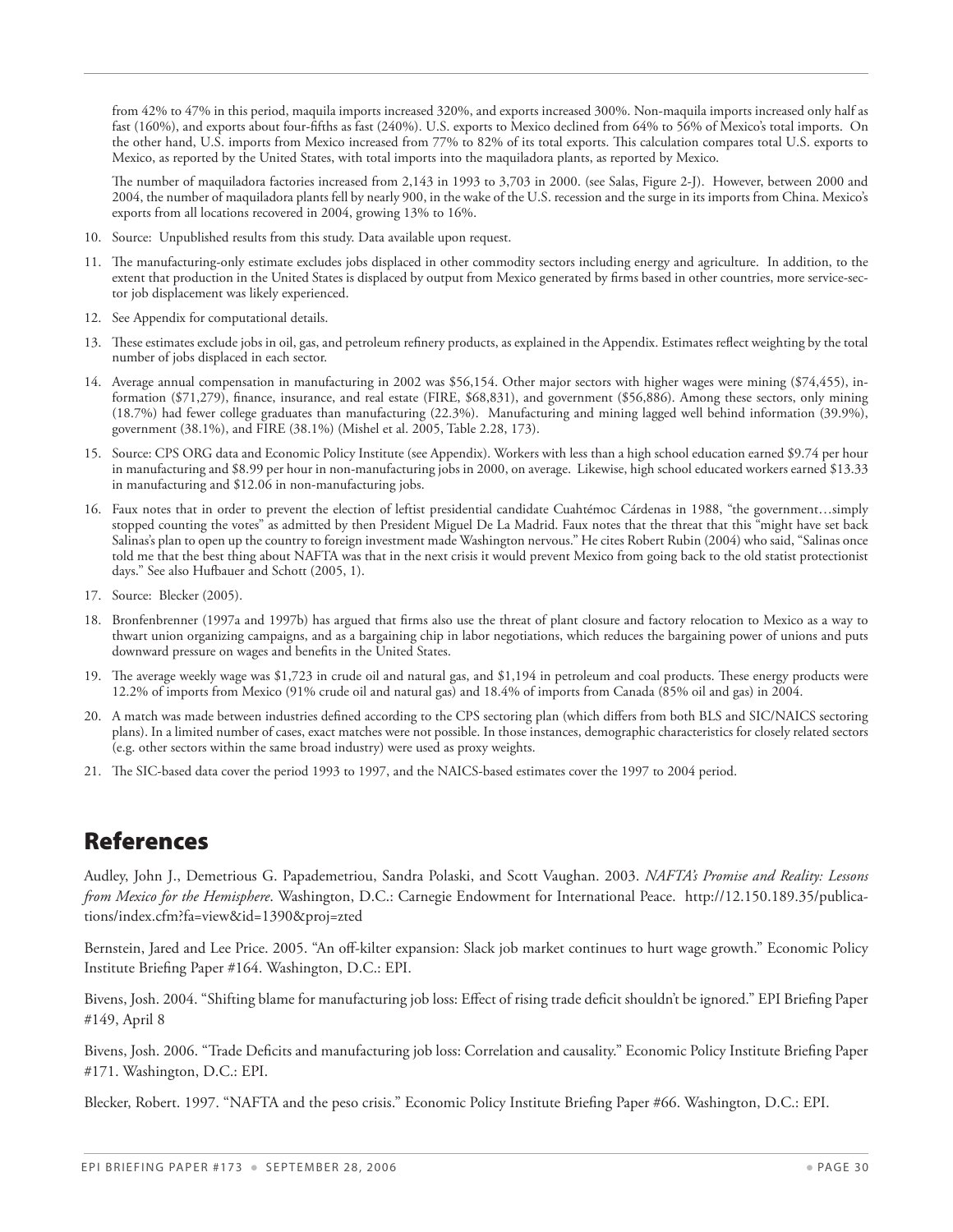Blecker, Robert A. 2005. "The North American economies after NAFTA: A Critical appraisal." *International Journal of Political Economy*. Vol. 33, No. 3.p. 5-27. Fall.

Bronfenbrenner, Kate. 1997a. The effects of plant closings and the threat of plant closings on worker rights to organize. Supplement to *Plant Closings and Worker's Rights: A Report to the Council of Ministers by the Secretariat of the Commission for Labor Cooperation*. Lanham, Md. Bernan Press.

Bronfenbrenner, Kate. 1997b. "We'll close! Plant closings, plant-closing threats, union organizing, and NAFTA." *Multinational Monitor*. p. 8-13. March 18.

Bronfenbrenner, Kate and Stephanie Luce. 2004. "The Changing Nature of Corporate Global Restructuring: The Impact of Production Shifts on Jobs in the U.S., China, and Around the Globe." Commissioned research paper for the U.S.Trade Deficit Review Commission. http://www.uscc.gov/researchpapers/2004/cornell\_u\_mass\_report.pdf.

Bureau of Economic Analysis. 2006. *National Income and Product Accounts*. http://www.bea.gov/bea/dn/home/gdp.htm

Bureau of Labor Statistics. 2005a. *Quarterly Census of Employment and Wages*. Washington, D.C.: U.S. Department of Labor. http:// www.bls.gov/cew/home.htm.

Bureau of Labor Statistics, Office of Employment Projections. 2005b. *Special Purpose Files—Employment Requirements*. Washington, D.C.: U.S. Department of Labor. http://stats.bls.gov/emp/empind4.htm.

Bureau of Labor Statistics. 2005c. *Producer Price Indexes Home Page*. Washington, D.C.: U.S. Department of Labor. http://stats.bls. gov/ppi/home.htm.

Bureau of Labor Statistics. 2005d. "Historical B Tables." Washington, D.C.: U.S. Department of Labor. http://www.bls.gov/mxp/ home.htm.

Bureau of Labor Statistics. 2006. "Import/Export Price Indexes Home Page." Washington, D.C.: U.S. Department of Labor. http:// stats.bls.gov/ces/home.htm.

Bureau of Labor Statistics, Office of Employment Projections. 2001. Private communication, email with Mr. James Franklin about 2000 price deflator estimates. Washington, D.C.: U.S. Department of Labor.

Burfisher, Mary E., Sherman Robinson and Karen Thierfelder. 2001. "The Impact of NAFTA on the United States." *The Journal of Economic Perspectives*. Vol. 15, No. 1. pp 125-44.

Davis, Bob. 1995. "Free trade is headed for more hot debate." *Wall Street Journal*. April 17.

Dornbusch, Rudiger. 1991. "If Mexico prospers, so will we." *Wall Street Journal*. April 11.

DRI/McGraw-Hill. 1992. *The Impact of a North American Free Trade Agreement Between Mexico and the USA*. Lexington, Mass. February.

Faux, Jeff. 2006. "The global class war: how America's bipartisan elite lost our future—and what it will take to win it back." Hoboken, NJ: John H. Wiley and Sons, Inc.

Hufbauer, Gary Clyde and Jeffrey J. Schott. 1993. *NAFTA: an assessment*. Institute for International Economics. Washington, D.C.: IIE.

Hufbauer, Gary Clyde and Jeffrey J. Schott. 2005. *NAFTA Revisited: Achievements and Challenges*. Institute for International Economics. Washington, D.C.: IIE.

International Monetary Fund. 2005. *International Financial Statistics*. Database and browser. November.

Kletzer, Lori G. 2001. *Job Loss from Imports: Measuring the Costs*. Institute for International Economics. Washington, D.C.: IIE.

Lee, Thea. 1995. "False prophets: The selling of NAFTA." Economic Policy Institute Briefing Paper. Washington, D.C.: EPI.

Mishel, Lawrence, Jared Bernstein, and Sylvia Allegretto. 2005. *The State of Working America: 2004-05*. Cornell, N.Y.: ILR Press, an imprint of Cornell University Press.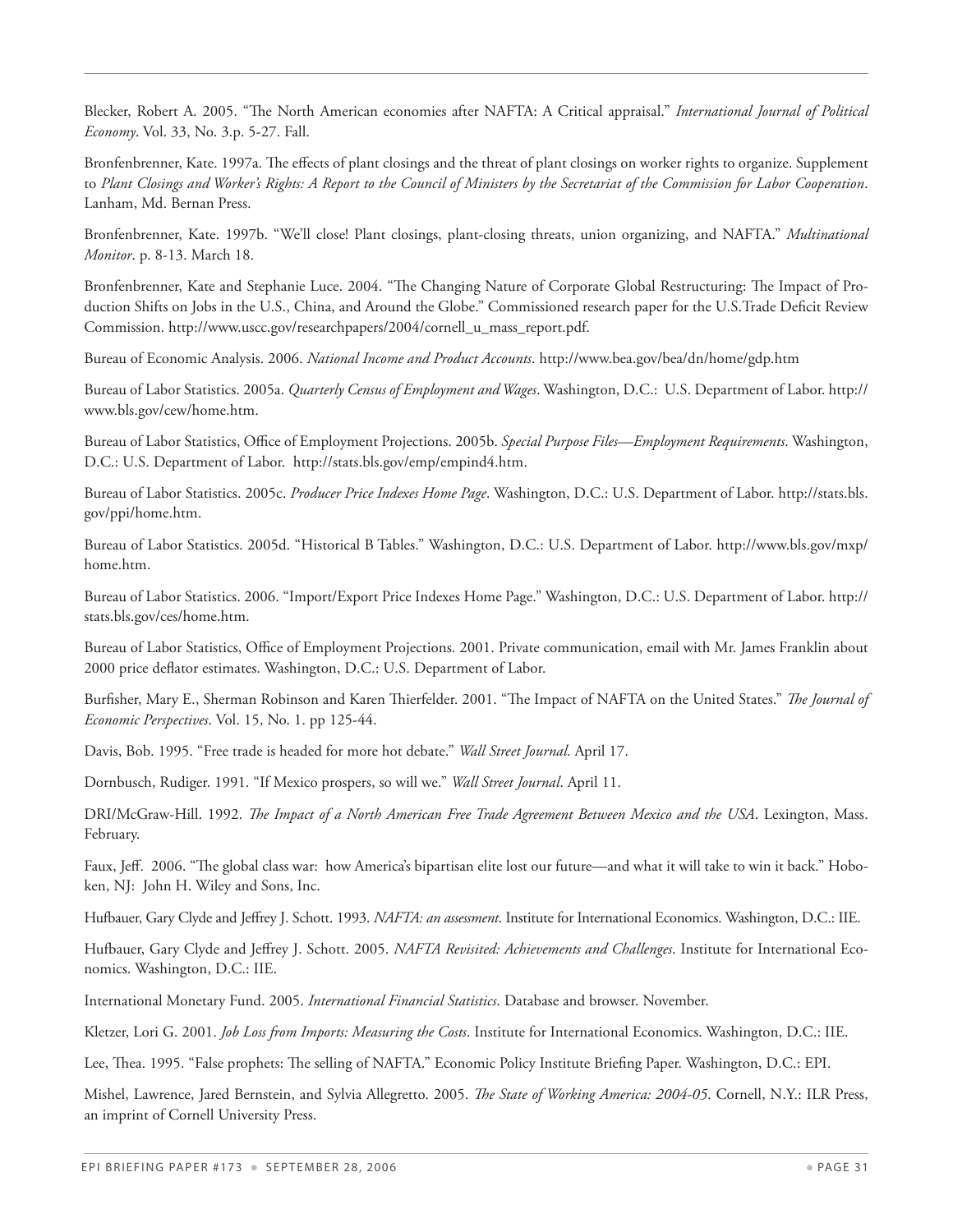Newquist, Don E. 1993. "Perot is dead wrong on NAFTA." *The New York Times*. May 10.

Office of the United States Trade Representative. 1993. *The NAFTA: Expanding U.S. Exports, Jobs and Growth Clinton Administration Statement on the North American Free Trade Agreement*. Washington, D.C.: U.S. Government Printing Office. July.

Public Citizen. 2005. *NAFTA Transitional Adjustment Assistance (1994-2002)*. Global Trade Watch: North American Free Trade Agreement. http://www.citizen.org/trade.

Rothstein, Jesse, and Robert E. Scott. 1997a. "NAFTA's casualties: employment effects on men, women, and minorities." Economic Policy Institute Issue Brief. Washington, D.C.: EPI.

Rothstein, Jesse, and Robert E. Scott. 1997b. "NAFTA and the states: job destruction is widespread. Economic Policy Institute Issue Brief. Washington, D.C.:.EPI.

Scott, Robert. 1996. "North American trade after NAFTA: rising deficits, disappearing jobs." Economic Policy Institute Briefing Paper. Washington, D.C.: EPI. .

Scott, Robert E. 2001. "Fast track to lost jobs: trade deficits and manufacturing decline are the legacies of NAFTA and the WTO." Economic Policy Institute Briefing Paper. Washington, D.C.: EPI.

Scott, Robert E. 2003. "The high price of 'free' trade: NAFTA's failure has cost the United States jobs across the nation." Economic Policy Institute Briefing Paper. Washington, D.C.: EPI.

Schoepfle, Gregory K. and Jorge F. Perez-Lopez. 1992. *U.S. Employment Effects of a North American Free Trade Agreement: A Survey of Issues and Estimated Employment Effects*. U.S. Department of Labor, Bureau of International Labor Affairs Economic Discussion Paper #40. Washington, D.C.: U.S. Department of Labor. July.

Schoepfle, Gregory K. 1993. *A Review of the Assessments of the Likely Economic Impact of NAFTA on the United States*. U.S. Department of Labor, Bureau of International Labor Affairs Economic Discussion Paper #44. Washington, D.C.: U.S. Department of Labor.

Sperling, Gene. 2005. *The Pro-Growth Progressive: An Economic Strategy for Shared Prosperity*. New York, NY: Simon & Schuster Inc.

U.S. Census Bureau. 2001. 2000 Basic Monthly Survey of the Current Population Survey. U.S. Department of Commerce, U.S. Census Bureau. Washington, D.C: U.S. Department of Commerce.

U.S. Census Bureau. 2006. FT900 U.S. International Trade in Goods and Services. U.S. Department of Commerce, U.S. Census Bureau.Washington, D.C: U.S. Department of Commerce. http://www.census.gov/foreign-trade/Press-Release/current\_press\_release/press.html.

U.S. Department of Commerce. 2003. U.S. Foreign Trade Highlights. http://www.ita.doc.gov/td/industry/otea/usfth/tabcon.html.

U.S. Department of Commerce. 2005. U.S. Foreign Trade Highlights. "U.S. Aggregate Foreign Trade Data: Table 56. U.S. Department of Commerce. 2003. U.S. Foreign Trade Highlights. http://www.ita.doc.gov/td/industry/otea/usfth/tabcon.html

U.S. Department of Labor, Bureau of Labor Statistics. 2006a. Productivity and Costs. http://data.bls.gov/cgi-bin/surveymost?pr.

U.S. Department of Labor, Bureau of Labor Statistics. 2006b. Union Members in 2005. http://www.bls.gov/news.release/pdf/ union2.pdf.

U.S. International Trade Commission. 2005. ITC Tariff and Trade Dataweb. http://dataweb.usitc.gov/.

U.S. Trade Deficit Review Commission. 2000. *The U.S. Trade Deficit: Causes, Consequences, and Recommendations for Action*. U.S. Trade Deficit Review Commission. Washington, D.C.: USTDRC.

U.S. Trade Representative. 2005. CAFTA facts. http://www.ustr.gov/assets/Trade\_Agreements/Bilateral/CAFTA/Briefing\_Book/asset\_upload\_file680\_7178.pdf.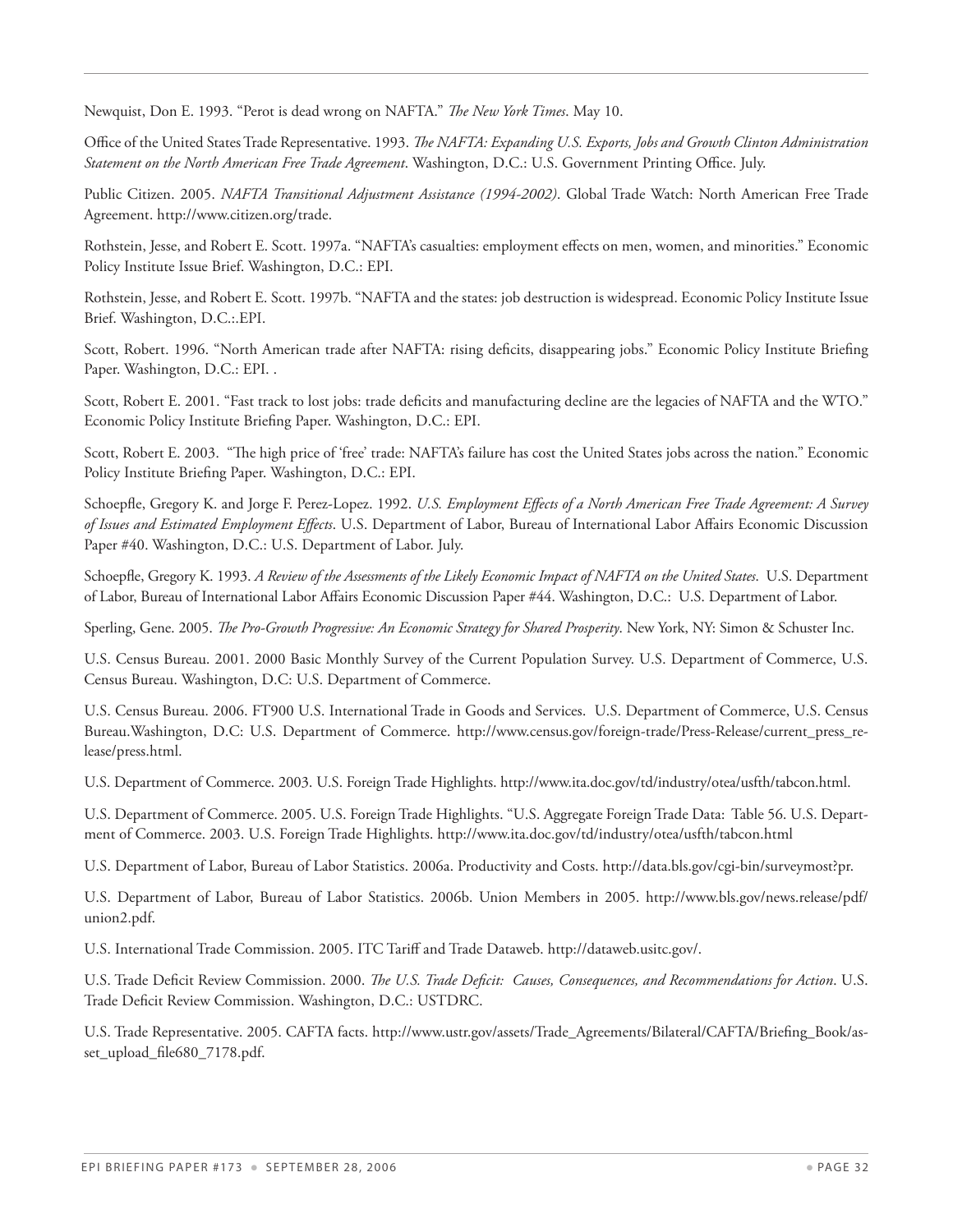# Between Unemployment and Insecurity in Mexico **NAFTA enters its second decade**

BY CARLOS SALAS, IN STITUTE OF LABOR STUDIES AND EL COLEGIO DE TLAXCALA

One of the objectives stated in the preamble of the official text of the North American Free Trade Agreement (NAFTA) is to guarantee sustained growth of the member countries—particularly in Mexico—such that Mexican workers (NAFTA) is to guarantee sustained growth of the member countries—particularly in Mexico—such that Mexican workers would enjoy increases in both the amount and quality of employment and earnings.

Mexico's economic policy, based on an open-market economy and accentuated by entry into NAFTA, has resulted in the poor performance of the national economy in terms of creating quality jobs and addressing the erratic and feeble growth of labor income.

Mexico's global trade deficit is growing despite the increase in its trade surplus with the United States. The race to the bottom—brought about by the decision to distort the competitive performance of the export sector by paying low wages to the majority of Mexican workers—has brought benefits solely to large companies, the financial sector, and a reduced layer of administrative and professional workers earning high salaries.

This chapter will show that:

- Since NAFTA took effect, Mexico has experienced a continual increase in the precarious nature of employment.
- • Real salaries have followed an erratic growth pattern and, in most sectors, have never returned to levels achieved at the beginning of the 1990s.
- The agricultural sector has suffered a large and steady loss of employment.
- Corporate earnings have grown while inequality in income distribution has followed a volatile trend.
- Mexico's primary structural problem is growing dependence on global imports.
- Growth in foreign direct investment (FDI) does not necessarily translate into growth of good-quality employment.

Faced with these circumstances, the way forward for Mexico is clear: the development project must be transformed at a fundamental level providing benefits for the working population, and guaranteeing sustained growth in production, earnings, and standards of living. The NAFTA model has clearly failed to achieve its goals in these areas.

In order to transform the development model, Mexico must reshape its development strategy to include the following elements: growth in the domestic market along with export activity; the full participation of both the private and public sectors in economic activity; and, a deeper, more extensive democracy permitting the participation of all citizens in defining the country's development plan. As the starting point for this transformation, NAFTA must be revised in order to create a social fund that stimulates the development of infrastructure and employment in the country as a whole and especially in Mexico's most marginalized regions. Only a vast development program can abate the disparities existing among the nation's diverse regions.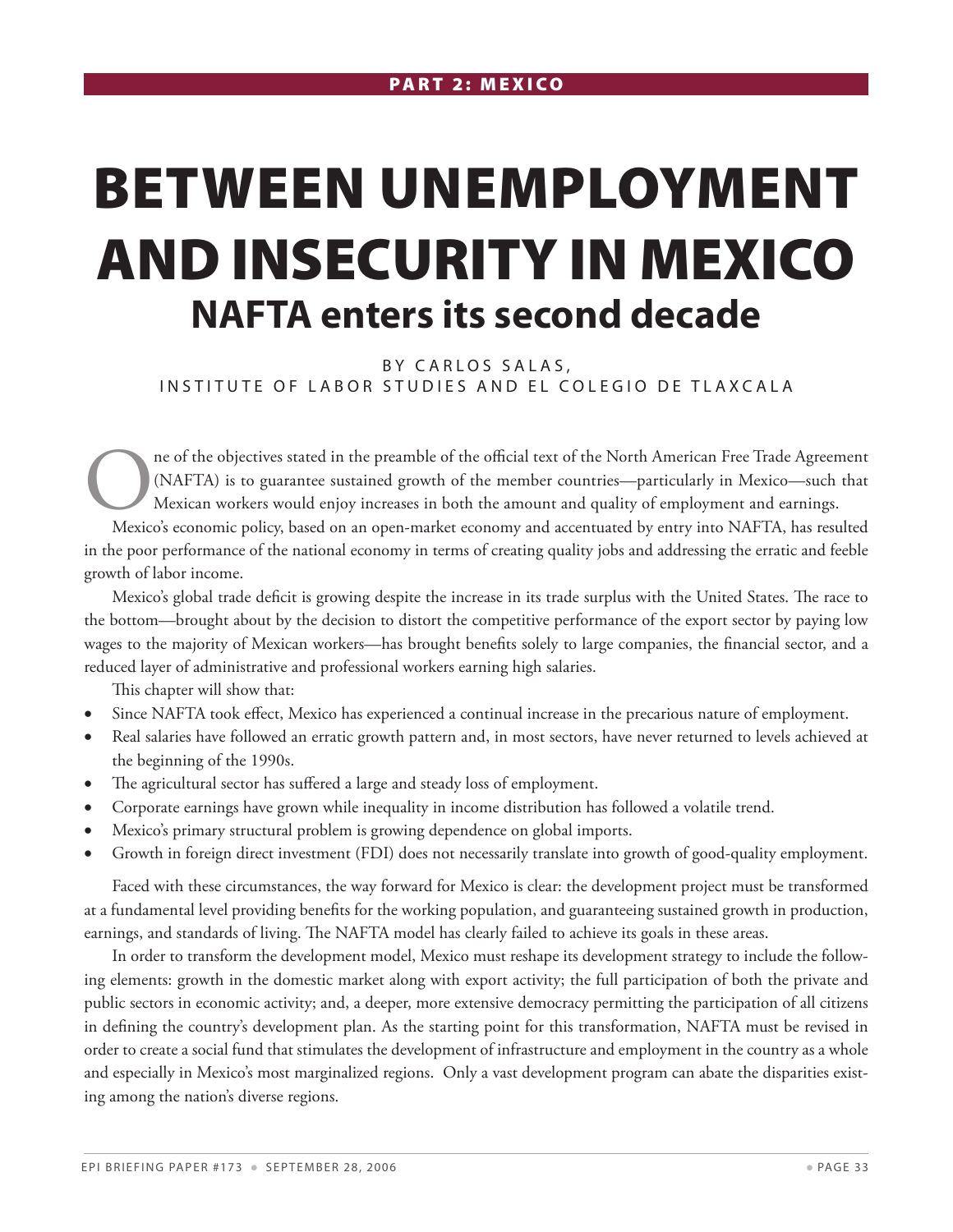Additionally, an exhaustive revision of NAFTA's chapter on agriculture is needed and the Commissions for Labor and Environmental Cooperation must be endowed with the power and authority needed in order to effectively monitor and enforce compliance with Mexico's labor laws, according to the logic of the International Labor Organization's (ILO) Proposal for Decent Work.

## A brief overview of the history of economic development in Mexico

For more than 20 years, the Mexican economy has experienced profound economic changes that have affected male and female workers alike.

The development model began to change with the foreign debt crisis. As has been shown (Salas 2003), there was a radical change in economic policy originating from the crisis of the growth model based on the domestic market (the so-called "import-substitution model")<sup>1</sup>, which arose from Cardenas presidential period at the end of the 1930s. This policy was based on a closed-market economy model that imposed elevated tariffs on some imports and prohibited the import of many types of goods, a restriction that could be circumvented by special permits. Nevertheless, an efficient program to substitute the imported inputs that domestic industry depended upon did not accompany this protection of domestic producers. As a result, domestic production relied on the availability of foreign currency to buy needed inputs abroad.

Foreign currency, in turn, was obtained through international trade in agricultural products and from extractive industries. However, by the mid-1970s, the agricultural sector entered into a crisis (Solís 1981). The discovery of large petroleum-rich zones and their exploitation beginning in the mid-1970s postponed an imminent crisis by facilitating accelerated foreign indebtedness. When the price of petroleum fell in the beginning of the 1980s, it was impossible to avoid a larger debt crisis, which occurred effectively in 1982.

Nevertheless, it is important to point out that despite its limitations in the long-run, the domestic-market-oriented model was able to maintain high per capita GDP growth rates that were accompanied by a reduction in the inequality of income distribution and an increase in income from work (Altimir 1983; Hernández Laos 1999).

The import-substitution model was gradually dismantled beginning with the government of Miguel de la Madrid (1982-88). The change to the growth strategy led to a phase of privatizations and re-privatizations, changes to the laws, abandonment of income redistribution mechanisms, liberalization of foreign trade, and greater labor flexibility (Salas and Gallahan 2004; Zapata 1997). In 1986, the process of opening the market was consolidated with Mexico's entrance into the General Agreements on Tariffs and Trade (GATT) (Calva 2000).

By diminishing direct state participation in the economy and reducing *per capita* social spending (Chávez 2002), the market opening has heightened the economic polarization that characterizes developing countries (Dussel 1997).

The government of Carlos Salinas (1988-94) presented access to foreign markets as a means for the country to ascend into the First World (Aspe 1993). As an instrument to achieve this goal, and in order to assure foreign investors of the long-term durability of the open-economy model, NAFTA was signed in 1993.

The following sections examine in some detail the evolution in Mexico of two key elements of the export-based economic project: the export-import sector and foreign investment. Later we examine how the economic dynamic has impacted job creation as well as the characteristics of these jobs.

## The evolution of the economy beginning in the 1990s

One of the elements that diehard NAFTA supporters use to affirm the trade agreement's success is the performance of the Mexican economy since the crisis of 1995, emphasizing that between 1997 and 2000 the Mexican economy grew rapidly (**Figure 2-A**).

Nevertheless, this performance is irregular. In fact, the International Monetary Fund's (IMF) predictions for the next two years are not very optimistic, and have forecast that annual growth will range between 3.5% and 3.7% (IMF 2005).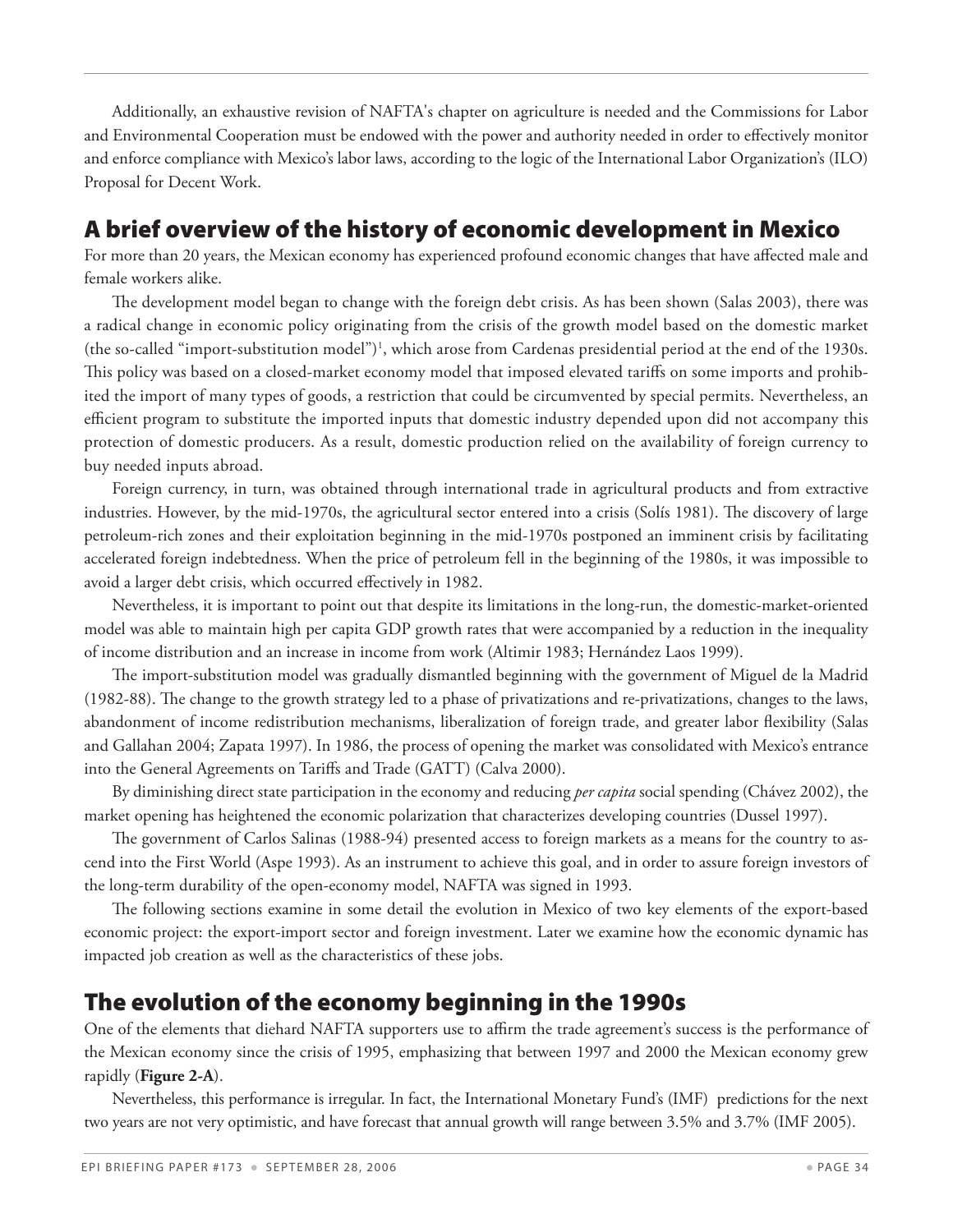![](_page_34_Figure_0.jpeg)

A brief examination of the evolution of GDP over a longer time interval reveals significant differences in growth rates and patterns between the periods when the import-substitution model was in effect and when the current open economy model entered into force, as shown in **Figure 2-B**.

While the economy did expand during the 1990s, performance in this period cannot compare to the record of growth in the 1950-80 period. This contrast is even more pronounced when examining the rate of growth of per capita GDP (**Figure 2-C**). Note that recent rates are scarcely half of what they were in the 1960-80 period.

The economy's evolution, while it has not translated into generalized benefits for the population, has improved firm profits. The results of Mariña and Moseley (2001) show that the rate of profit for the economy as a whole recovered after the crisis in 1986 but never achieved a sustained increase, let alone one matching the levels observed in the 1970s (**Figure 2-D**). Therefore, to date, there is no evidence of a cyclical recovery in profit rates.

In order to understand the mechanics of the evolution of the Mexican economy, **Figure 2-E** disaggregates the gross domestic product (GDP) into its component parts: private consumption, government spending and changes in inventory stocks, fixed investment, exports, imports, and net exports. This permits an examination of the contribution of each of the diverse components to the change in GDP. GDP growth is equal to the sum of growth in its component parts in each year.

Figure 2-E shows that during the first year NAFTA was in force, the growth of the economy was driven by growth in private consumption and imports were growing more rapidly than exports.Thus, net exports actually reduced GDP growth in 1994. Following the devaluation crisis that exploded at the end of 1994 (Blecker 1996), exports drove growth during the 1995-96 recovery period, as private consumption was weakened by both the high costs resulting from the devaluation and also the increase in interest rates.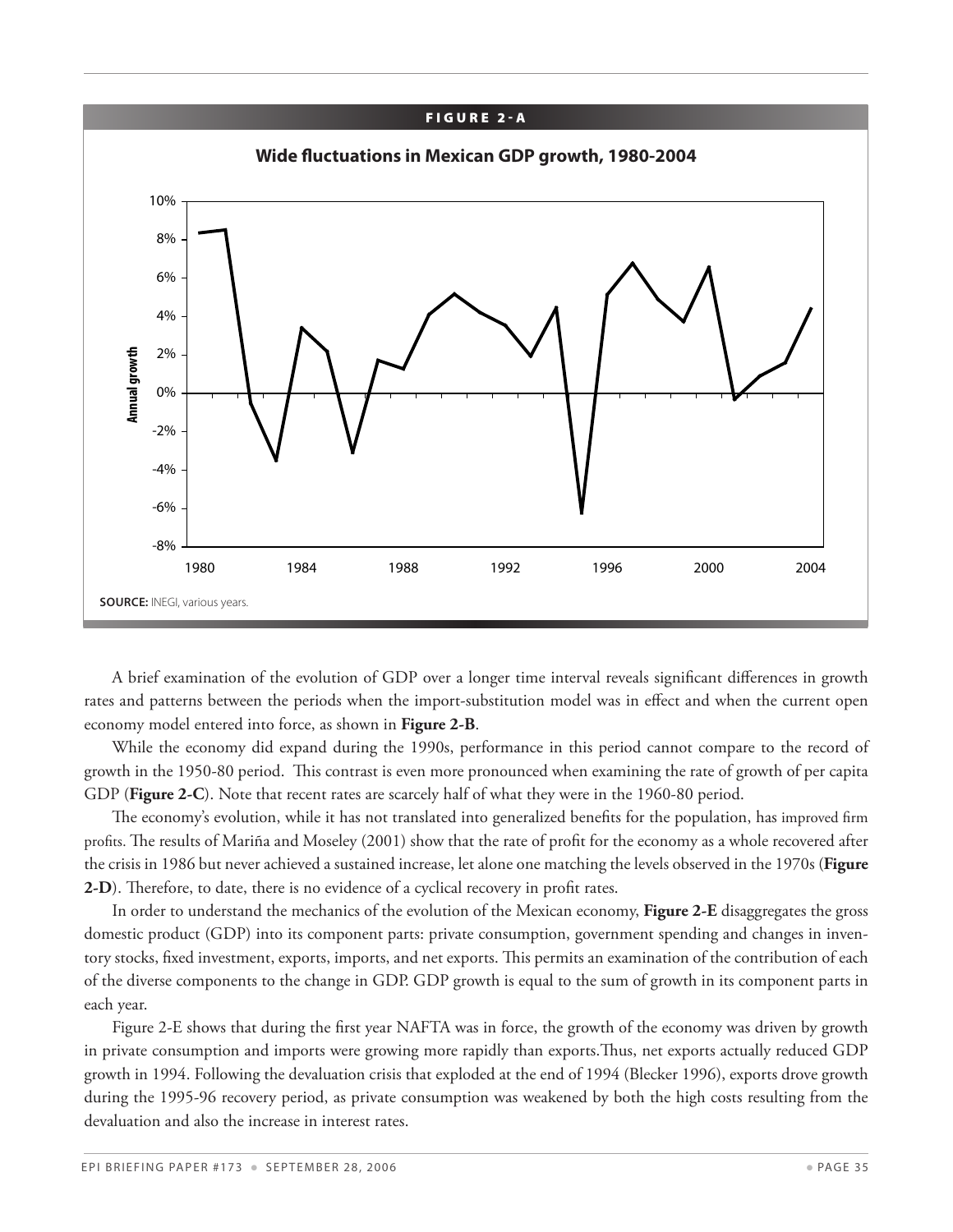![](_page_35_Figure_0.jpeg)

![](_page_35_Figure_1.jpeg)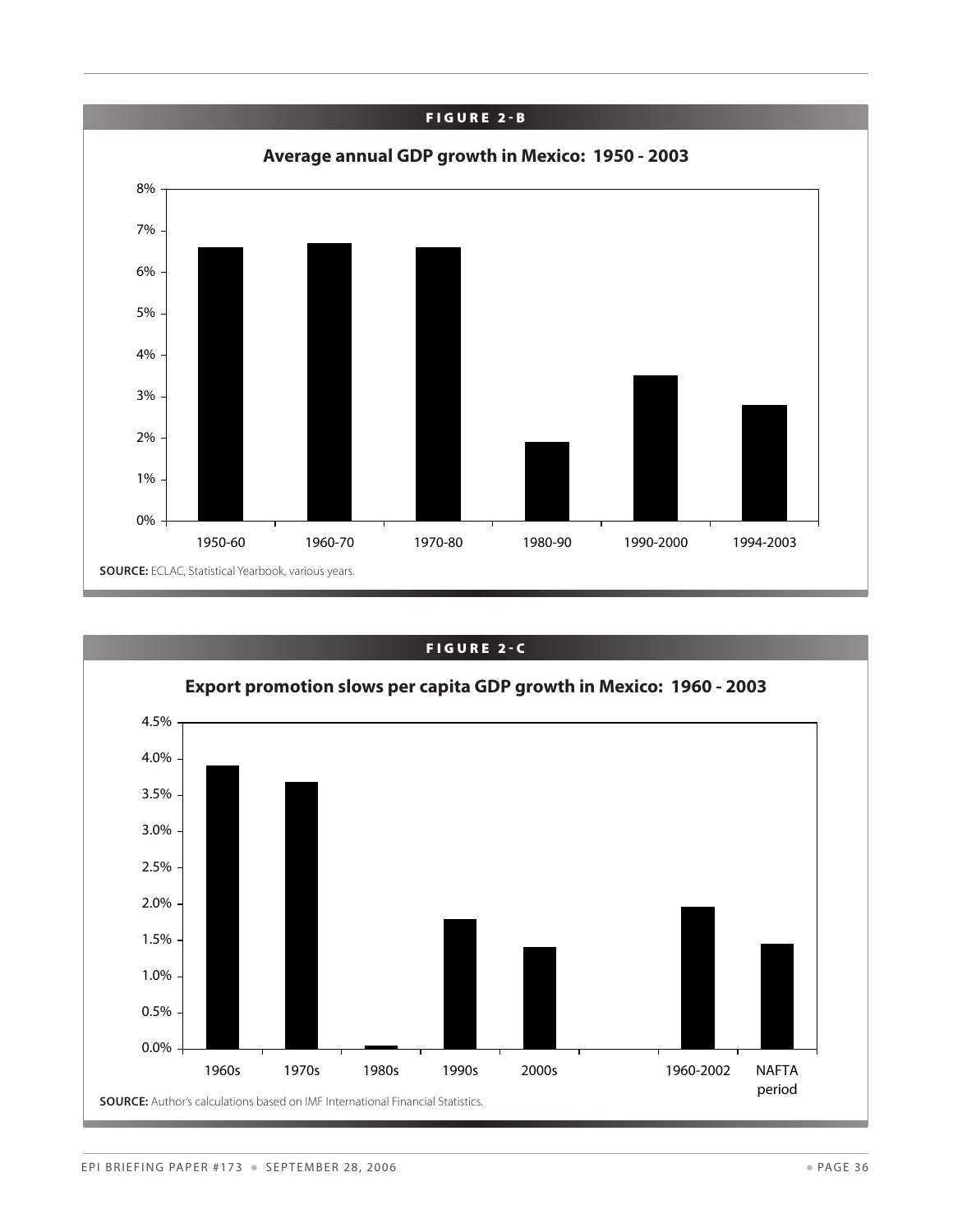![](_page_36_Figure_0.jpeg)

![](_page_36_Figure_1.jpeg)

SOURCE: Estimates derived from INEGI's Economic Data Bank.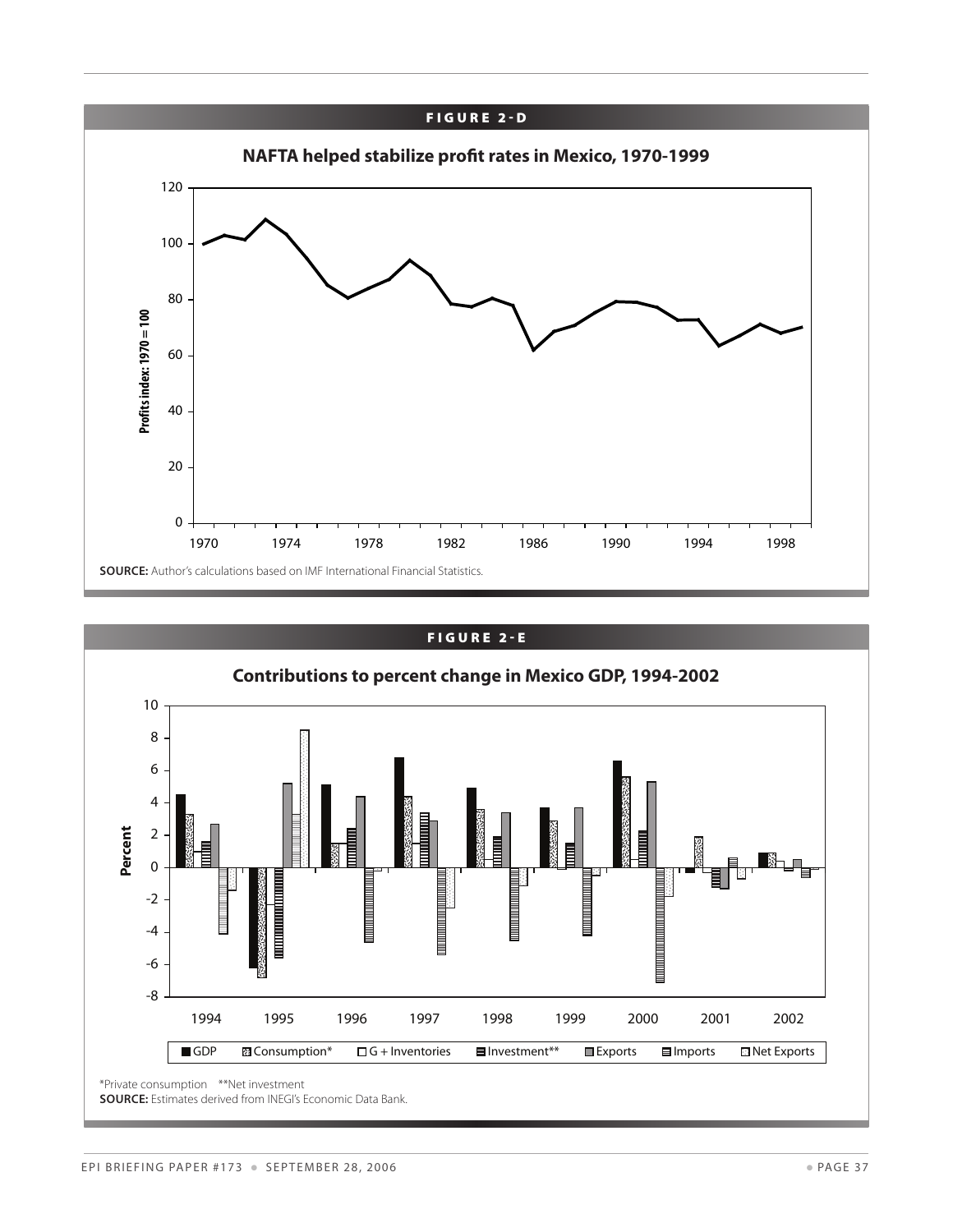The net contribution of foreign trade to the economy's performance was temporary. Exports momentarily became less expensive in international markets due to the magnitude of the devaluation. However, imports began to grow vigorously to sustain this level of production—a recurrent phenomenon in the Mexican national economy—and net exports once again began to retard economic growth.

The recovery and consequent growth from 1997 until 2000 was sustained by domestic demand, particularly in private consumption. Private investment also grew, which helped the economy recover its dynamism. The initial impulse may have originated in inventory accumulation and government spending, but the investment growth slowed, in part as a reflection of the financial structure and a tight monetary policy.

#### The trade balance problem

The first efforts to re-structure Mexico's industrial production occurred before NAFTA was signed. The goal was to transform the country into an exporter of consumer and intermediate goods.<sup>2</sup>

Despite having a trade surplus with the United States (\$45 billion in 2004), when trade with Europe and Asia is taken into consideration, the balance turns into a deficit (\$8.3 billion for 2004). Exports are mostly manufactured products that absorb a significant amount of imported inputs. Consequently, when the economy grows, so does the trade deficit. **Figure 2-F** shows the relationship between the rate of growth of GDP and the rate of growth of imports (the so-called implicit (average) income elasticity of import demand) and demonstrates that, beginning in 1980, the need to import more in order to grow had heightened to such an extent that a 1% increase in GDP increased import demand by 2.66%. The strong dependency of internal growth on imports is explained by the destruction of domestic productive chains (Aroche 2002), a phenomenon due in part to market opening and to many industrial sectors being uncompetitive.

![](_page_37_Figure_5.jpeg)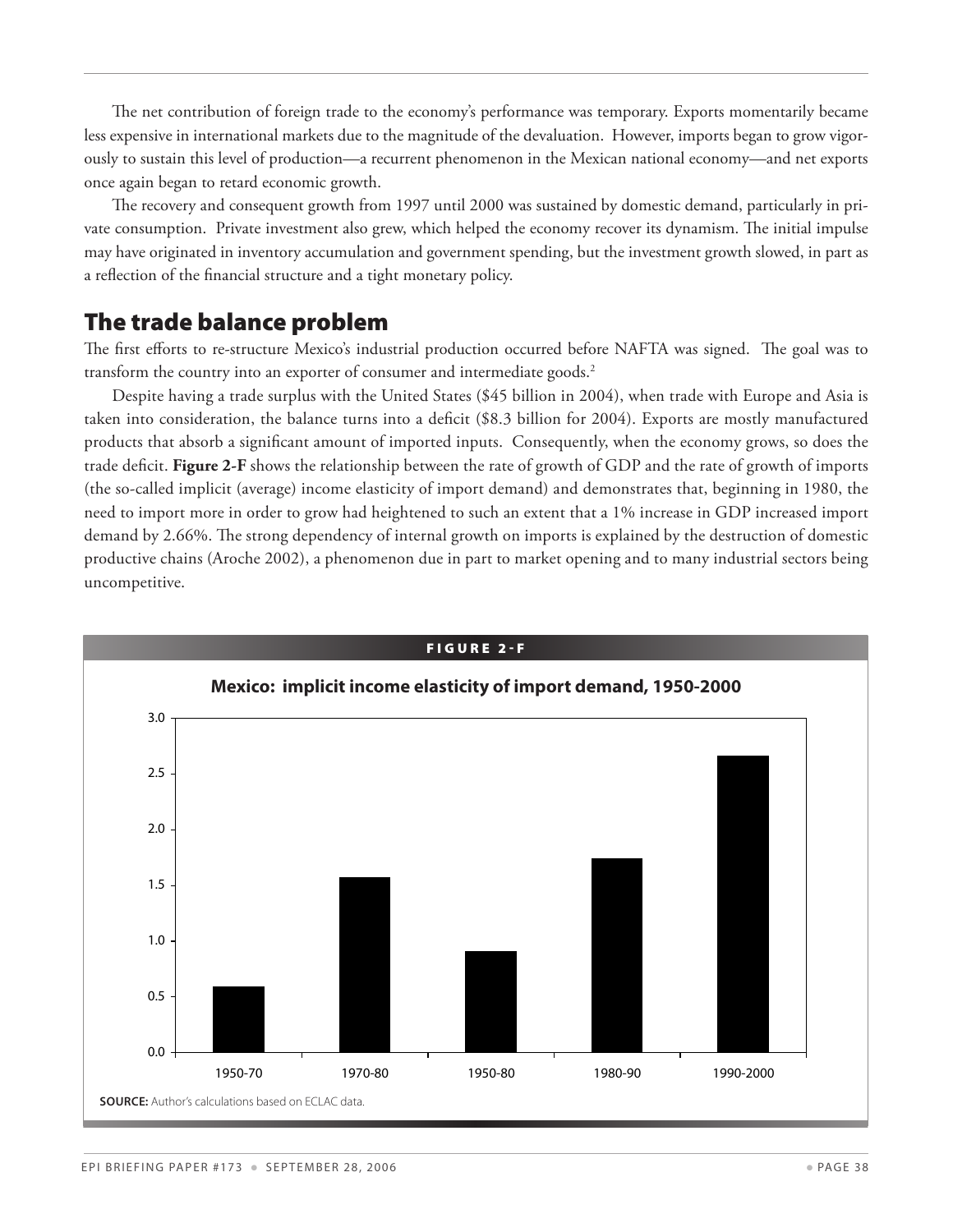#### FIGURE 2-G

![](_page_38_Figure_1.jpeg)

Between 1991 and 2004 total exports (including those of the maquiladora export assembly sector<sup>3</sup>) grew at an average annual rate of 12%; particularly during the last 10 years—the period since NAFTA came into force—the proportion of maquiladora exports as a share of total manufactured exports grew considerably, as shown in **Figure 2-G**. Nevertheless, this was a process that had already begun before NAFTA was signed. At this point, it is important to note that despite being considered in the official data as part of exports, when it comes to foreign currency earnings, maquiladora activity generates only limited value-added in Mexican territory. The majority of this value-added corresponds to the salaries paid and only a small part of it results from tax payments or payments for inputs. The following paragraphs will examine total exports, which include maquiladora activity.

Due to the legal characteristics of the maquiladora industry, its activity does not depend on the trade opening resulting from NAFTA, as the sector has its own rules. So it has been argued that the increment in maquiladora activity is due more to the devaluation subsequent to 1994 than to NAFTA itself (Gruben 2001).

The maquiladora industry primarily produces metal and equipment products, electronics and textiles, as well as steel, paper and printing, clothing, and plastic products. For example, in 2002, of the 47.9% of total industrial exports generated by the maquiladora sector, metal and machinery products account for 39.8 percentage points of the total and textiles and garments represent 4.3 percentage points. The rest (approximately 3.8% of total exports) is shared by the remaining industries.

Agriculture and mining have a reduced presence in trade (currently, they do not account for more than 20% of non-maquiladora exports, whereas in 1991, they accounted for 35% of this category). In contrast, the proportion of manufactured goods in the total of non-maquiladora exports grew to reach 78.8% in 2002. These exports were principally metal products followed by textiles and garments, which represented, cumulatively, 66% and 68% of the exports of non-maquiladora manufactured goods. Outside of metal products, textiles and garments, and the food and beverage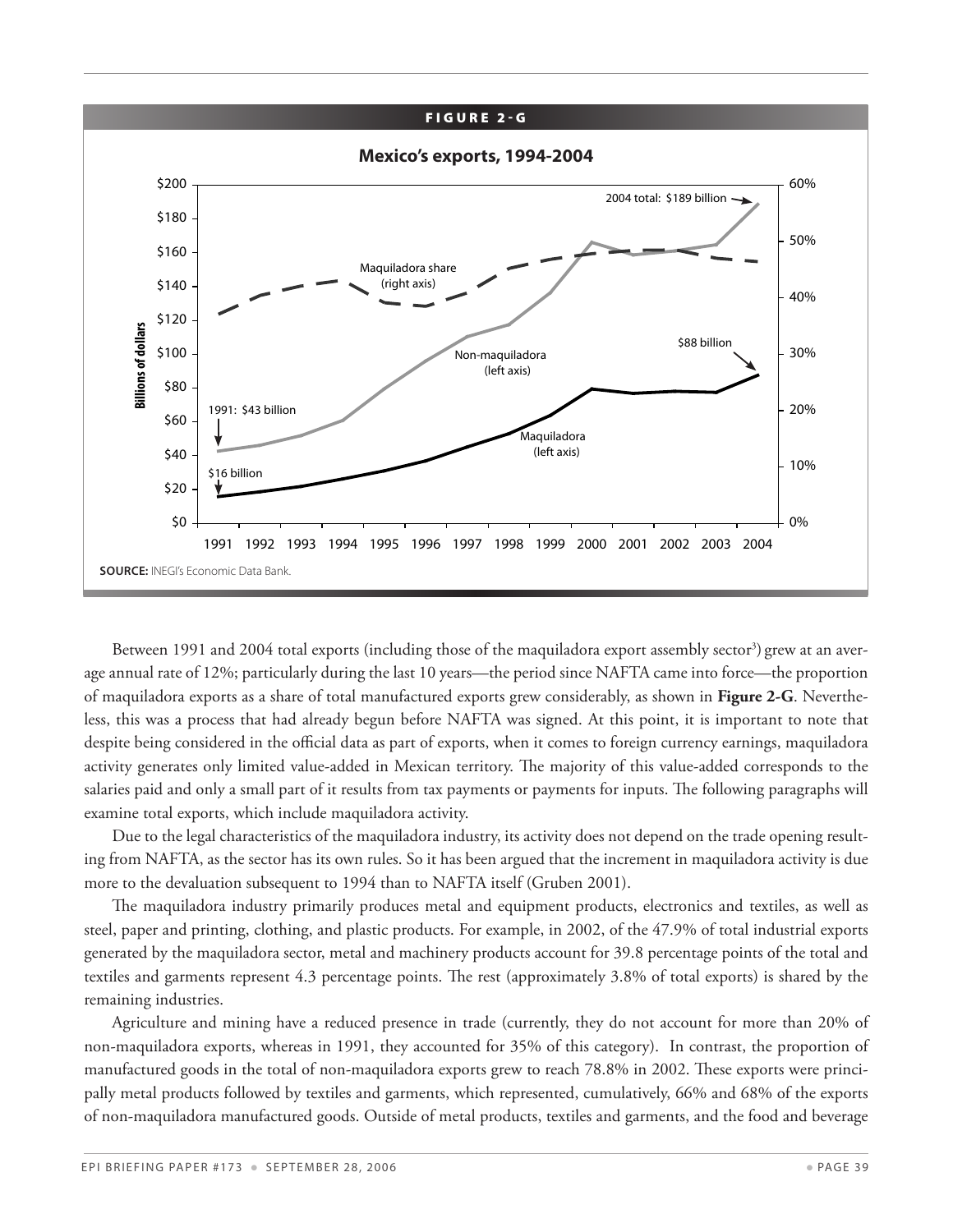#### FIGURE 2-H

![](_page_39_Figure_1.jpeg)

industry, the percentage of non-maquiladora exports of other industries—chemical, petrochemical, metallurgic products and steel production—shrank as a share of total manufactured exports.

The manufactured goods sector has grown, but the basic problem is that the specific type of productive specialization occurring in Mexico is product assembly based on imported inputs with little to no link to the rest of the nation's productive apparatus (Aroche 2001). This process does not ensure sustained industrial development in the framework of markets with high value-added products.

In fact, the location of export manufacturing zones is not determined by competitive factors such as training and knowledge, but rather by low wages. As Palley (2004) shows, there is a race to the bottom related to labor norms. Foreign companies are more interested in locating themselves so as to benefit from the national content clauses of NAFTA, always when labor or regulatory costs do not surpass the advantages of being able to sell to the U.S. market.

Despite apparently counting on the advantage of NAFTA to stimulate exports to the United States, between 2000 and 2003, the evolution of the export sector was very weak. This contrasts with the performance of Chinese manufactured goods, which increased rapidly after China joined the World Trade Organization (WTO) in 2001. This evolution is shown in **Figure 2-H**, together with the Mexican exports to the United States. The difference in export promotion policies is very evident in the results of these last years in the case of China, while in Mexico the weak evolution of exports is attributed to the slow down of the US economy. In 1987, Mexico's share of U.S. exports was more than triple that of China (1.6% versus 5%). By 2004, China's exports to the U.S. were 26% larger than Mexico's.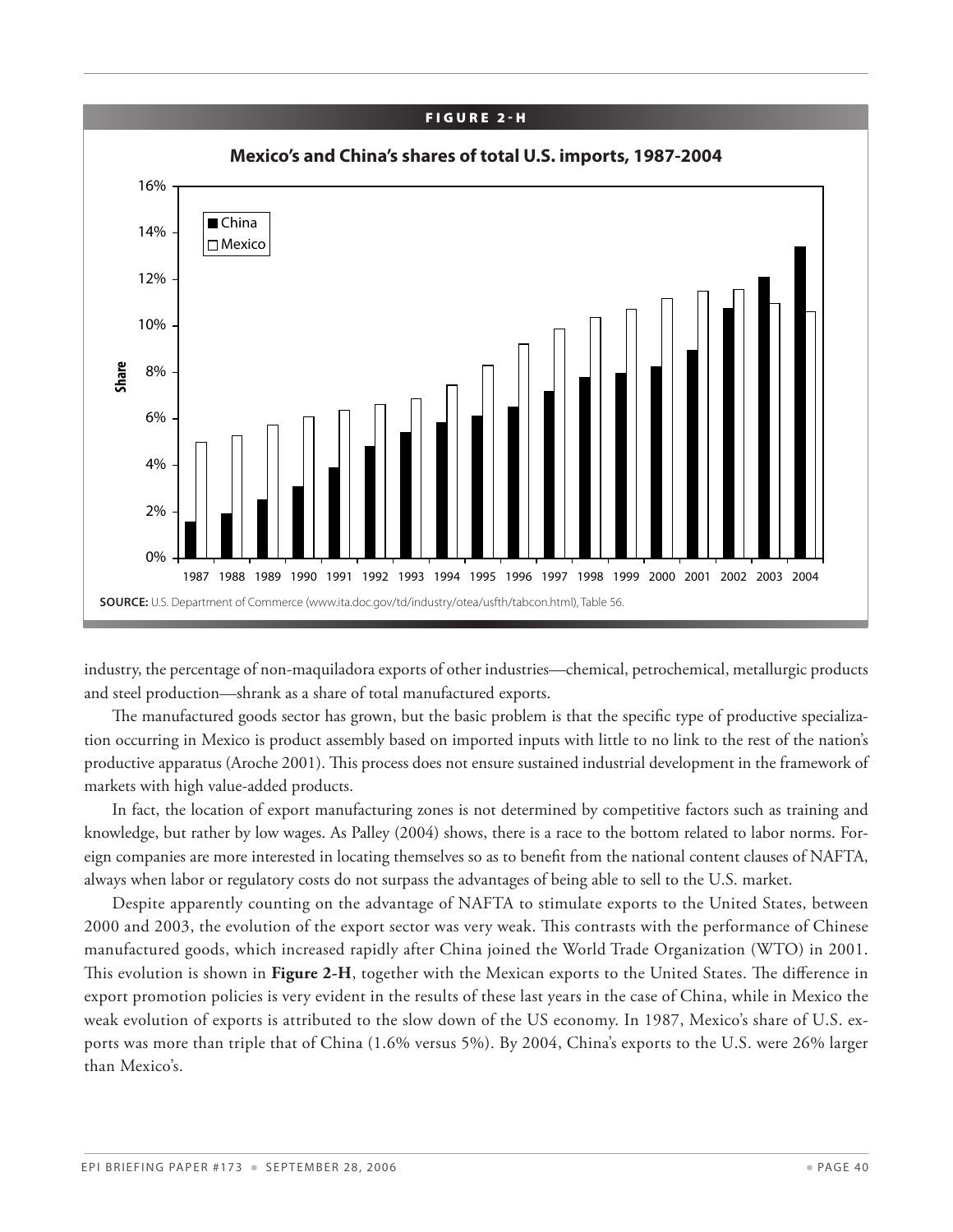#### The evolution of foreign direct investment

After 1994, foreign direct investment (FDI)—a significant portion of which has been directed towards the purchase of existing assets—accounted for most of Mexico's net financial inflows (Blecker 2003).

Throughout the period of time that NAFTA has been in force, FDI flows have been relatively stable, lacking large, episodic swings. In fact, the majority of foreign investment has entered Mexico as foreign direct investment and not into money market or stock market funds.

The majority of FDI is composed of "new investments" (**Figure 2-I**), funds that have been used mostly for the purchase of existing companies (as is shown by the enormous flow in 2001, much of which was derived from the purchase of BANAMEX by Citigroup).

These "new investments" have followed an irregular pattern. In contrast, the investments in maquiladora and the flows of accounts between firms have grown in a sustained manner. The problem with both types of flows is that they correspond to account balances between firms that do not translate into real technology transfer. Additionally, the flow of FDI toward industrial activities has diminished since 1980 and has been directed increasingly toward services. In 1980, 80% of FDI went toward manufacturing, while in 2004 this percentage had fallen to 52%.

Therefore, the general growth driven by exports appears to be more a mirage than a reality. On the one hand, the only benefits resulting from maquiladora activity are the direct wages and salaries that it pays because it uses relatively few imputs from other Mexican firms or industries. On the other hand, the flow of FDI toward services rarely results in technology transfer. As has already been shown, FDI translates into the acquisition of existing firms as part of foreign firms' consolidation or their introduction into the Mexican market (Mattar et al. 2003).

![](_page_40_Figure_6.jpeg)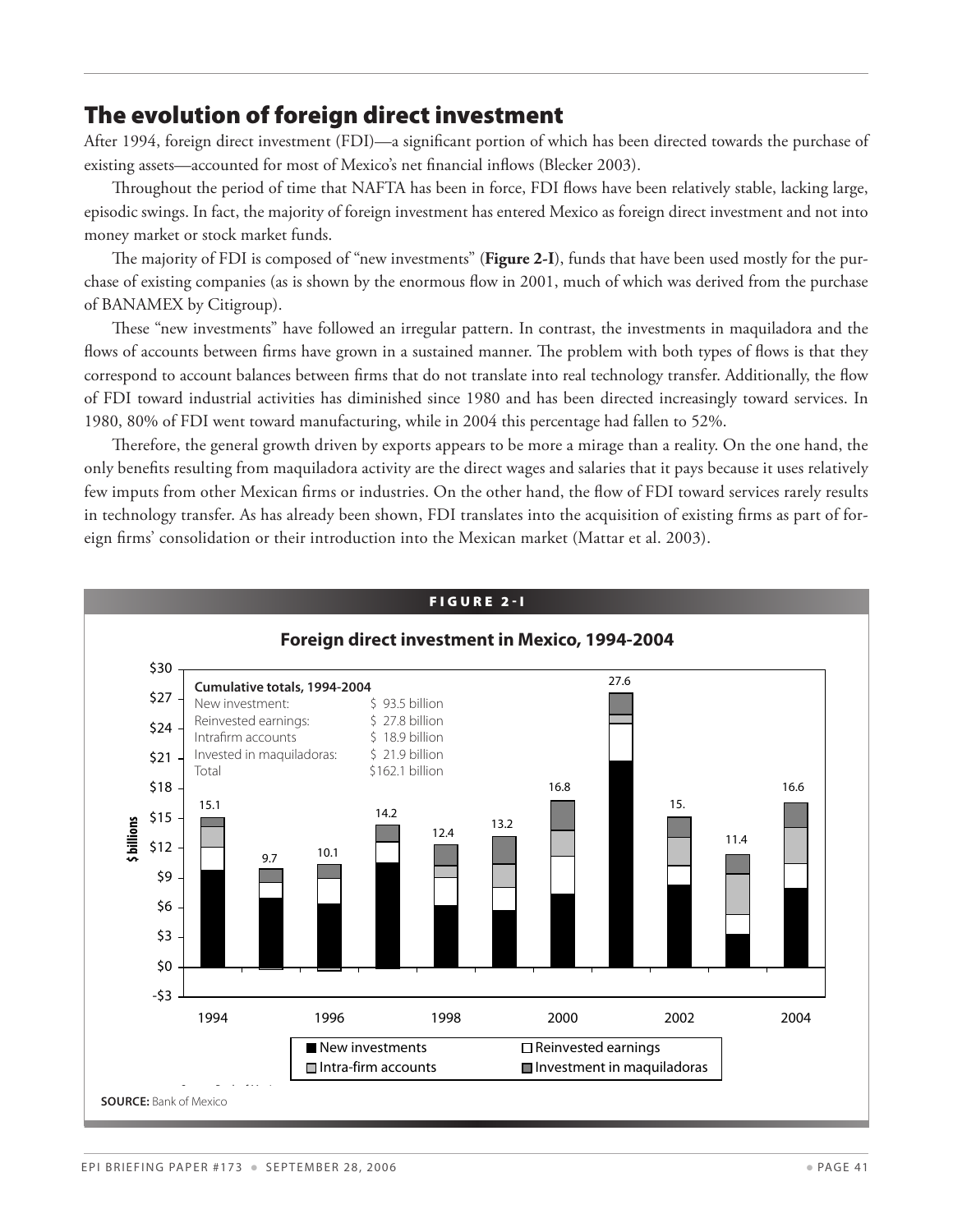## **Table 2-1**

|                  | <b>Total</b> | Unemployed:<br>no work<br>experience | Layoff  | End of<br>temporary<br>work | Job<br>dissatisfaction | Other<br>reasons |
|------------------|--------------|--------------------------------------|---------|-----------------------------|------------------------|------------------|
|                  |              | Second trimester 2000                |         |                             |                        |                  |
| Number:          | 659,388      | 82,651                               | 151,450 | 122,286                     | 120,632                | 182,369          |
| Duration:        |              |                                      |         |                             |                        |                  |
| $1 - 4$ weeks    | 59%          | 44%                                  | 56%     | 62%                         | 65%                    | 62%              |
| $5 - 8$ weeks    | 16%          | 18%                                  | 16%     | 15%                         | 16%                    | 16%              |
| 9 and more weeks | 25%          | 38%                                  | 28%     | 23%                         | 19%                    | 22%              |
|                  |              | Second trimester 2004                |         |                             |                        |                  |
| Number:          | 1,092,692    | 143,866                              | 313,744 | 209,806                     | 151,070                | 274,206          |
| Duration:        |              |                                      |         |                             |                        |                  |
| $1 - 4$ weeks    | 59%          | 54%                                  | 55%     | 64%                         | 64%                    | 60%              |
| $5 - 8$ weeks    | 14%          | 13%                                  | 16%     | 11%                         | 17%                    | 14%              |
| 9 and more weeks | 27%          | 33%                                  | 29%     | 26%                         | 19%                    | 26%              |

**Open unemployed population, by reason for leaving employment and by duration of unemployment**

**Source:** Trimestral Employment Survey, INEGI. 

## The evolution of employment, earnings, and the distribution of income

One of the elements used most often to affirm the export-led growth model, and NAFTA in particular, is Mexico's low unemployment rate, in both absolute and relative terms. However, the following question always hangs in the air: Why is the country's unemployment rate so low? To respond to this question, we began by analyzing the characteristics of those who are currently unemployed. The majority of Mexico's unemployed are young people (over 50% of the unemployed are under 25 years of age), with slightly higher academic preparation than the national average (over 50% have at least some college studies). Most are not heads of households (80%). While the unemployment rate has grown throughout the 2000-04 period, it has not achieved the record levels observed following the 1995-96 crisis.

Nevertheless, **Table 2-1** reveals a disturbing fact. Between the second quarter of 2000 and the second quarter of 2003, the total number of unemployed increased 50% and the average period of time unemployed also increased.<sup>4</sup> The data also show that both layoffs and the termination of temporary work positions are increasing.

The average duration of unemployment was fewer than five weeks in 2000, which demonstrates the frictional nature of open unemployment in Mexico. It has been shown that the majority of those who gain employment do so via the micro-business sector, meaning economic entities with five or fewer workers, including one person operations (Salas 2003). (This theme of micro-businesses will be addressed in the sub-section, *Open Employment*, on p. 39.)

## Job creation and job loss

Beginning with the agricultural sector, agricultural employment in Mexico increased slightly at the end of the 1980s, achieving employment for 8.1 million Mexicans at the end of 1993, barely before NAFTA entered into force. Thereafter, employment in the sector began a constant reduction, falling to 6.8 million employed workers by the end of 2004. In fact, the population dedicated to agricultural activities fell from 26.8% in 1991 to 16.4% in 2004, a significant decrease.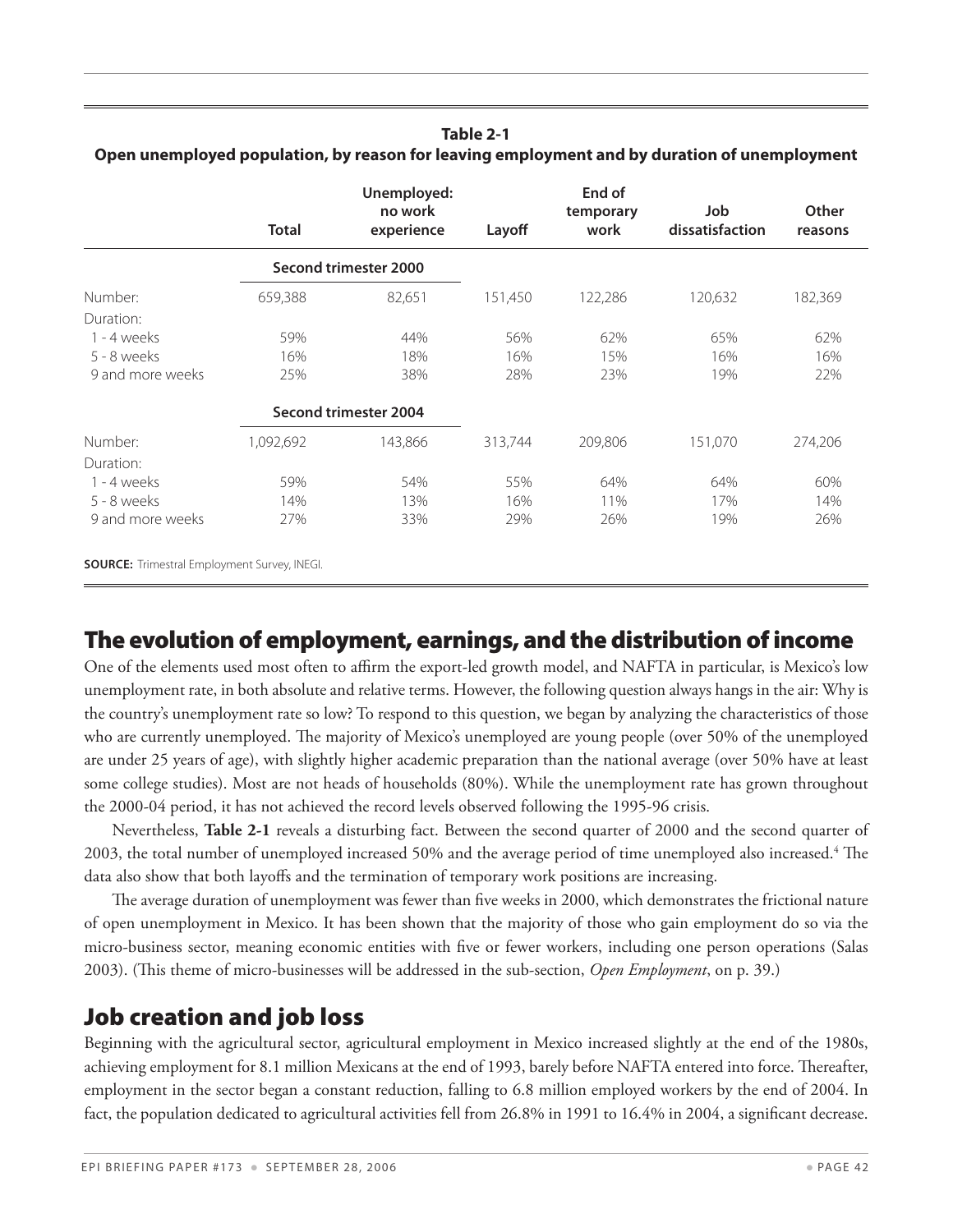#### **Table 2-2 Job losses in corn production, 1991-2000**

|                      | <b>Total</b> | Men        | Women      |  |
|----------------------|--------------|------------|------------|--|
| Personal consumption | -670,000     | -597,000   | -73,000    |  |
| Sales*               | -343,000     | -309,000   | $-34.000$  |  |
| Total                | $-1.013.000$ | $-906,000$ | $-107,000$ |  |

\* Includes bean producers. 

**Source:** Special tabulations of the agricultural module of the National Employment Survey 1991 and 2000, INEGI National Employment Survey 1991 and 2000, INEGI. 

The principal affected parties are corn producers, with a total loss of 1.013 million jobs (**Table 2-2**). Additionally, 142,000 jobs were lost in the cultivation of flowers and fruits, which have been the primary products of agricultural exports (USDA 2003). This job loss leads Polaski to declare, "Therefore, the liberalization of agricultural trade linked to NAFTA is the most important factor in the loss of agricultural employment in Mexico" (Polaski 2003, 20).

Considering disaggregated data from 30 economic sub-sectors, one aspect that stands out is that, while the largest number of the (economically) active population at the beginning of the 1990s was in agriculture, by the beginning of the 21st century, the largest sector was retail trade (16.2% in 2003). This process is framed by a light recovery of the manufacturing sector (between 1991 and 2003, it grew from 15.7% to 17.3%) and accelerated growth of manual labor in the services sector (from 33.6% a 39.1%).

In the least urbanized zones (those with fewer than 100,000 residents), the percentage of the population active in the agriculture sector during the 2000-03 period fluctuated around 28%, but at the beginning of the 1990s that figure was greater than 44%. The largest drop in the sector is in male workers, which fell from 53.4% to 36.3% of the employed population, but the decrease of females was also appreciable (from 20.5% to 9.1%).

Next we examine more closely the dynamic of the population engaged in non-agricultural work with detailed focus on their occupations, considering the varying outcomes for employers, salaried workers, self-employed workers, and workers receiving no remuneration. The proportion of salaried workers in the total share of workers active in this sector fell from 74% in 1991 to a minimum of 67% in 1998, to later recover slowly to 68% in 2004. The positions for salaried workers represented 65% of the new jobs created between 1991 and 1998 in the most urbanized areas, while this category represented 64% of the positions created between 1998 and 2004. Salaried work is not accessible to all people. As people age, they are resigned from duty (they are encouraged to resign voluntarily, but sometimes they are laid off) in such a way that the proportion of salaried workers falls as age increases, i.e., there are fewer salaried workers in older age groups.

Among young people, the proportion of women salaried workers by age group is greater than that of men.

Self-employed workers represent another important group of those working in the non-agricultural sector. The selfemployed share oscillates around 24%, while the rest of the population is split evenly between employers and workers without remuneration, each group accounting for 5% of the total.

Between the second quarter of 2000 and the second quarter of 2004 2,788,851 jobs were created, of which 54% were salaried jobs, 4% were employers, and 43% were jobs created through self-employment. Next we examine the characteristics of the salaried positions that were created during the period in question.

To begin with, 23% of the new salaried positions generated between the second quarter of 2000 and the second quarter of 2004 have no social benefits, while only 37% of the new jobs have full social security benefits. These data suggest that the process of making employment more precarious may have been accentuated.<sup>5</sup> Further, in the second quarter of 2004, 43% of the total of salaried workers labored under a verbal contract, of which 86% received no social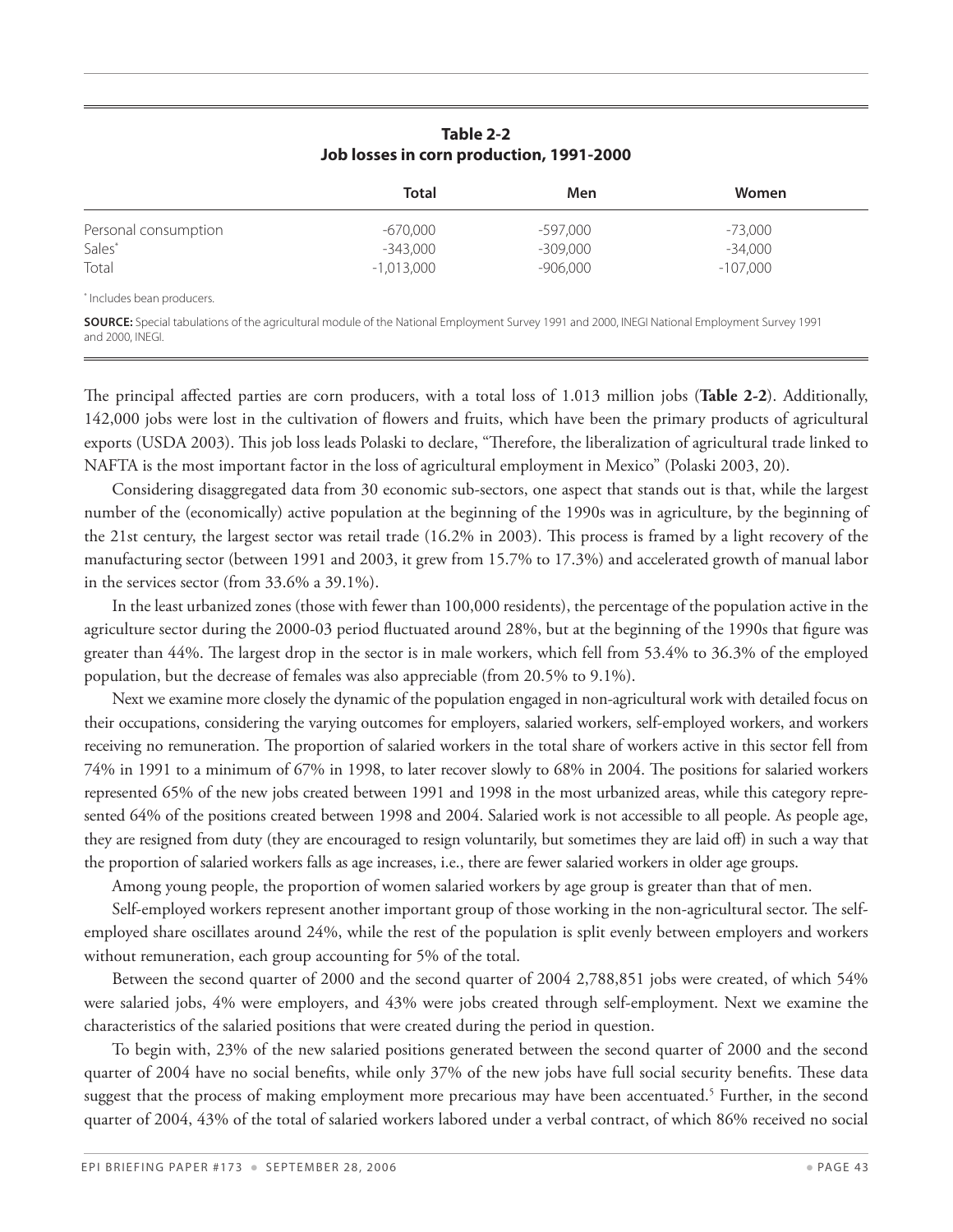benefits. Of the salaried workers laboring under permanent contracts, 3% do not receive social benefits. Thus, lack of social protection is quite extensive in Mexico.

Upon investigating wage distribution patterns (where positions were created according to the size of the economic entity), another facet of precarious employment emerges: 65% of all new jobs were created in micro-businesses (economic entities with up to five employees), and 52% of new salaried jobs were found in such entities, which are characterized by low wages, low productivity, and a low level of technology.

In summary, the creation of jobs between 2000 and 2004 was relatively dynamic, given that, on average, approximately 700,000 job positions were created annually. Nevertheless, this rate is inferior to that of the decade of the 1990s when approximately 1 million new positions were created each year. Furthermore, as shown above, a significant share of these new positions were precarious jobs.

#### *Maquiladoras*

Now the discussion turns to the major components of the non-agricultural economy. Between 1980 and 1993, the manufacturing sector as a whole grew by fewer than 100,000 jobs, of which 40,000 were in maquiladora activities. Between 1991 and 2000, manufacturing grew by 2.7 million jobs, a significant number of which—800,000 jobs—resulted from maquiladora activities. But as some have pointed out (Polaski 2003; Gruben 2001), the maquiladora industry grew due to trade and not due to NAFTA. In fact, as Polaski (2003) shows, while it is not possible to know precisely how many jobs were created by the non-maquiladora export industry, it can be estimated that between 1994 and 1999, this sector grew by 500,000 jobs. Starting with the stagnation of 2000, total manufacturing employment began to decline, especially in the maquiladora sector. In fact, although manufacturing employment recovered slightly in 2004, there were still 180,000 fewer jobs in this sector than there were in the peak year of 2000 as shown in **Figure 2-J**.

![](_page_43_Figure_5.jpeg)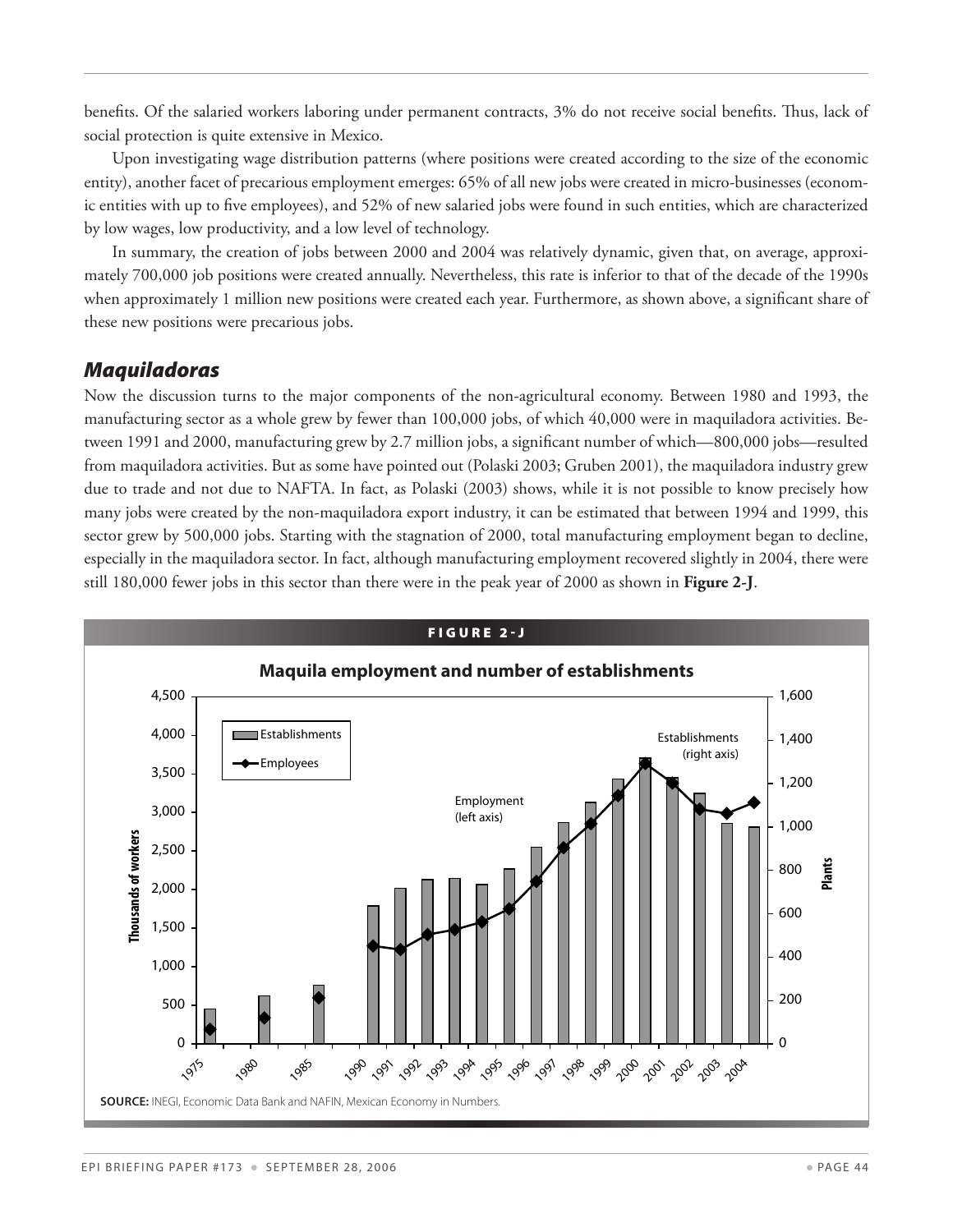An important series of questions arises here concerning the type of employment created in manufacturing in general and in the maquiladora sector in particular. Salaries in the maquiladora sector are almost 40% lower than those paid in heavy non-maquila manufacturing (Salas and Zepeda 2003a). In fact, a recent study by Bendesky et al. (2004) shows that productivity in the maquiladora sector is stagnant, and its average technological base is weak. From this it can be inferred that the maquiladora sector is stuck in a trap of low productivity growth, reduced skills, and sustained by low salaries. In fact, Figure 2-J shows that the number of maquiladora companies has diminished since 2000, which is the result of various companies leaving the country to go to other countries with salaries even lower than those in Mexico.

The options for the majority of the working-age population are concentrated in service activities. In fact, as was shown earlier, the share of unemployed people who find employment within one month or less is 59% and a majority of those who find employment do so in very small scale activities. These activities are found in the trade and services sectors, which account for 70% of the non-agricultural work force. Sixty-seven percent of trade-based operations and 47% of service entities employ five workers or fewer. The working conditions, income, and productivity in these operations are very precarious, and yet they represent an earning opportunity for large groups of the population.

#### *Open employment*

Now we are able to respond to the question posed earlier, related to the reduced rate of open unemployment.

The mechanism is the following: because the labor force is growing much faster than employment in larger companies, self-employment or salaried employment in micro-businesses provides the only job opportunity for an important number of workers. Faced with the alternative of not finding any job, people take jobs in the micro-business sector where they generally are paid a low salary.

In this way, the micro-business sector acts as a full-employment buffer, absorbing and retaining a large share of workers as GDP growth slows and accelerates, as seen in **Figure 2-K,** which compares the rate of growth of GDP with the

![](_page_44_Figure_6.jpeg)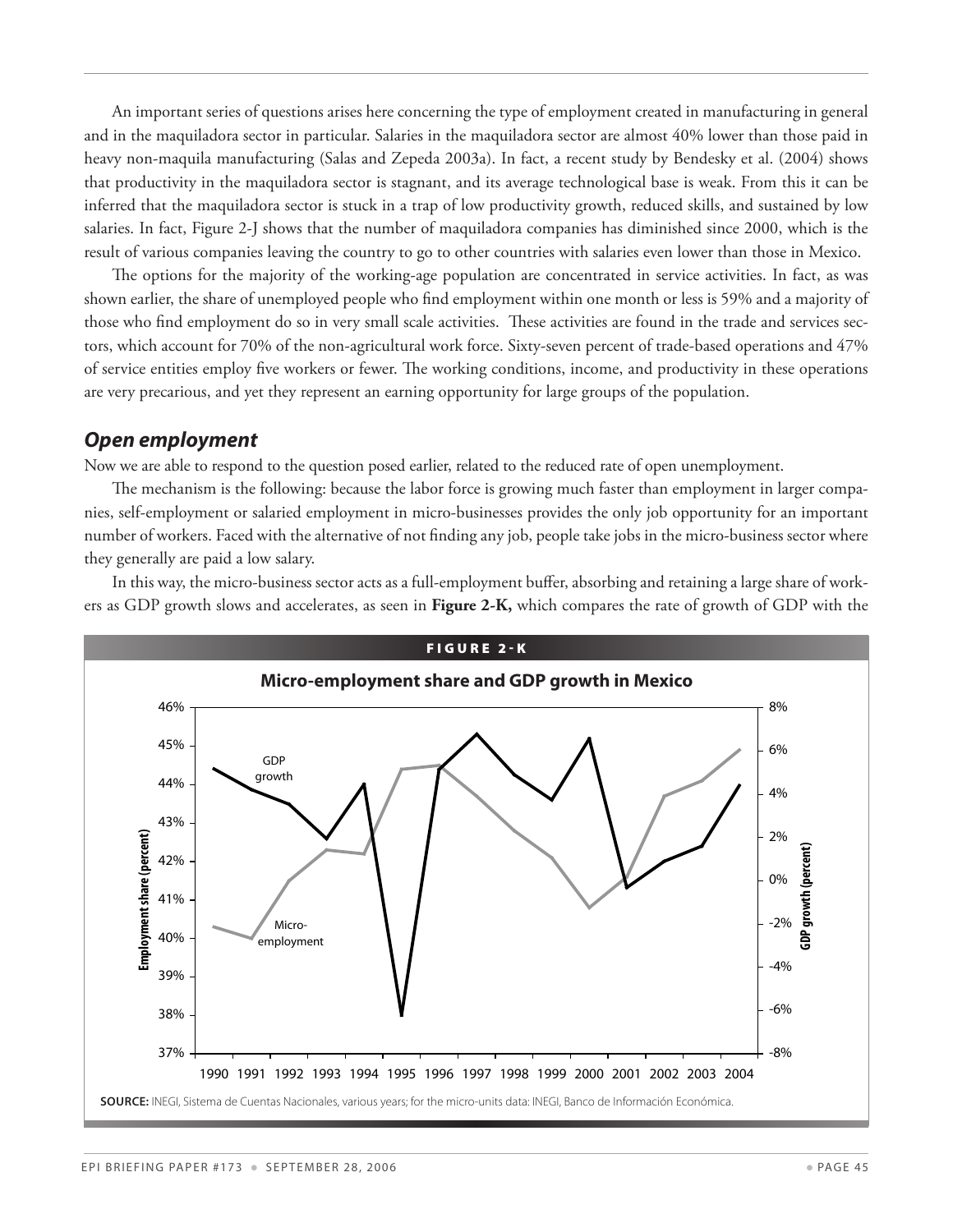proportion of people engaged in very small scale activities. The share of workers in this sector has trended up over time, rising from 40% in 1990 to 45% in 2005, at similar stages of the business cycle. Furthermore, the share of micro-employment is counter-cyclical, rising during recessions and falling during periods of recovery, thus confirming the buffer role of micro-business activity.

#### *Migration*

Another element that explains the low unemployment rate is illegal migration to the United States. Between 1990-94, the average annual flow of illegal migrants has been estimated to have been 260,000 people (Passel 2005). After 1994, the rate of immigration increased significantly: between 2000-04, illegal migration is estimated to have totaled approximately 485,000 persons per year (Passel 2005). In this way, migration serves as an escape valve that reduces the demand for new jobs.

## Earnings from work

In the case of agriculture, salaried women worked fewer hours per week than men (29 and 41 hours, respectively) in 2003, but they received better real hourly wages (3.4 pesos compared to the 2.7 pesos paid to men). The difference reflects the fact that rural salaried female workers are generally employed by larger productive entities (with 16 or more

| Monthly earnings by type of job<br>(constant 1993 pesos)        |       |       |       |       |                                     |
|-----------------------------------------------------------------|-------|-------|-------|-------|-------------------------------------|
|                                                                 | 1990  | 1994  | 1996  | 2000  | Annual<br>growth rate<br>1994-2000* |
| $16$ cities <sup>1</sup>                                        |       |       |       |       |                                     |
| Total employed                                                  | 1,170 | 1,320 | 980   | 1,176 | $-1.9\%$                            |
| Self employed                                                   | 1,001 | 1,017 | 772   | 974   | $-0.7\%$                            |
| Employed in entities of five or fewer workers                   | 755   | 518   | 408   | 509   | $-0.3\%$                            |
| Mobile/street vendors                                           | 826   | 596   | 536   | 703   | 2.8%                                |
| Full-time, year-round employees                                 | 1,166 | 1,386 | 1,039 | 1,196 | $-2.4\%$                            |
| Employed in establishments of 250 or more workers               | 1,187 | 1,501 | 1,240 | 1,406 | $-1.1%$                             |
| Employed men with basic education                               | 1,027 | 997   | 701   | 871   | $-2.2%$                             |
| Employed men with advanced education                            | 2,703 | 3,406 | 2,412 | 2,874 | $-2.8%$                             |
| Employed women with basic education                             | 608   | 634   | 438   | 532   | $-2.9\%$                            |
| Employed women with advanced education                          | 1,600 | 2,049 | 1,529 | 1,785 | $-2.3%$                             |
| <b>National</b>                                                 |       |       |       |       |                                     |
| Workers in 109 heavy manufacutring industries <sup>2, 3</sup>   | 1,348 | 1,536 | 1,273 | nd    |                                     |
| Employees in 109 heavy manufacturing industries <sup>2, 3</sup> | 3,375 | 4,451 | 3,903 | nd    |                                     |
| Workers in 205 heavy manufacturing industries <sup>2</sup>      | nd    | 1,412 | 1,095 | 1,269 | $-1.8\%$                            |
| Employees in 205 heavy manufacturing industries <sup>2</sup>    | nd    | 3,984 | 3,246 | 3,578 | $-1.8\%$                            |
| Maquiladora industry <sup>4</sup>                               | 1,583 | 1,645 | 1,460 | 1,672 | 0.3%                                |

## **Table 2-3**

1. Data corresponding to the second trimester of each year of the National Urban Employment Survey (INEGI) for 16 cities. 

2. Data from the Monthly Industrial Survey (INEGI). 

3. The 1994 figures truly reflect 1995. 

4. Data from the Statistics from the Export Assembly Plant Industry (INEGI). 

\*Compound average growth rate. 

**Source:** Zepeda 2003, unpublished document.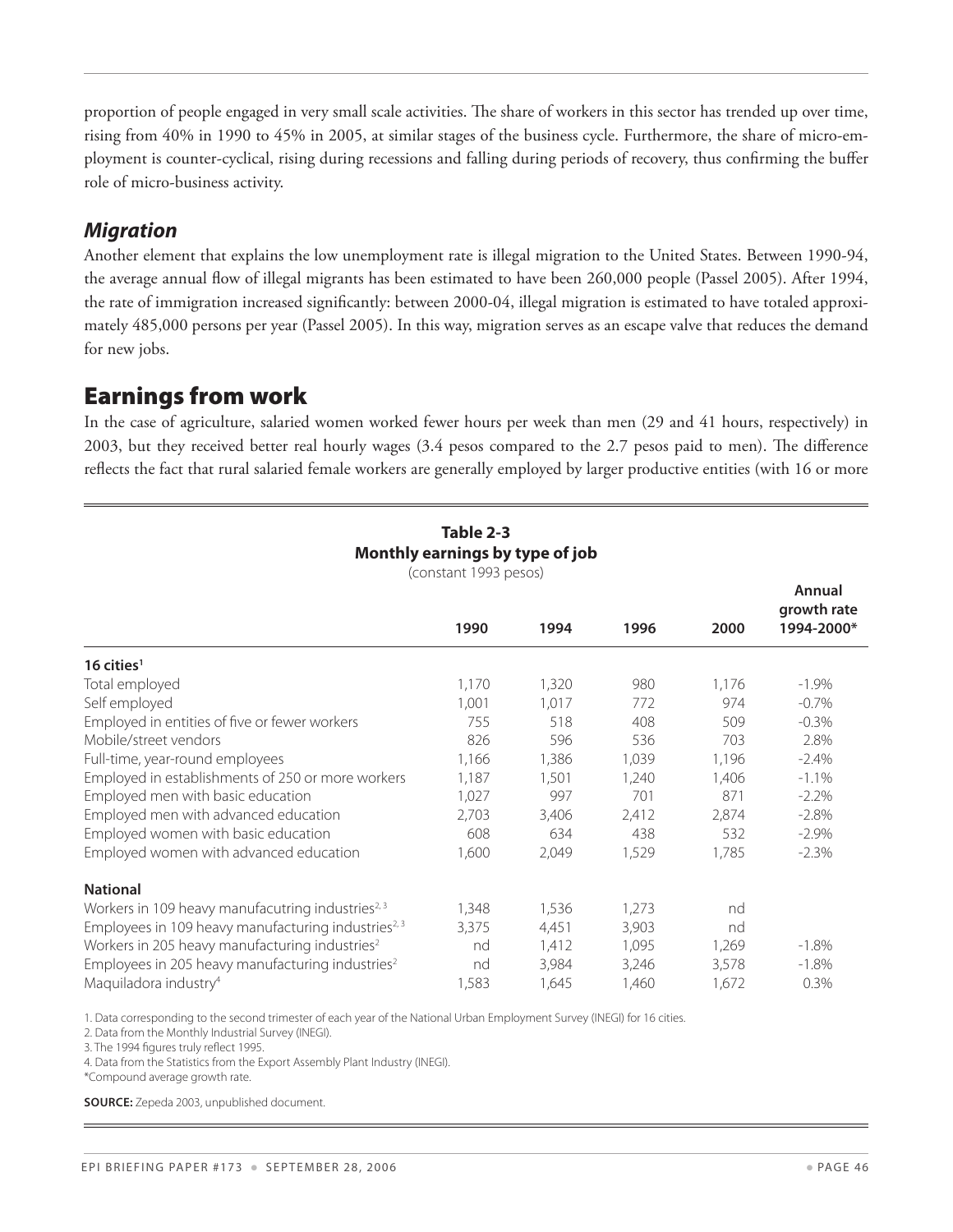workers). In contrast, women landowners (of whatever size plot of land) work longer days than men yet earn less—female landowners work 55 hours a week while male landowners only work 35 hours. The value of this work for women is the equivalent of 2.9 pesos per hour while for men, the value equivalent is 7.8 pesos per hour.

The uneven evolution of wages and earnings in rural areas has favored landowners. Between 1991 and 2003, remuneration paid to day laborers in the agricultural sector fell significantly from 535 to 483 pesos per month (unpublished tables from the Agricultural Module of the Encuesta Nacional de Empleo, Instituto Nacional de Estadística Geografía e Informática (INEGI)); earnings by self-employed field workers collapsed from 1,959 pesos in 1991 to 228 pesos in 2003, an 88% decline. In the same period, landowners increased their earnings from 626 to 1,625 pesos.<sup>6</sup>

**Table 2-3** shows the global evolution of earnings from work between 2000-04. Earnings from work is another element that has received considerable attention, given that it is widely claimed that such wages have increased significantly. As can be seen, only wages for mobile/street vendors increased significantly, at 2.8 percent per year over six years. However, these levels do not even manage to recover the cumulative losses dating from 1990, as shown in Table 2-3 (Salas y Zepeda, 2003a, 68). Small wage gains in the maquiladora sector were more than offset by losses of 1.8% per year for employees in 205 heavy manufacturing industries, which were more than twice as large as wages in the maquila industries.

As shown in Figure 2-K and Table 2-3, not even the relative stability of prices, which characterized the country beginning in 1996, has lent itself to the recovery of purchasing power of earnings from work.

Note that Table 2-3 only reports average earnings, but says nothing about the dispersion of wages within each sector. The benefits of income growth are not uniformly distributed across the population; other research has shown that income dispersion in general and wage dispersion in particular is relatively large (Salas and Zepeda 2003a, 73).

Two additional problems with the information presented in Table 2-3 are that the coverage of each group within the series varies over time, and they do not provide information on changes in average compensation levels over time. **Figure 2-L** was constructed using the same set of 16 cities between 1994 and 2004, so comparison problems do not arise.

![](_page_46_Figure_6.jpeg)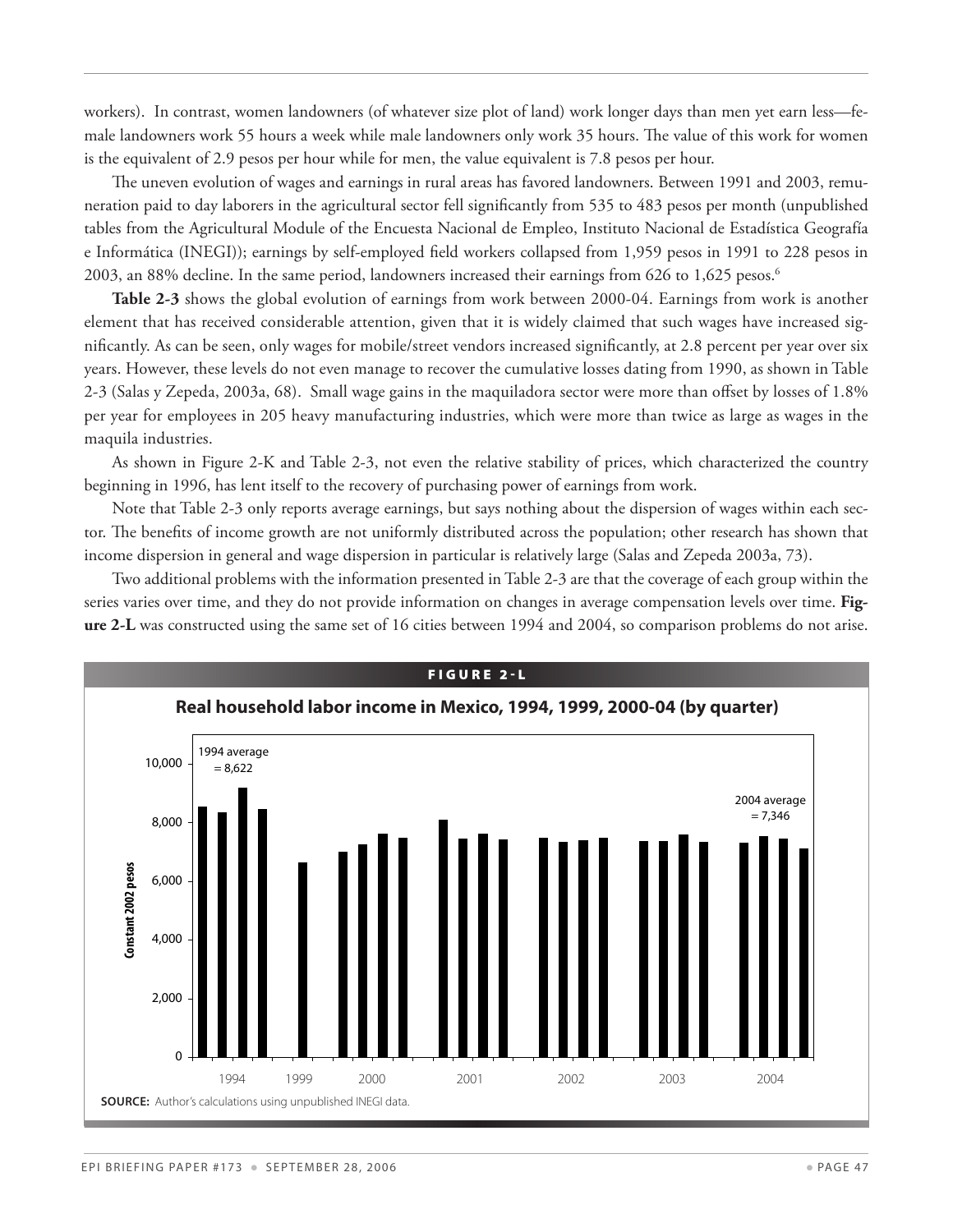It shows the weak performance of the real income growth process. From the last quarter of 1999 to the corresponding quarter of 2004, the total income increased only 7%. Furthermore, average household labor income in 2004 (over the four quarters) was 15% *lower* than incomes in 1994.

## Income distribution

This section begins with the manner in which income is distributed in rural areas, where, in response to lowered earnings, government programs were put into place to offset these earning losses. Between 1992 and 2000, the proportion of monetary transfers in the income of rural zones increased from 10% to 18%. During this same period, the percentage of rural homes that received transfers swelled from 25% to 60% (INEGI, Encuesta Nacional de Ingresos y Gastos de los Hogares, several years). By 2002, transfers had increased to 19.4% of total income, and the percentage of dependent homes rose to almost 70%.

Such transfers were most often focused on the poorest peasants. For the poorest 10% of rural households, the situation is as follows: in 1992, 25% of the poorest 10% of households depended on these transfers to obtain 15% of their total income. By 2000, 65% of these households used this method to acquire 37% of their income. This situation worsened in 2002, when 74% of the poorest peasants obtained 38% of their income from this source.

Rather than designing support programs aimed at generating employment and raising productivity, the government is satisfied to transfer resources, in addition to the remittances that Mexican workers in the United States send to Mexico, which total as high as \$15 billion (Banco de México 2005).

Income distribution improved between 2000 and 2002, above all for families in the 20% poorest (lowest quintile) of the population (**Figure 2-M**), the lowest four quintiles all gained income shares at the expense of the top in 2002.

![](_page_47_Figure_6.jpeg)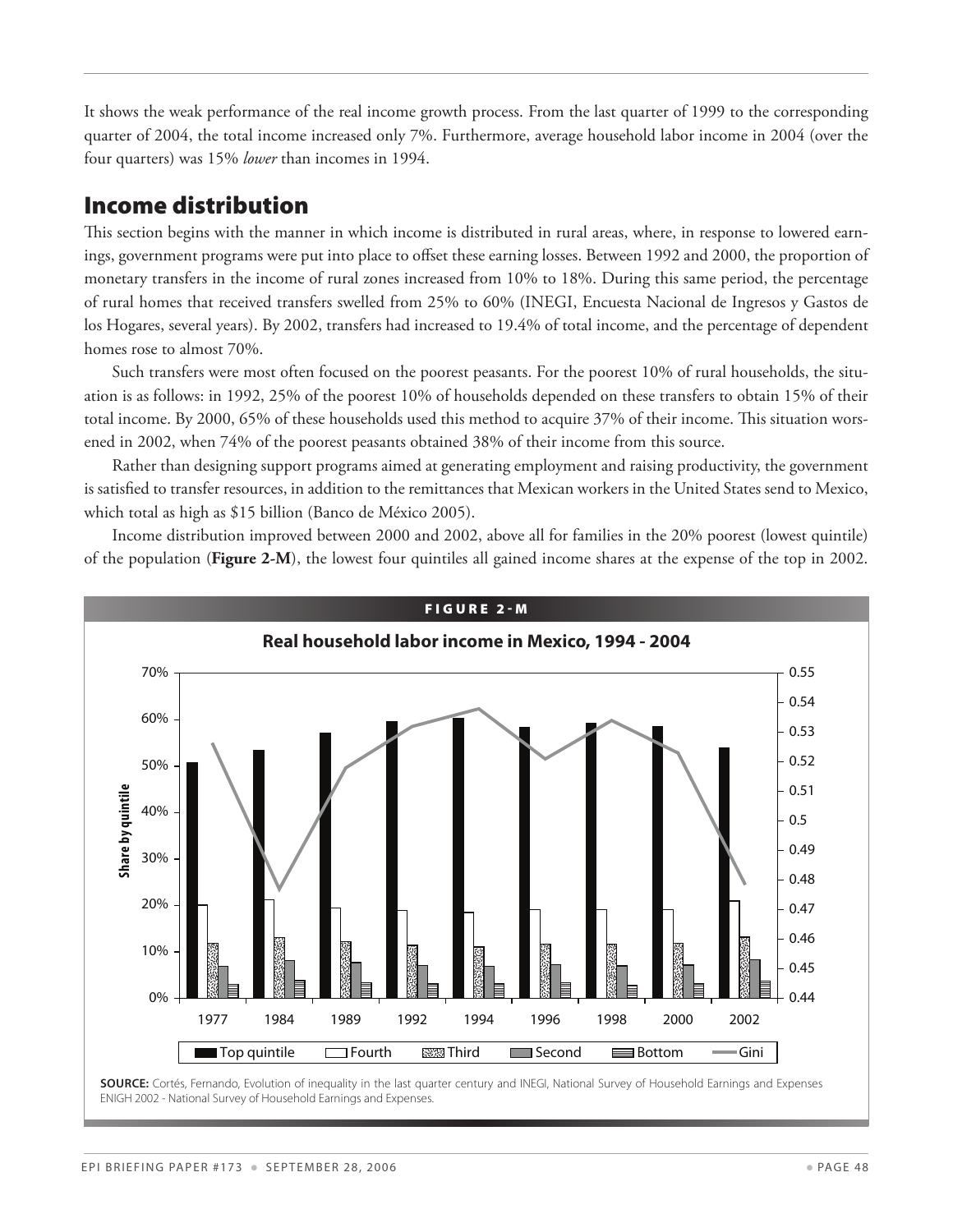![](_page_48_Figure_0.jpeg)

Nevertheless, inequality is lower now than it was at any time since in 1984. The improvement for the middle quintile groups can be explained by a diminished earnings gap between owners and salaried workers (**Figure 2-N**) and a modest increase in salaries since 2000. However, the promise of greatly improved living conditions for the majority remains largely unfulfilled.

## Conclusion

The first section showed how the export-oriented model with reduced state participation in directing the economy and unrestricted support for an unregulated market economy led to a period of unstable growth. NAFTA, which is only the most recent expression of this model, bound the country to a model proven to be inefficient in fulfilling a promise essential to every successful development model: an improvement in the living conditions of the majority. Expressed in another way, the current model is exclusionary and is inefficient even in achieving its own objectives. The trade balance continues in deficit, and production levels depend on increasing imports over time. Foreign investment has grown, but mostly in the purchase of existing assets, which neither creates improved conditions in the productive stock nor achieves greater integration of manufacturing into the national economy.

As such, job creation has been left to fate; there is no employment policy other than that of low salaries. Additionally, one-sixth of the population that worked in agricultural activities in the beginning of the 1990s has been displaced from the field, literally. This population migrates searching for any place to work, be it in other states of the republic or outside of Mexico.

With respect to generating non-agricultural employment, most recent growth has been concentrated in jobs without social benefits, in small-scale and low-productivity activities. We are witnessing a systematic process of destabilization of labor markets, which will be exacerbated if the labor reform proposed by the party in power is approved. Addition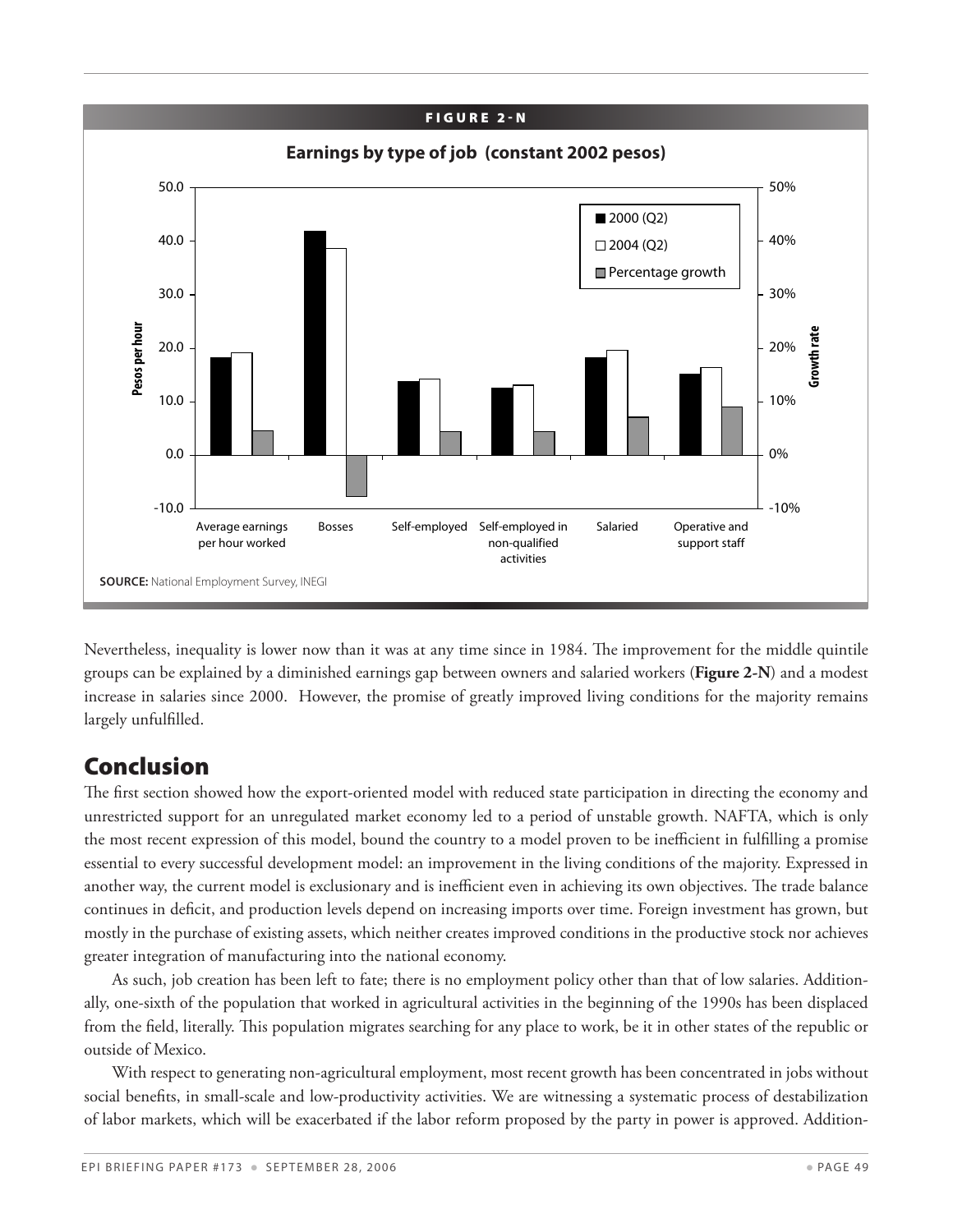ally, the evidence presented indicates the need to consider an integrated U.S.-Mexico labor market, not only due to the presence of Mexican workers in the United States, but also to the impact that low-salary policies have in Mexico on the working conditions in the neighboring country. In other words, when the relationship between the two countries is examined, the analysis must include both employees and employers of Mexico as well as the United States. Neither the workers nor the nations can be mutually exclusive.

Mexico's experience should serve as a warning concerning the dangers of any trade agreement, bilateral or multilateral, which is similar to NAFTA. As the poet John Donne wrote, "Therefore, never send to know for whom the bell tolls, it tolls for thee."

## Endnotes

- Refer to the article by Boltvinik y Hernández Laos (1981) for a discussion of the exhaustion of the domestic market based development model.
- 2. For a long time, capital goods never accounted for more than 8% of total exports. Beginning in 1997, this percentage began to grow, especially the share of those capital goods produced by the maquiladora industry. Nevertheless, capital goods continue to account for a low percentage of total exports. (Source: Bank of Mexico, Balance of Payments at http://www.banxico.org. mx/eInfoFinanciera/FSinfoFinanciera.html.
- 3. Maquiladora activities flourished via the use of the Code of Customs Tariffs in the United States (rule HTS 9802), through which the companies of that country may send domestic manufactured inputs abroad and then import finished and semi-finished products back into the United States by paying a customs tariff based only on the value added in the foreign country.
- 4. The share unemployed for five to eight weeks fell by 2 percentage points, while the share unemployed for nine weeks or longer increased by the same amount, thus increasing the average duration of unemployment
- 5. Precarious employment is defined as a worker not under the protection of labor laws (even if he's entitled to the protection), has no permanent contract, has low wages, and in general, works under bad labor conditions (Rodgers 1989).
- 6. This situation may in part result from problems comparing data from National Employment Surveys conducted between 1991 and 2003, yet even taking this into account does not eliminate the evidence of a large benefit for rural land owners who employ salaried workers.

## References

Altimir, Oscar .1983. "La distribución del ingreso en México, 1950-1977." *Distribución del ingreso en México***.** Ensayos, Serie de Análisis Estructural, Banco de México, Cuaderno 2, tomo 1, México, 1983.

Aroche, Fidel. 2002. "Structural trasformations and important coefficients in the North American economies." *Economic Systems Research*. Vol. 14, p. 257-73.

Aroche, Fidel. 2001. "Vertical Integration and Comparative Advantages," in Martin Puchet and Lionello Punzo, eds., *Mexico Beyond NAFTA*. London: Routledge.

Aspe, Pedro. 1993. *El camino mexicano de la transformación económica*. México: Fondo de Cultura Económica.

Banco de México. 2005. *Informe Anual 2005*. México.

Bendesky, León, Enrique de la Garza, Javier Melgoza and Carlos Salas. 2004. "La industria maquiladora en México: mitos, realidades y crisis" *Estudios Sociológicos*.Vol.22, No. 65, May-August.

Blecker, R.A. 1996. "NAFTA, the peso crisis, and the contradictions of the Mexican economic growth strategy." Center for Economic Policy Analysis, Working Paper 1996-2004. New York, N.Y.: New School University. www.newschool.edu/cepa/papers/index.htm.

Blecker, R.A. 2003. "The North American economies after NAFTA: A critical appraisal." *International Journal of Political Economy*. Vol. 33, No. 3 (Fall 2003 issue, published 2005), pp. 5-27.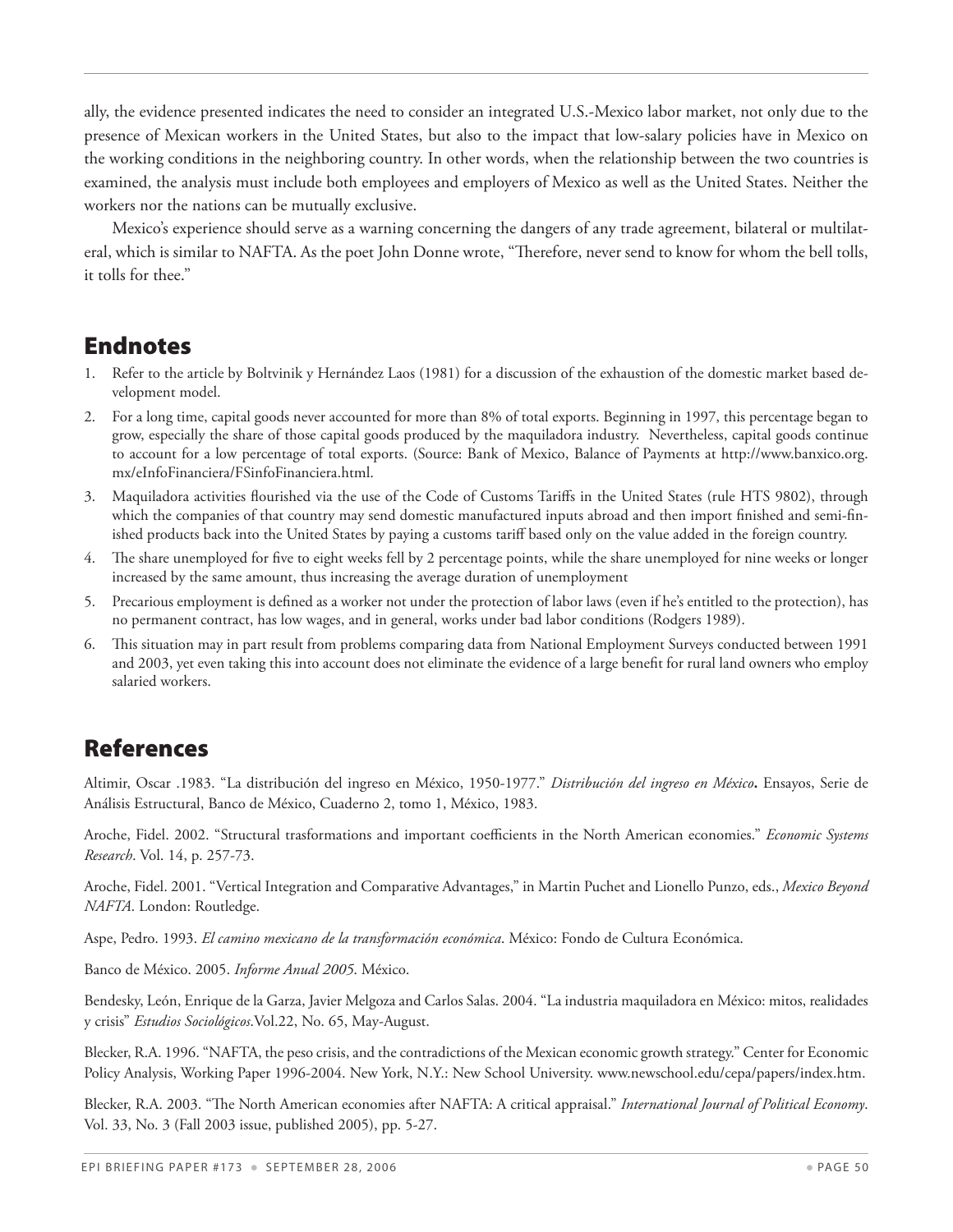Boltvinik, Julio and Enrique Hernández Laos. 1981. "Origen de la crisis industrial: El agotamiento del modelo de sustitución de importaciones. Un análisis preliminar" in Cordera, Rolando (comp.) *Desarrollo y crisis de la economía mexicana*. Colección Lecturas del Trimestre Económico, No. 39, Fondo de Cultura Económica, México.

Calva, José Luis. 2000. *México más allá del neoliberalismo*. Plaza y Janés, México.

Comisión Económica para América Latina y el Caribe. 2000 La Inversión Extranjera Directa en América Latina y el Caribe. *Informe 1999*. Santiago,Chile: CEPAL.

Chávez, Marcos. 2002. "El fracaso de las políticas de estabilización en México. Retos y opciones de política económica." in José Luis Calva, ed, *Política económica para el desarrollo sostenido con equidad***.** Casa Juan Pablos, Instituto de Investigaciones Económicas, Universidad Nacional Autónoma de México.

Dussel Peters, Enrique. 1997. La economía de la polarización. Universidad Nacional Autónoma de México.

Gruben, C. William. 2001. "Was NAFTA behind Mexico's high maquiladora growth**?"** *Economic & Financial Review.* Third quarter. pp. 11-21.

Hernández Laos, E. 1999. "Evolución de la distribución del ingreso de los hogares (1963-1989)," in Boltvinik, J. and E. Hernández Laos, *Pobreza y distribución del ingreso en México*. Siglo XXI, México. pp. 154-90.

Mariña Flores, Abelardo and Fred Moseley. 2001. "La tasa general de ganancia y sus determinantes en México: 1950-1999." *Economía, Teoría y Práctica*. Nueva Época, No. 15.

Insituto Nacional de Estadística, Geografía e Informática. Several years. *Encuesta nacional de empleo.* Mexico: INEGI.

Insituto Nacional de Estadística, Geografía e Informática. Several years. *Encuesta Nacional de Ingresos y Gastos de los Hogares*. Mexico: INEGI.

International Monetary Fund. 2005 *World Economic Outlook, 2005*. Washington, D.C: IMF.

Máttar, J., J. C. Moreno-Brid, and W. Peres. 2003. "Foreign Investment in Mexico after Economic Reform." In *Confronting Development: Assessing Mexico's Economic and Social Policy Challenges*, ed. K. J. Middlebrook and E. Zepeda. Stanford, Calif: Stanford University Press.

Palley, Thomas. 2004. "The economic case for international labour standards." *Cambridge Journal of Economics*. Vol. 26, No. 1. p. 21-36. January.

Passel, Jeffrey. 2005. Estimates of the Size and Characteristics of the Undocumented Population. Pew Hispanic Center. March 21.

Polaski, S. 2003. "Jobs, Wages, and Household Income." In *NAFTA's Promise and Reality: Lessons From Mexico for the Hemisphere*, ed. J. J. Audley et al. Washington, D.C.: Carnegie Endowment for International Peace.

Rodgers, Gerry. 1989. "Precarious employment in Western Europe: The state of the debate." In *Precarious Jobs in Labour Market Regulation: The growth of atypical employment in Western Europe*. Geneva: International Institute for Labour Studies.

Salas, Carlos. 2001. "The impact of NAFTA on wages and incomes in Mexico." in *NAFTA at Seven,* Briefing Paper. Economic Policy Institute, Washington, D.C.: EPI.

Salas, Carlos. 2003. "Trayectorias laborales entre el empleo, el desempleo y las microunidades en México." *Papeles de Población*. Vol. 9, No. 38, Oct-Dec. p. 159-94.

Salas, Carlos and Eduardo Zepeda. 2003a. "Empleo y salarios en el México contemporáneo." *De la Garza*. Enrique and Carlos Salas, eds., *La situación del trabajo en México*. Plaza y Valdéz, México.

Salas, Carlos and Eduardo Zepeda. 2003b. "Employment and Wages: Enduring the Cost of Liberalization and Economic Reform." in Kevin J. Middlebrook and Eduardo Zepeda, eds., *Confronting Development: Asssessing Mexico's Economic and Social Policy Challenges*. California: Stanford University Press and Center for U.S.-Mexican Studies,UCSD.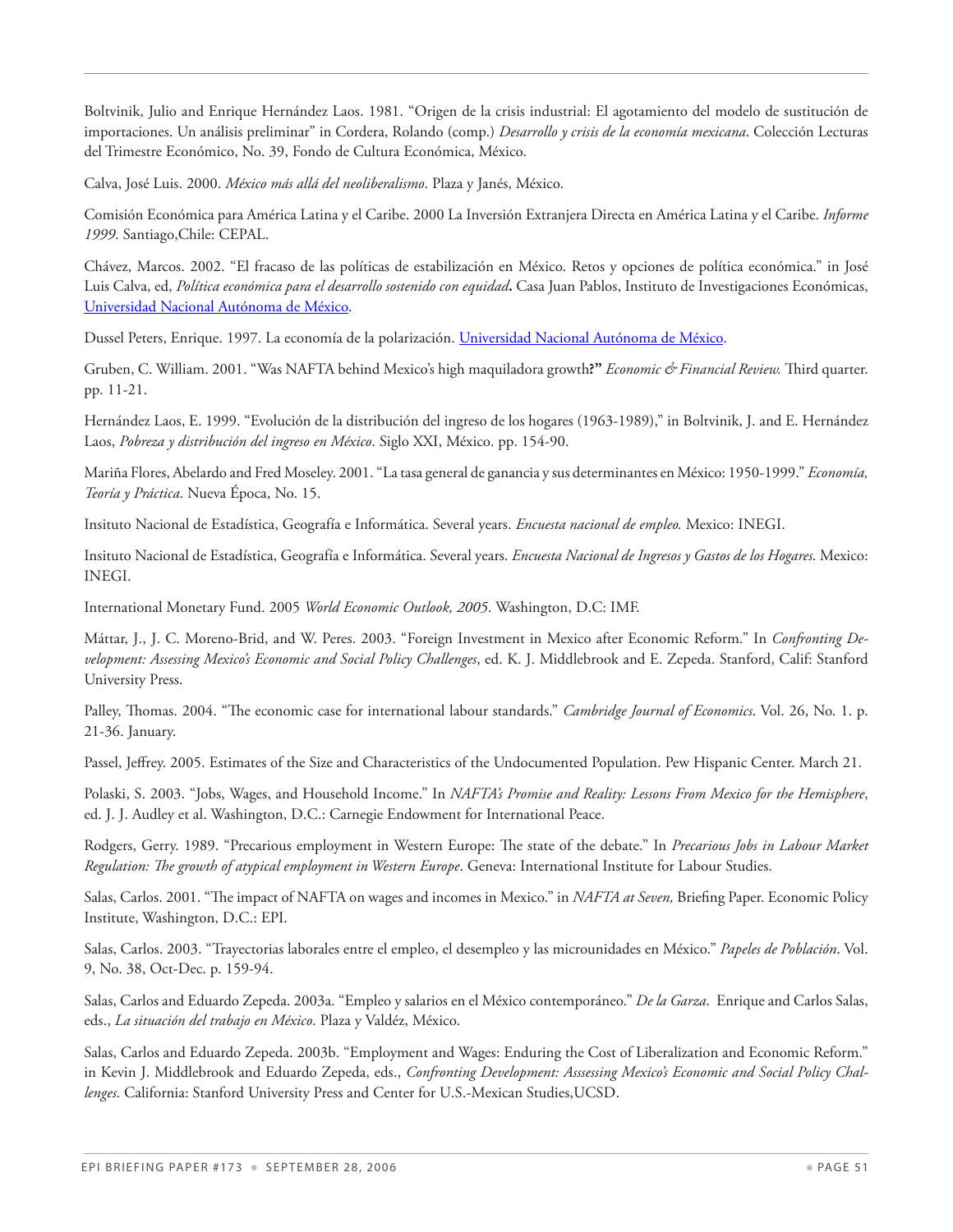Salas, Carlos and George Callaghan. 2004. "Labour and free trade: Mexico within Nafta." in Bromley, Simon, Maureen Mackintosh, William Brown and Marc Wuyts, eds., *A World of Whose Making? Making the Internacional: Economic Interdependence and Political Order*. London: Pluto Press and Open University.

Solís, Leopoldo. 1981. "La realidad económica de México." *Retrovisión y Perspectivas***.** Siglo XXI, México.

Zapata, Francisco. 1997. "The Paradox of Flexibility and Rigidity: The Mexican Labour Market in the 1990s," in Edward J. Amadeo and Susan Horton, eds., *Labour Productivity and Flexibility*, London: Macmillan.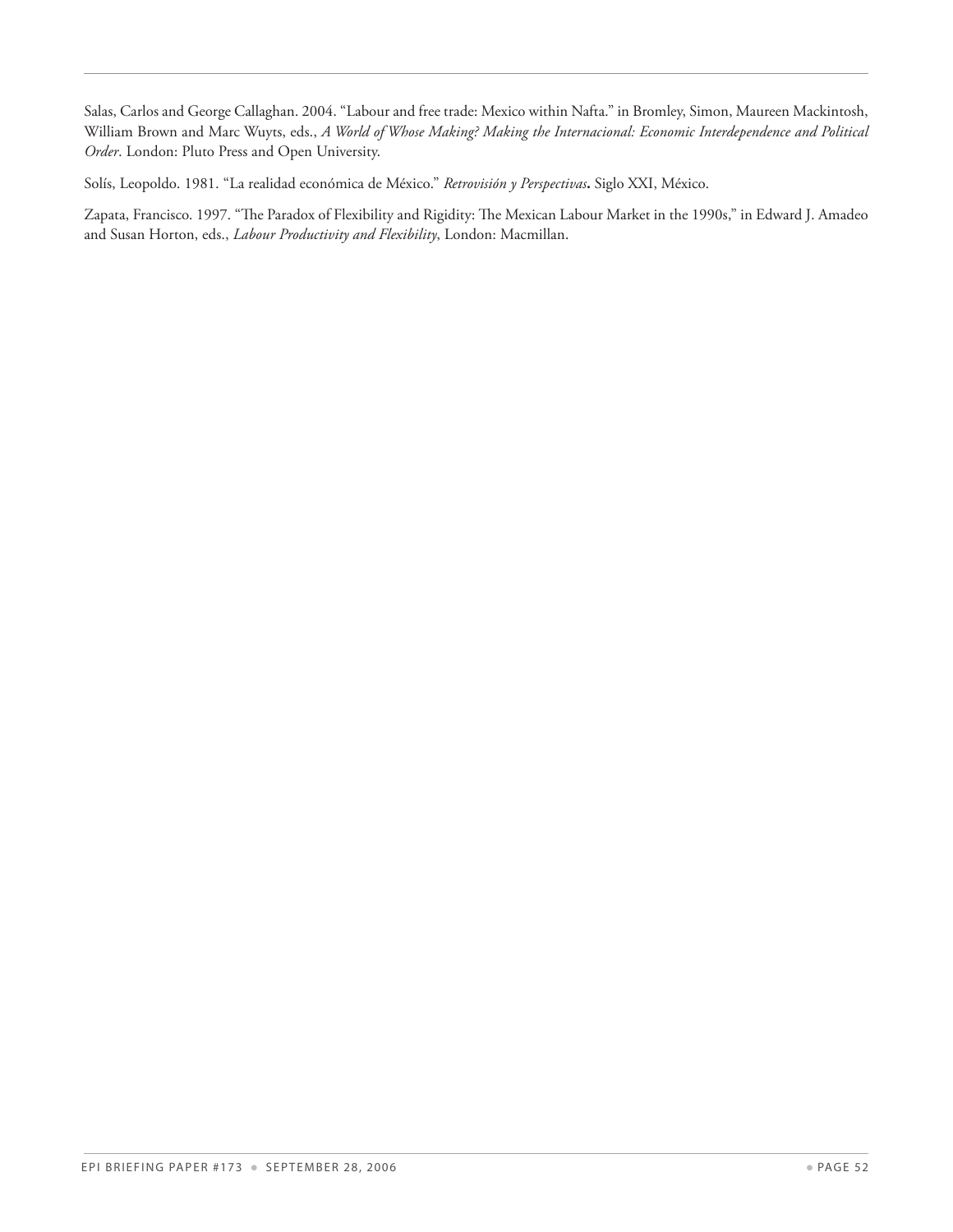# Backsliding **The Impact of NAFTA on Canadian Workers**<sup>1</sup>

BY BRUCE CAMPBELL, EXECUTIVE DIRECTOR OF THE CANADIAN CENTRE FOR POLICY ALTERNATIVES (WITH ANDREW JACKSON)

This section argues that the impact of the Canada-U.S. FTA and NAFTA, together with its neo-conservative policy siblings, has been adverse when measured against the standard that ultimately counts when evaluating public policy: has it bettered the lives of people affected by it? Not only has NAFTA failed to deliver the goods it promised, its effect on the well-being of a large majority of Canadians and on the social cohesion of society has been negative. Some sectors of the economy and some income groups have benefited, but the overall effect has been negative. While average income growth under free trade has registered its worst performance of any comparable period since World War II, income inequality (after tax and transfers) has grown for the first time since the 1920s.

The most striking feature of this growing inequality has been the massive gains of the richest 1% of income earners at the expense of most of the population. The growth of precarious employment, the undermining of unions as a countervailing power to transnational capital, the erosion of the Canadian social state, and heightened economic dependence on the United States are the hallmarks of the free trade era in Canada.

#### Parameters and promises

Any Canadian analysis of the effects of "free trade" begins not January 1, 1994, but five years earlier on January 1, 1989, when the Canada-U.S .Free Trade Agreement (CUFTA) was implemented. NAFTA extended and deepened the CUFTA; and NAFTA has been the template for other trade deals including the U.S.-Central American Free Trade Agreement (CAFTA), and the indefinitely stalled Free Trade Area of the Americas negotiation (FTAA).

Second, this analysis must recognize the difficulty of isolating the impacts of NAFTA from those of other neo-conservative or market-centered policies: monetary austerity, tax cuts, public sector cuts, privatization, deregulation, etc. Different components of this policy package may be dominant at different times. What is important is that they reinforce each other and their effects are cumulative. NAFTA is both an integral component of this policy package and also a mechanism for locking it in.

Third, NAFTA is about much more than deregulating trade. It is about removing restrictions on the mobility of capital. It goes way behind the border to the heart of domestic policy making. It is an economic constitution, conferring enforceable rights on investors, limiting the powers of government, and making it extremely difficult for future governments to change. At its core, NAFTA is about shifting the power in the economy from government to corporations, from workers to corporations.

Finally, impacts must be evaluated against claims made by Canadian free trade proponents. Among the promised benefits were the following:

• Increased economic growth, income, and employment—rising living standards that would be widely shared across all sectors, regions, and income groups.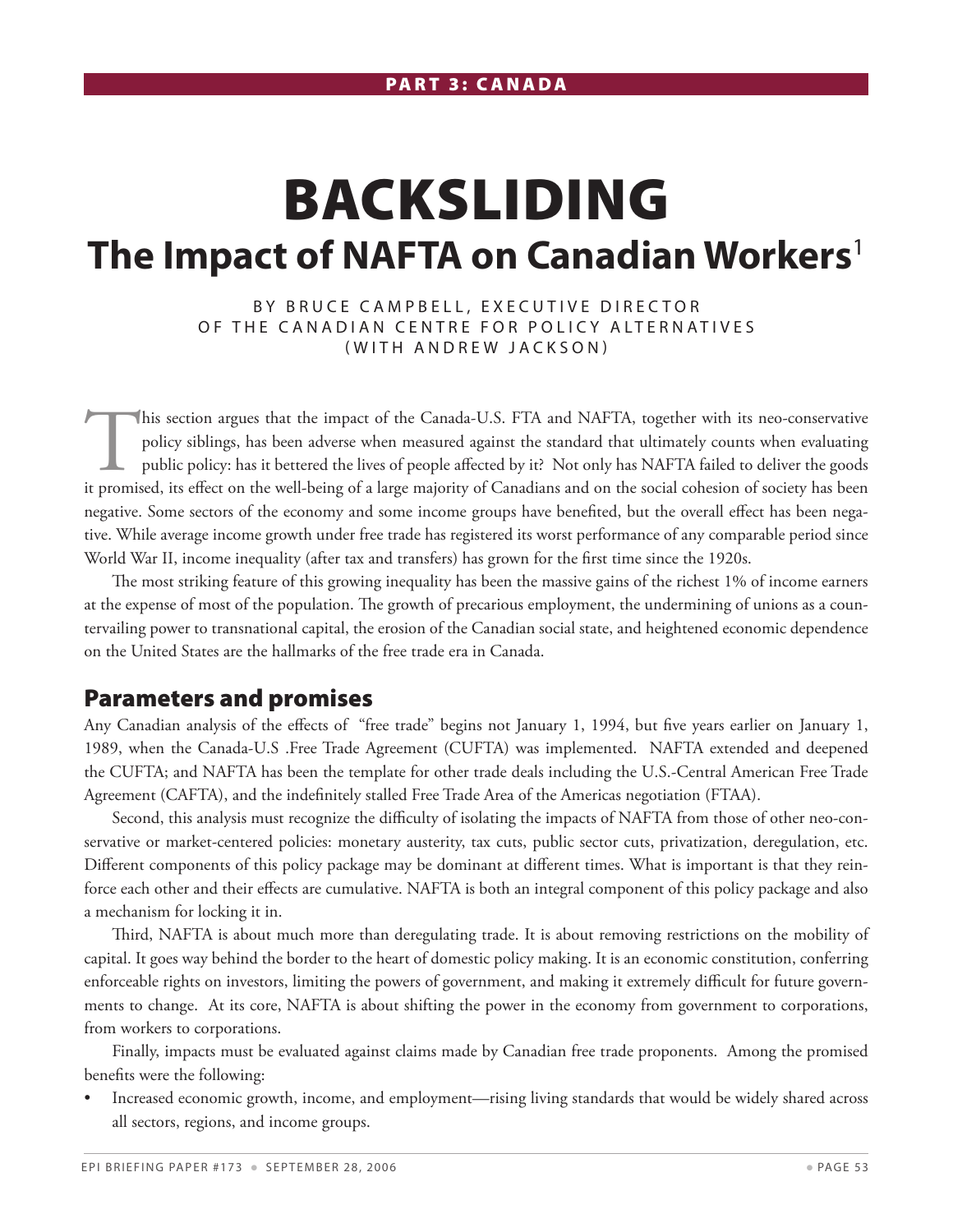- A closing of the longstanding productivity gap with the United States, and the creation of a more diversified, more efficient, and more knowledge-based economy.
- The ability, with the promised stronger economy, to maintain and strengthen the unique features of the more generous Canadian social model.

### The economic record

Economic integration has deepened in the wake of the CUFTA and NAFTA. Two-way trade and investment flows have grown immensely. Exports as a share of Canada's GDP grew from 25% to about 40%. Canadian manufactured exports grew from one-third to over one-half of total output. Conversely, almost one-half of the Canadian market for manufactures is now met through imports.

The share of Canadian merchandise exports going to the United States grew from 73% in 1989 to 84% in 2005. The share of imports coming from the United States remained steady at about 68% until the late 1990s but since 2000 dropped steadily to 57% by 2005. One-half of all bilateral trade is intra-firm and is much higher in the manufacturing sector.

Expectations that Canada would become a magnet for foreign direct investment (FDI) from companies wanting to export into the U.S. market have not materialized. Canada's share of inward FDI flows to North America dropped from 17% to 13% during 1993-2004. Indeed, the outflow of Canadian direct investment abroad (including to the United States and Mexico) exceeded FDI inflows by one-third during this period.

Much has been made of Canada's NAFTA-driven trade success, but the reality does not live up to the hype. Canada's merchandise trade surplus with the United States—which grew from \$48.6 billion in 1996 to \$124.6 billion in 2005 is less than meets the eye.<sup>2</sup> (It should be noted that deficits on the services and investment income accounts reduce the merchandise trade surplus by about one-third.)

Canadian merchandise exports to the United States grew by \$138 billion from 1996 to 2005. Imports from the United States grew by \$63 billion during this period. Exports peaked in 2000, fell off in 2001 and 2002, and then spurred by the commodities boom—rose again over the last three years. Imports from the United States also peaked in 2000, fell off in 2001 and 2002, and then rose, but not as rapidly as exports.

According to Statistics Canada researchers (Cross and Ghanem 2005, 3.1), much of the growth in gross exports over the last decade reflected the markedly elevated use by Canadian-based companies of imported inputs in their production, significantly overstating the employment impact of the growth of manufactured exports. (For example, more than one-half of auto inputs are now imported.)

Furthermore, oil and gas exports alone accounted for close to 40% of the rise in exports to the United States over the last 10 years, and during the current resources boom (2003-05) accounted for 62% of the increase in exports to the United States.

The commodities boom (energy, forest and agricultural, and minerals) has boosted the share of resources in Canada's overall exports, from 40% to 50% over the last three years. Stripping out the higher import content of manufactured exports, the share of resources has risen to over 60% of total value-added Canadian exports (Cross and Ghanem 2005, 3.1). Although these sectors have experienced significant job growth, their contribution to employment overall is small.

Several other inconvenient facts contradict the claims of NAFTA-driven trade success. First, there is no evidence of Canada gaining special U.S. market advantage under NAFTA. In fact, Canada's share of U.S. imports actually fell after 1994. Second, a federal Industry Department study found that by far the largest factor—accounting for 90% of the 1990s export surge—was the low Canadian dollar (Ram et al. 2001). Finally, another Industry Department study found that the import content of Canadian exports increased to the point where, by 1997, more jobs were being destroyed by imports than created by exports (Dungan and Murphy 1999).

Contrary to the promise of free trade proponents, diversification of Canada's industrial base has been disappointing. Although there was an increase in some high-tech sectors—notably telecommunications (until the 2001 meltdown) and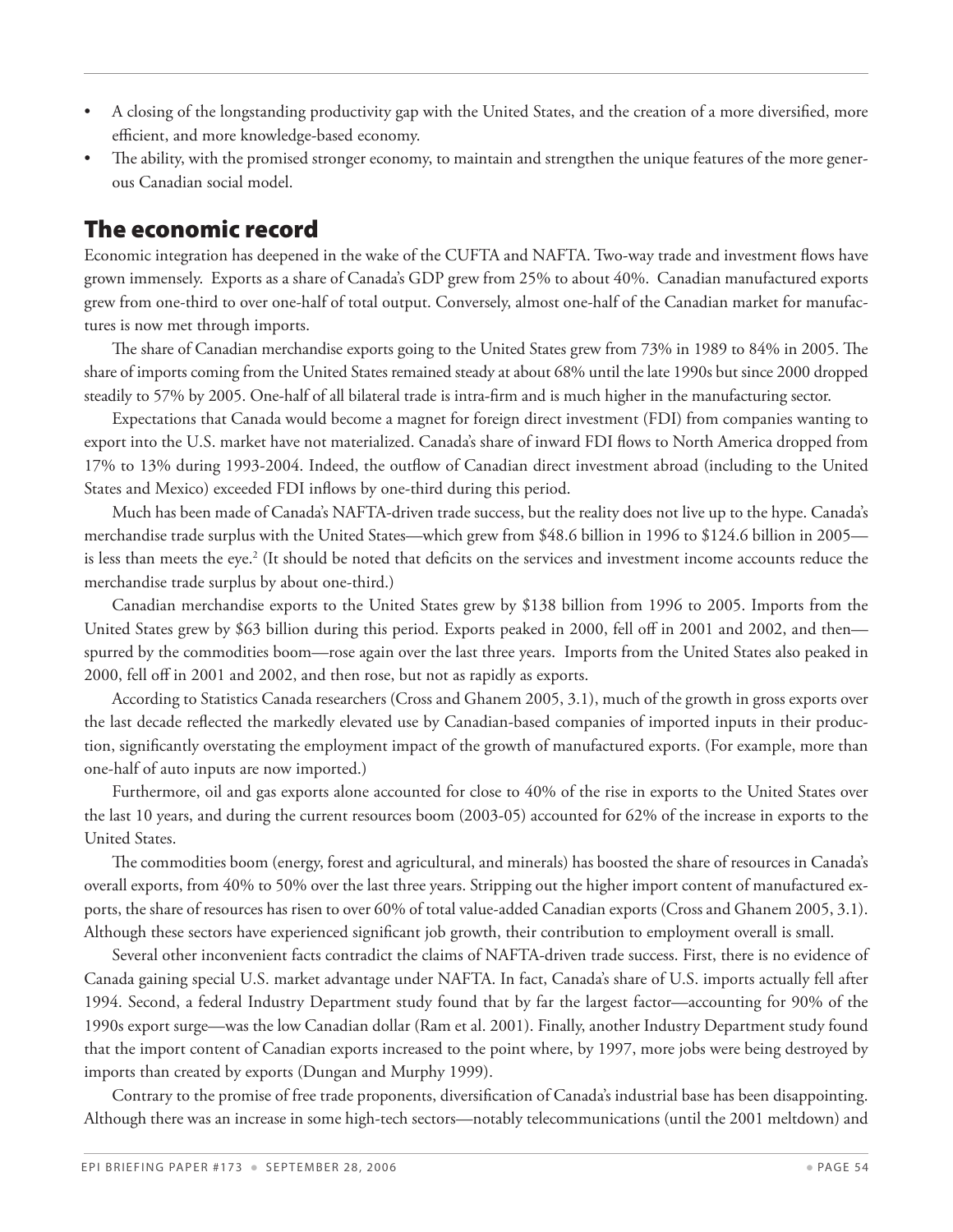aerospace—the trade deficit in high-tech products remains high, the capital goods sector remains weak, and Canada's poor record in private sector R&D persists. Relative to GDP, Canada's exports of higher value-added products—including autos, machinery and equipment ,and consumer goods—have fallen by one-quarter since 1999 (Stanford 2004, 9). Ironically, NAFTA eliminated many of the policy tools that could help shift competitive advantage to more knowledgeintensive activities.

Restructuring in the Canadian manufacturing sector has been far-reaching. By 1997, 47% of the plants in existence in 1988, accounting for 28% of the jobs, had closed. On the other hand, 39% of all plants in 1997, accounting for 21% of all jobs, did not exist in 1988 (Baldwin and Gu 2003). The plants that closed tended to be larger, higher productivity plants, and those that opened were smaller, lower productivity establishments. This helps to explain the continuing manufacturing productivity gap.

Big business, by and large, has done well under free trade. A study of 40 non-financial member companies of the Canada's main big business lobby, the Canadian Council of Chief Executives, found that their combined revenues jumped 105% between 1988-2002, while their overall workforce shrank by 15% (Campbell and MacDonald 2003).

Canadian manufacturing employment, which suffered major losses—nearly 400,000 jobs—in the first four years of free trade, grew steadily thereafter, and by 2001 had returned to its 1989 level. However, its vulnerability to exchange rate movements was evident as the Canadian dollar in late 2002 began to climb. Manufacturing employment has dropped by 8.5% or 198,000 jobs (to March 2006). According to Stanford (2004), based on historical experience, manufacturing job loss could reach 400,000 jobs by 2007 if the Canadian dollar stays in the 85 cent U.S. range.

CUFTA was sold as a solution to Canada's persistent unemployment problem. Though there are other factors at play, the record does not bear this out. Average unemployment during the last 15 years has remained about the same as the average rate during the previous 15 years. Canada's unemployment rate was 6.8% in 2005, modestly lower than the 7.6% in 1989 (1.2 million workers are currently looking for work). This compares with U.S. unemployment, which was 5.1% in 2005, slightly below the 5.3% level in 1989.

Nor has promise of increased employment quality—high-skill, high-wage jobs—under free trade materialized. On the contrary, displaced workers in the trade sectors have moved to the lower-skill, lower-wage jobs in the services sector. Precarious forms of employment (part-time, temporary, and self-employment) have also increased, disproportionately impacting women and workers of color.

 Furthermore, the productivity gap with the United States that was, according to proponents, supposed to narrow under free trade, has in fact widened. Canadian labor productivity (GDP per hour worked) rose steadily in relation to U.S. productivity during the 1960s and 1970s, peaking at 92% of the U.S. level in 1984. Thereafter, it slid to 89% in 1989 and by 2005 had fallen to just 82% of U.S. productivity—below where it was in 1961.<sup>3</sup>

 Despite slower (almost flat) wage growth in Canada, labor cost competitiveness (unit labor costs) expressed in Canadian dollars deteriorated significantly compared to U.S. costs. It was only the depreciation of the Canadian dollar that preserved cost competitiveness. Unit labor costs expressed in U.S. dollars fell 19.7% in Canada compared to 7.2% in the United States from 1992-2002. Since then, this advantage has been eliminated by the 40% appreciation in the Canadian dollar.

If free trade was supposed to usher in a new era of rising living standards, thus reversing the sluggishness of the 1980s, the record reveals quite the opposite. Annual growth in average personal income per capita fell to a plodding 1.55% per annum in the 1980s, from the rapid 3.9% annual average gain during the 1960s and 1970s. From 1989- 2005, personal income per capita growth continued its slide to a snail's pace of 0.63% yearly. $^4$  What is particularly striking is that GDP per capita was growing almost three times faster—1.57% annually—than personal income. While U.S. GDP per capita grew at an annual rate of 1.80%, slightly faster than the Canadian rate, U.S. personal income per capita grew at an annual rate of 1.05%, almost twice as fast as the Canadian rate from 1989-2005.

Compared to American performance, Canadian GDP per capita fell sharply—from 86% of the U.S. level in 1989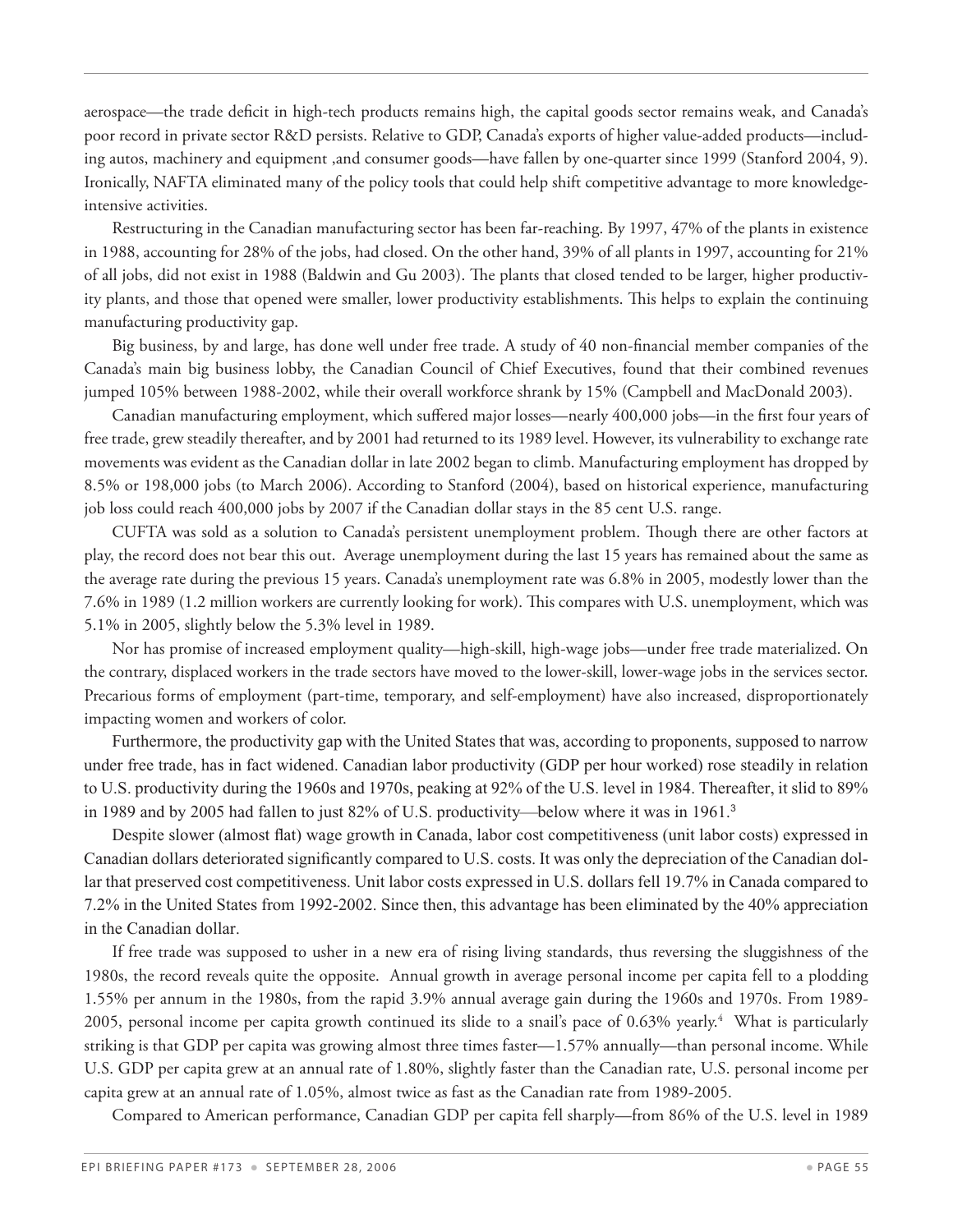![](_page_55_Figure_0.jpeg)

to 81% in 1992—in the wake of the free trade recession (see **Figure 3-A**). From 1997 to 2002, a period of economic recovery driven in large part by a low dollar and strong U.S. demand for Canadian exports, GDP rose to 87% of the U.S. level. However, personal income per capita experienced no such recovery. It fell precipitously from 89% in 1990 to 78% of the U.S. level in 2000 where it has remained to the present. The growing divergence between the ability of GDP and personal income per capita to keep pace with American performance after 1996 is explained by the massive cuts to social programs, the increased share of the national income pie appropriated by profits and interest income, and the stagnation of wage income during this period. Only those at the top of the income scale saw significant growth in their earnings. It is dramatic evidence of how NAFTA-driven integration had altered relations of power between labor and capital, between state and market in the Canadian economy. This "structural adjustment" should come as no surprise. It is what NAFTA was designed to do.

## The social record

Canada's social model differs significantly from the United States. Canada has a more equal distribution of earnings reflecting higher unionization rates, higher minimum wages, and a smaller pay gap between the middle and the top of the earnings spectrum. It has a more progressive tax system and a more generous system of social transfers.

Thus, while the average disposable income in the United States is higher than Canada, the bottom third of Canadians are much better off than their U.S. counterparts. The gap between middle-income Canadians and Americans is small, particularly if adjusted for out-of-pocket health care costs. It is only among the richest third where the disposable income of Americans is much greater than that of their Canadian counterparts. The after-tax-and-transfer income gap between the top and bottom 10% of families is 4-to-1 in Canada compared to 6.5-to-1 in the United States. The poverty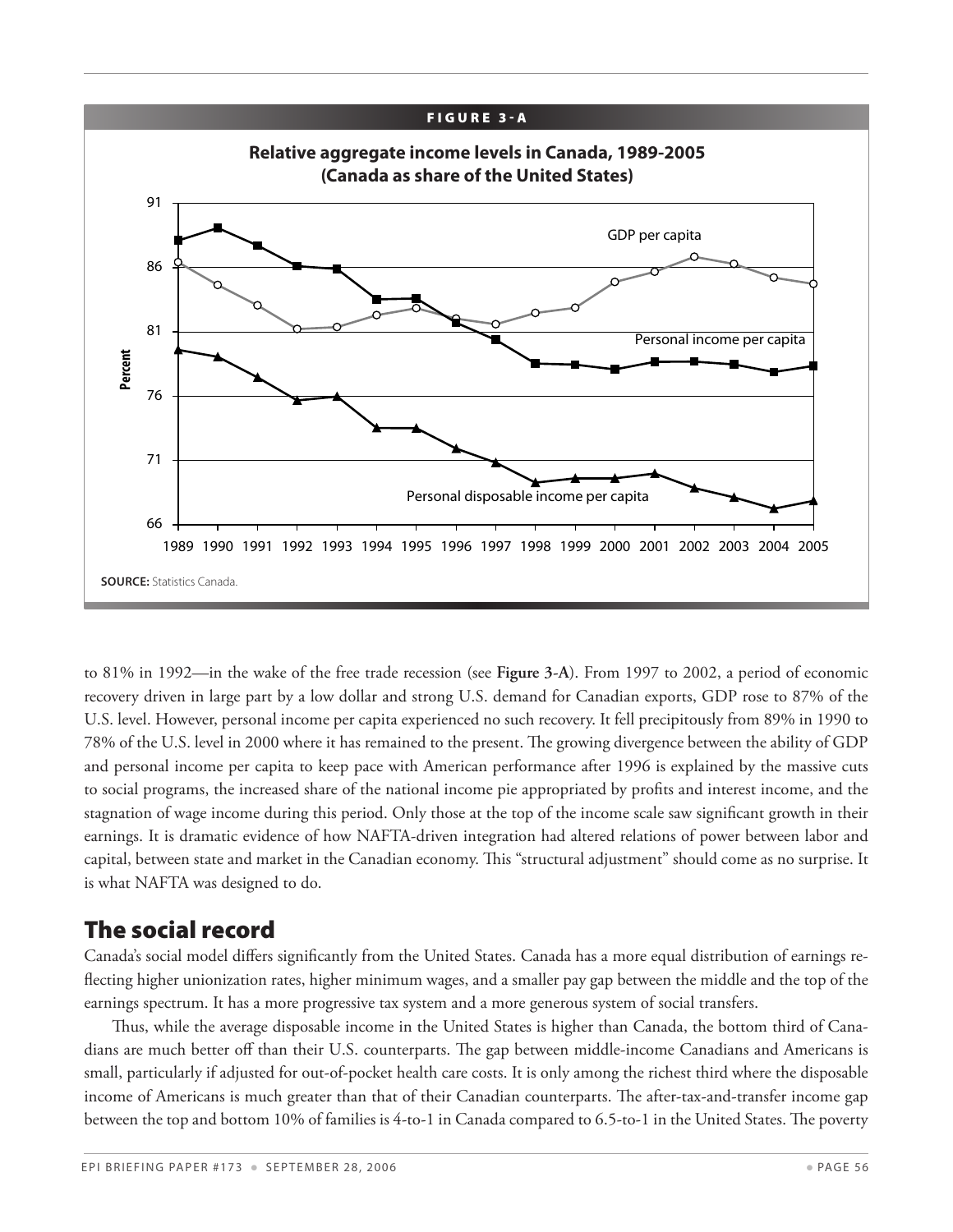rate (defined as less than two-thirds of the median income) is 10% in Canada compared to 17% in the United States.

That said, growing wealth and income inequality and a shrinking Canadian social state have been hallmarks of the free trade era. NAFTA, while adding pressure, does not mandate this kind of harmonization downward to the U.S. social model. Nor is it inevitable. But NAFTA competitiveness considerations have provided a pretext for the tax-cut and "smaller government" agendas of neoconservative provincial and federal governments.

It has already been noted above that average earnings hardly grew despite steady if unspectacular productivity growth. That most of the productivity gains went to profits in the free trade era is reflected in the rise of profit income as a share of GDP at the expense of labor income—from 10.6% in 1988 to a record 14.2% in 2005.

After four decades of declining inequality, after-taxand-transfer family income inequality widened during

#### **Table 3-1 Income distribution after taxes and transfers, by family quintiles**

|                                                     | Lowest quintile         | <b>Highest quintile</b> |  |  |  |
|-----------------------------------------------------|-------------------------|-------------------------|--|--|--|
|                                                     | (2004 Canadian dollars) |                         |  |  |  |
| 1980                                                | 11,700                  | 94,300                  |  |  |  |
| 1989                                                | 13,200                  | 94,800                  |  |  |  |
| 2004                                                | 12,200                  | 110,700                 |  |  |  |
| Change 1980-89                                      | $+1,500$                | $+500$                  |  |  |  |
| Change 1989-2004                                    | $-1,000$                | $+15,900$               |  |  |  |
|                                                     | (Percent)               |                         |  |  |  |
| Change 1980-89                                      | $+12.8%$                | $+0.5%$                 |  |  |  |
| Change 1989-2004                                    | $-7.6\%$                | $+16.8%$                |  |  |  |
| 1980: income share                                  | 5.0%                    | 40.9%                   |  |  |  |
| 1989: income share                                  | 5.6%                    | 40.6%                   |  |  |  |
| 2004: income share                                  | 4.8%                    | 44.0%                   |  |  |  |
| <b>SOURCE:</b> Statistics Canada, Cansim, Table 202 |                         |                         |  |  |  |

the free trade era. The bottom 20% of families saw their incomes fall by 7.6% during 1989-2004, while the incomes of the top 20% of families rose 16.8% (**Table 3-1**). During the 1980s, the incomes of the bottom 20% increased 12.8%, while those at the top stayed roughly the same. After declining during the 1980s, the incomes of top 20% of families grabbed an unprecedented extra share of the income pie during 1989-2004—41% to 44%—at the expense of the other 90% of Canadian families.

A study by Saez and Veall (2003) highlights how concentrated at the very top inequality growth has been. The top 1% of Canadian taxpayers—similar to their American counterparts—increased their share of total taxable income from 9.3% to 13.6% during the first free trade decade, 1990-2000. The top 0.1% increased their share even more sharply from 3.0% to 5.2%. The authors attribute this development in large part to pressure from deepening integration with the United States, where income inequality is much greater, and where Canadian senior executives can move more freely across the border. Subsequent U.S. tax cuts under the Bush Administration for the highest income earners have likely aggravated this situation.

The wage data compiled by Saez and Veall (2003) are even starker. While the average Canadian wage increased 8% between 1990-2000, the average wage of the top 1% of wage earners jumped 64%. Wages of the top 0.1% soared by 100%. This latter group's wages—which were 23 times greater than those of the average wage earner in 1990—had almost doubled to 43 times greater by the end of the first free trade decade.

Recent research on inequality by Frenette et al. (2006), using census data for the first time, confirms that while increases in market income inequality during the 1980s were—in contrast to the United States—fully offset by the tax and transfer system, in the 1990s, large increases in market income inequality were not offset to nearly the same degree. Transfers had no effect on reducing market inequality growth, and taxes had only a small effect in reducing the increase. As a result, the first free trade decade saw overall income inequality increase for the first time since the 1920s. This inequality reflects the shrinking social safety net discussed below.

Tracking wealth trends in the free trade era is difficult because infrequent Statistics Canada wealth surveys preclude precise benchmarks. The latest was in 1999 and before that 1984. Nevertheless, the changes from 1984-99 contrast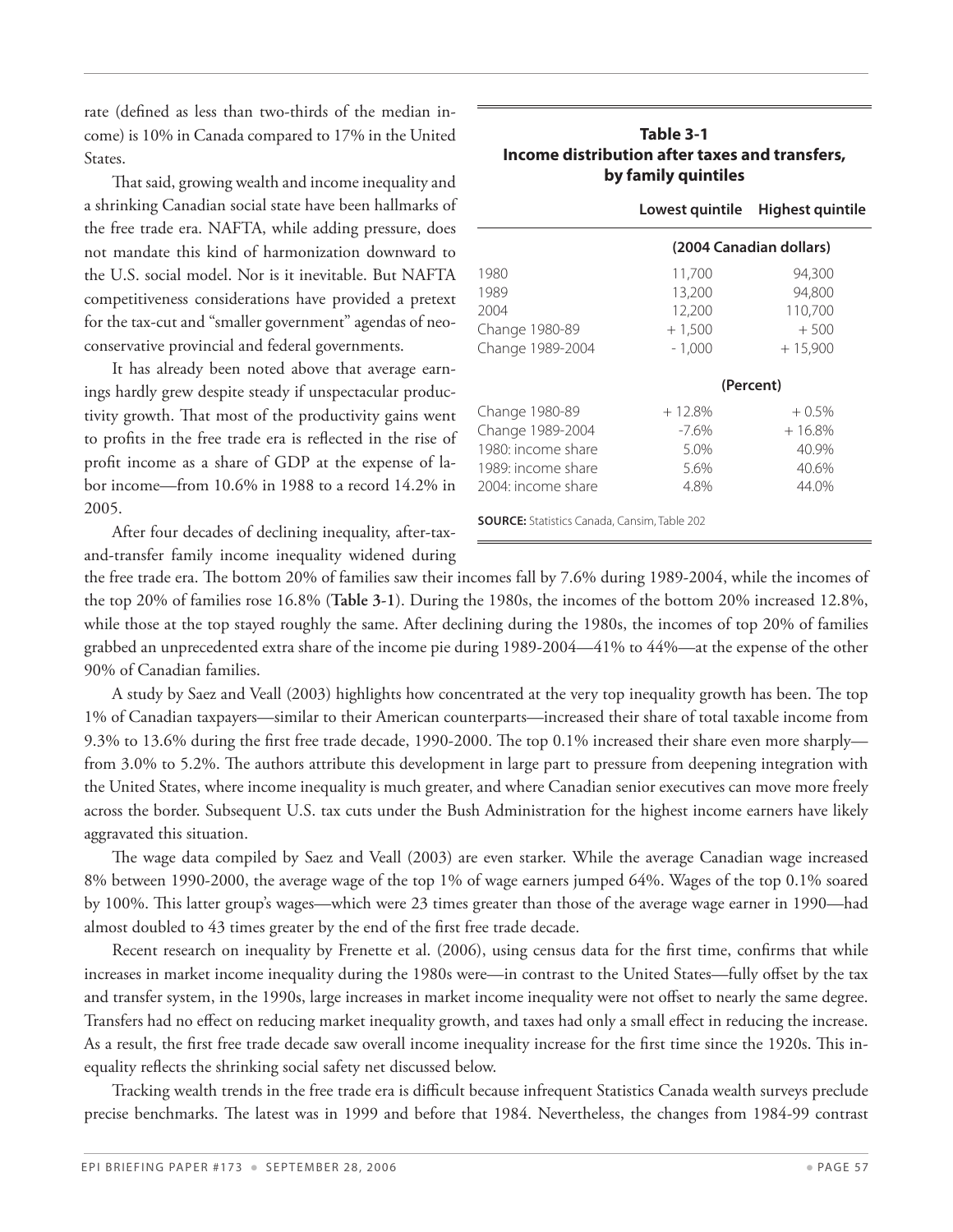starkly with the 1970-84 period. For example, the bottom 10% of families increased their average wealth 28% from 1970-84, but their average wealth fell 78% in the 1984-99 period. Meanwhile, the average wealth of the richest 10% of families rose 51% during 1970-84, and continued to rise, 47% during 1984-99 (Kerstetter 2002). To the extent that wealth trends mirror trends in income distribution, the free trade portion of the period would likely have seen the steepest rise in wealth inequality.

Unionization rates also fell, another sign of the eroding bargaining power of workers in the free trade era. The most trade-exposed manufacturing sector experienced the steepest decline, from 45.5% in 1988 to 32.6% in 2003 (Jackson 2005, 170). This reflects disproportionate closures of unionized plants and a disproportionate concentration of new hiring in non-union plants; it also reflects legislative attacks in key jurisdictions on organizing capability. The decline in union density overall, though not as steep—39.5% to 32.4%—is ongoing and is evident across all sectors of the economy.

#### The shrinking social state

If the first half of the 1990s saw the most intense restructuring of the corporate sector, the second half of the decade saw the "structural adjustment" of the public sector. Federal non-military program spending cuts were the largest in Canadian history, bringing spending down to the level of the late 1940s. Canadian governments collectively reduced their program spending from 41% to 32% of GDP from 1992 to 2005. Governments reduced transfers to persons from 11.5% to 7.8% of GDP during this period (Mackenzie 2006). The cuts were accompanied by a major re-engineering of government—privatization, deregulation, and decentralization.

Reversing its pre-CUFTA promise, the big business lobby pushed hard for personal and corporate tax cuts on the grounds that they were necessary to maintain competitiveness, attract investment, and fuel growth. The federal government complied with major tax cuts, which shrunk federal revenue as a share of GDP from 17.2% in 1997-98 to 15.4% in 2004-05 (Finance Canada 2005), representing a loss to the federal treasury of \$C20 billion in the latter year. Provinces also cut taxes, the combined effect of which was a loss to provincial treasuries of \$C30 billion in 2005 (Lee 2006). The benefits of the tax cuts were tilted to high-income groups and to the corporate sector despite the fact that lower-income groups had borne the brunt of the program cuts. Canada has dropped in the Organization for Economic Co-operation and Development (OECD) ranks from a middle-level taxation country to the bottom third of OECD countries in terms overall taxation level.

Business also changed its tune around social programs once CUFTA was passed, arguing that cuts—especially welfare and unemployment insurance—were necessary to create a level playing field of competition. The largest of the unemployment insurance cuts were made by the Liberal government under cover of deficit elimination, but were also part of a strategy to increase labor market "flexibility." This was done by reducing the eligibility criteria and by reducing the duration and amount of benefits. Thus, the proportion of unemployed people who qualified for unemployment insurance dropped from 75% in 1989 to 38% by 2002, about the same level as in the United States. Hardest hit were the most vulnerable workers—part time, casual, and seasonal—mainly women.

The federal government also slashed welfare transfers to the provinces, breaking its 50-50 cost-sharing commitments under the Canada Assistance Program. Most provinces in turn slashed welfare support payments and bumped hundreds of thousands of people off the welfare rolls altogether.

While Canadian governments still spend significantly more on social programs and public services than their American counterparts, the difference has been shrinking rapidly. A federal Finance Department study found that Canadian government (non-military) program spending fell from 42.9% of GDP in 1992 to 33.6% of GDP in 2001. This compares with United States (non-military) program spending, which increased marginally from 27.7 to 27.9% of GDP during this period. The gap in non-military spending between the two countries—5.7 percentage points of GDP in 2001—is down dramatically from a gap of 15.2 points of GDP in 1992 (**Table 3-2**). Thus, if Canadian governments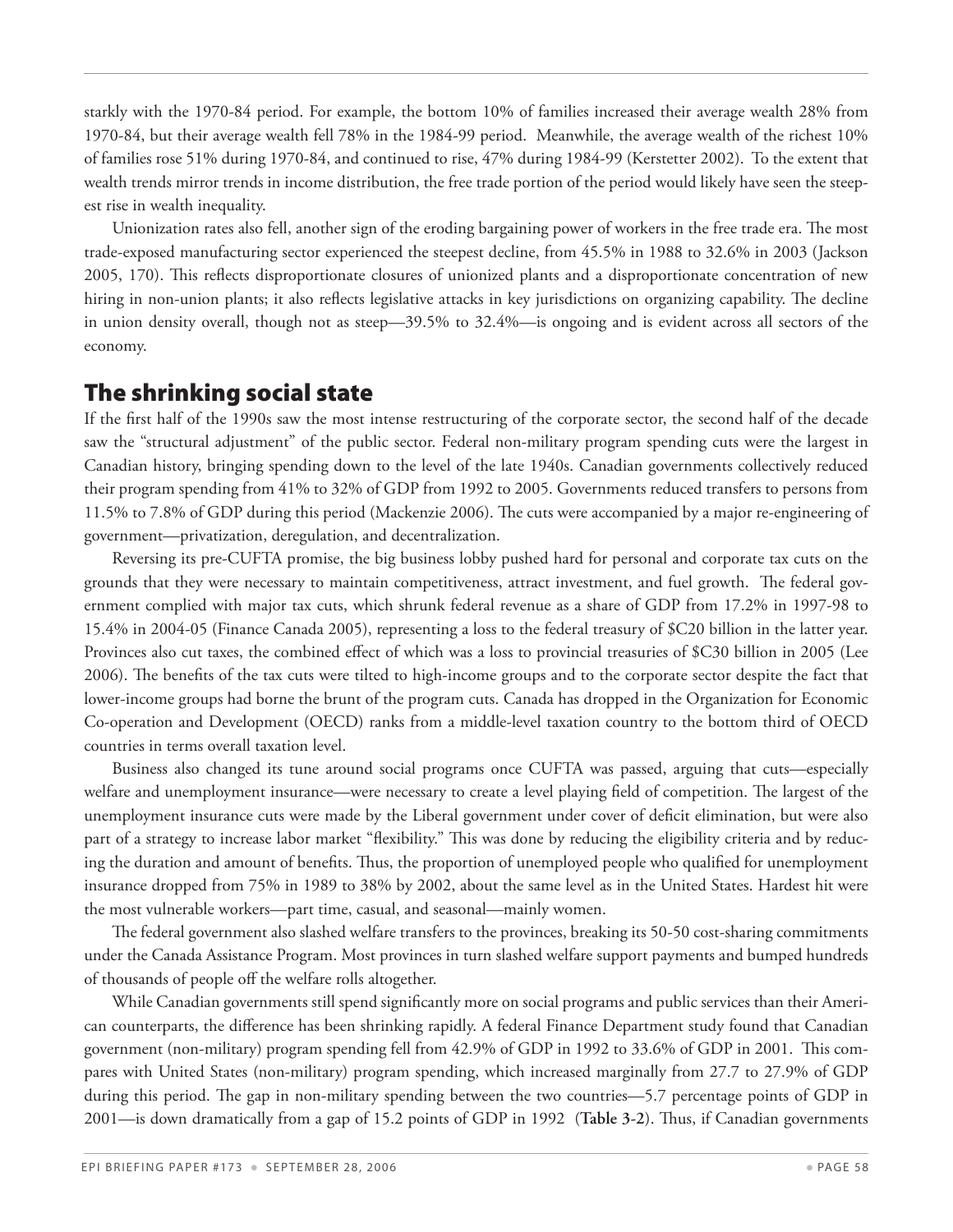|                                | Change in government spending as a share of GDP |        |        |       |        |        |  |
|--------------------------------|-------------------------------------------------|--------|--------|-------|--------|--------|--|
|                                | 1992                                            |        |        | 2001  |        |        |  |
|                                | U.S.                                            | Canada | Gap    | U.S.  | Canada | Gap    |  |
| <b>Function</b>                |                                                 |        |        |       |        |        |  |
| Income security                | 7.9%                                            | 14.3%  | 6.4%   | 7.1%  | 11.0%  | 3.9%   |  |
| Housing and community services | 0.7                                             | 1.9    | 1.2    | 0.5   | 1.4    | 0.9    |  |
| Economic affairs               | 3.2                                             | 5.8    | 2.5    | 3.2   | 3.5    | 0.3    |  |
| Recreation and culture         | 0.3                                             | 1.3    | 1.0    | 0.3   | 1.0    | 0.7    |  |
| Education                      | 5.7                                             | 7.7    | 2.0    | 6.2   | 5.9    | $-0.3$ |  |
| Health                         | 6.0                                             | 7.3    | 1.2    | 6.7   | 7.0    | 0.4    |  |
| General public services        | 2.0                                             | 2.4    | 0.4    | 1.9   | 1.9    | 0.0    |  |
| Public oder and safety         | 1.9                                             | 2.3    | 0.5    | 2.2   | 1.9    | $-0.2$ |  |
| National defense               | 6.0                                             | 1.7    | $-4.3$ | 4.0   | 1.2    | $-2.8$ |  |
| Total program spending         | 33.7%                                           | 44.6%  | 10.9%  | 31.9% | 34.8%  | 2.9%   |  |
| Non-defense program spending   | 27.7%                                           | 42.9%  | 15.2%  | 27.9% | 33.6%  | 5.7%   |  |

#### **Table 3-2 Canada-U.S. fiscal comparisons**

**Source:** Government Spending in Canada and the U.S. Department of Finance Working Paper 2003-05. 

were still spending at 1992 levels, they would have spent an additional \$C103 billion on programs and public services in 2001 alone.

Canada now spends proportionately less than the United States on public education, only slightly more on health care (though more efficiently because of not-for-profit delivery and a single-payer Medicare insurance system.) It continues to spend substantially more on income security and, though the gap has shrunk by half, more on housing and community services.

## Conclusion

Economic and political elites promised that free trade would usher in a golden era of prosperity for Canada. It clearly has not delivered the goods. Nevertheless, these elites simply disregard the "inconvenient facts" presented here as they push for even deeper forms of continental free market integration. NAFTA, they say, has greatly increased exports and investment; Canada's trade surplus is up, unemployment is down, inflation is low, wages are flat, business is experiencing record profits, growth is steady. Therefore NAFTA has been a success. What is there to re-examine? Let's just move forward, they say, and build on our success.

Instead of continuing down this road, it is time to look back at the road already traveled. We should undertake a comprehensive assessment of NAFTA's costs and benefits, and take a hardheaded look at the advantages and disadvantages of withdrawing from NAFTA. It is time to stand back and ask: is NAFTA working for us? Do the benefits outweigh the costs? Is it serving our needs? It is time to reconsider whether NAFTA in its current form, is contrary to the well being of Canadian workers (and indeed of workers in all three NAFTA countries) as the overarching framework for managing North American economic relations.